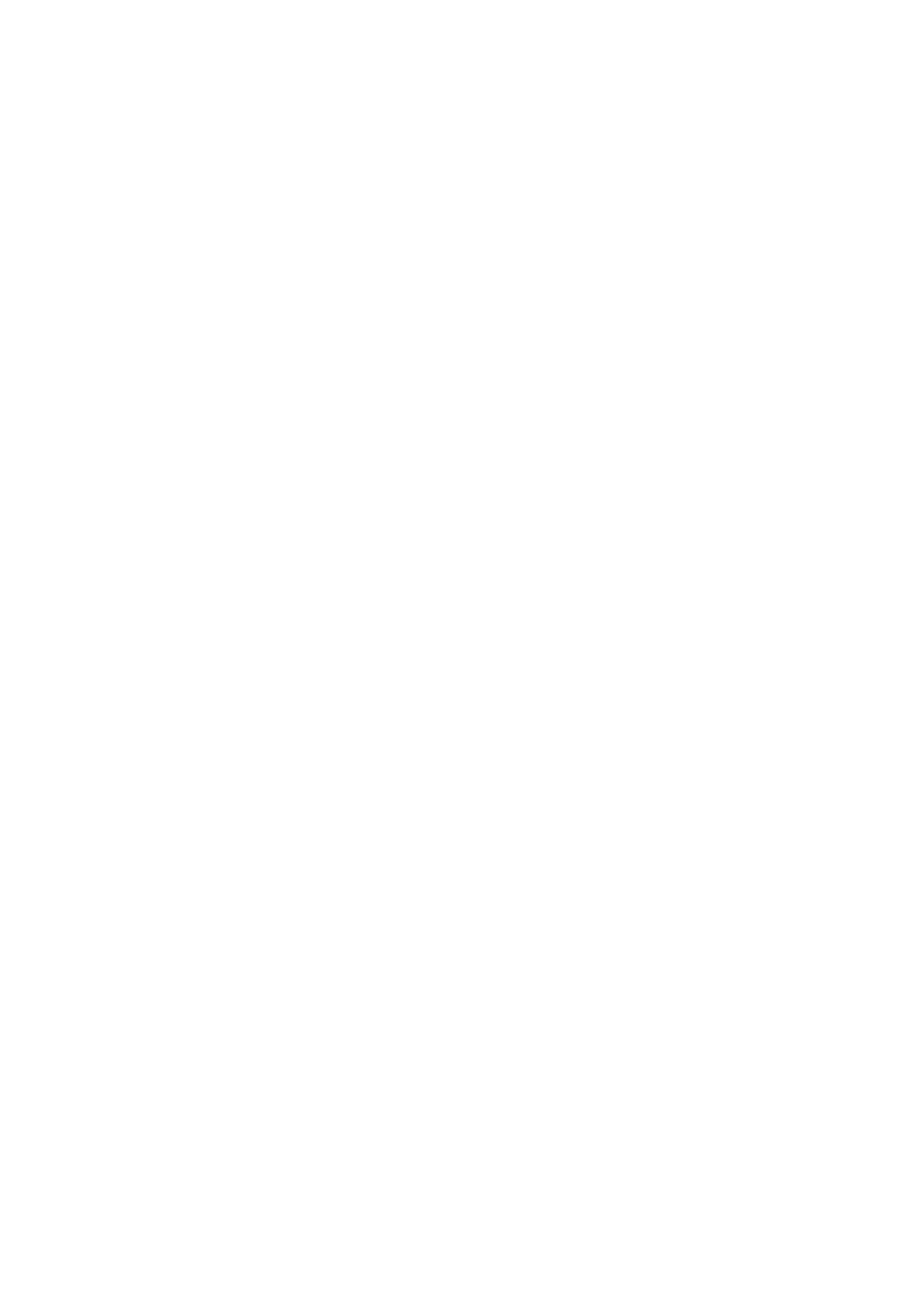# **EUROPEAN UNIVERSITY INSTITUTE DEPARTMENT OF ECONOMICS**

*Volatility, Financial Development and the Natural Resource Curse* 

**FREDERICK VAN DER PLOEG** 

**and**

**STEVEN POELHEKKE**

EUI Working Paper **ECO** 2007/36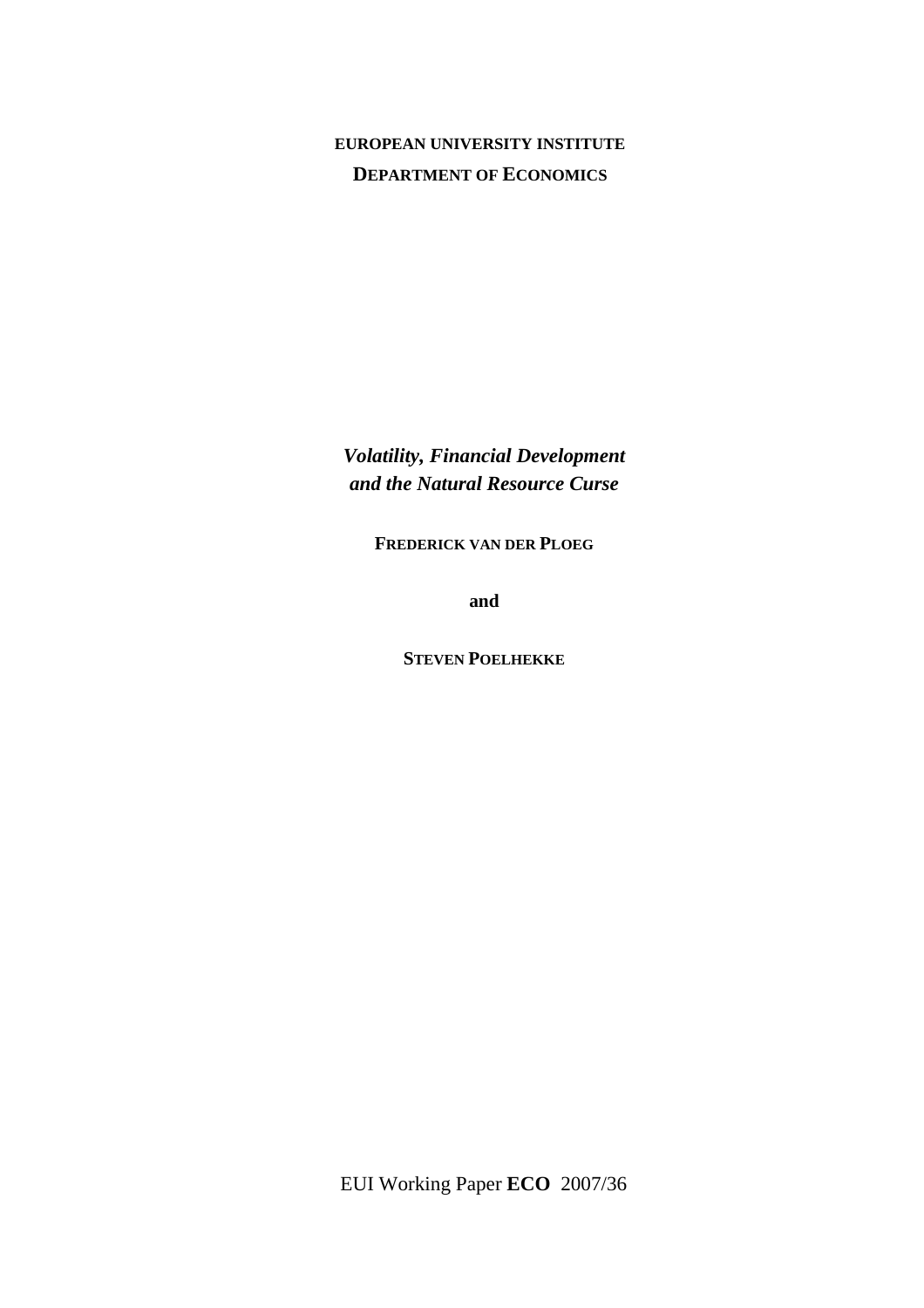This text may be downloaded for personal research purposes only. Any additional reproduction for other purposes, whether in hard copy or electronically, requires the consent of the author(s), editor(s). If cited or quoted, reference should be made to the full name of the author(s), editor(s), the title, the working paper or other series, the year, and the publisher.

The author(s)/editor(s) should inform the Economics Department of the EUI if the paper is to be published elsewhere, and should also assume responsibility for any consequent obligation(s).

ISSN 1725-6704

© 2007 Frederick van der Ploeg and Steven Poelhekke

Printed in Italy European University Institute Badia Fiesolana I – 50014 San Domenico di Fiesole (FI) Italy

> http://www.eui.eu/ http://cadmus.eui.eu/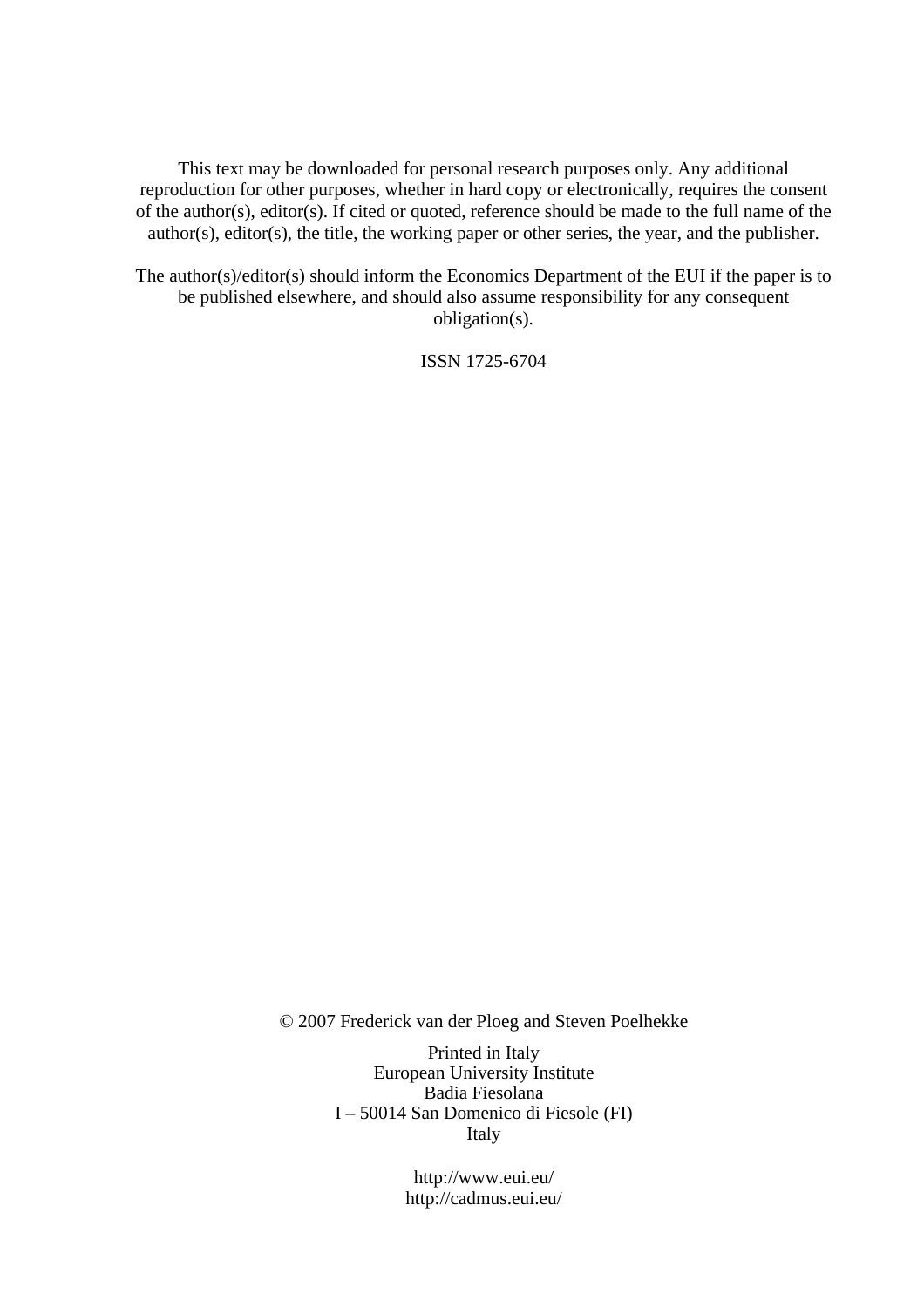# **VOLATILITY, FINANCIAL DEVELOPMENT AND THE NATURAL RESOURCE CURSE**

Frederick van der Ploeg\* and Steven Poelhekke\*\* §

#### **Abstract**

Cross-country evidence is presented on resource dependence and the link between volatility and growth. First, growth depends negatively on volatility of unanticipated output growth independent of initial income per capita, the average investment share, initial human capital, trade openness, the national income share of natural resource exports and population growth. Second, the adverse effect of resources on growth operates primarily through higher volatility. The positive effect of resources on growth is *positive*, but can be swamped by the indirect *negative* effect through volatility. Third, with well developed financial sectors, the resource curse is less pronounced. Fourth, landlocked countries with ethnic tensions have higher volatility and lower growth. Fifth, restrictions on the current account lead to higher volatility and lower growth, but capital account restrictions lower volatility and boost growth. These effects are especially strong in resource-rich countries. We also present IV-estimates to correct for the endogenous nature of investment rates and panel estimates to allow for possible changes in explanatory variables over time. Our key message is that volatility is a quintessential feature of the resource curse.

**Keywords:** volatility, growth, resource curse, financial development, openness, landlocked, ethnic tensions, restrictions on current and capital account

**JEL code:** C12, C21, C23, F43, G20, O11, O41, Q32

September 2007

#### **Address for correspondence:**

European University Institute, Badia Fiesolana, Via dei Roccettini 9 I-50014 San Domenico di Fiesole (FI), Italy rick.vanderploeg@eui.eu; steven.poelhekke@eui.eu

<sup>\*</sup> European University Institute, Florence, Oxcarre, Oxford University, University of Amsterdam.

<sup>\*\*</sup> European University Institute, Florence.

<sup>§</sup> We thank Rob Alessie and Anindya Banerjee for helpful discussions.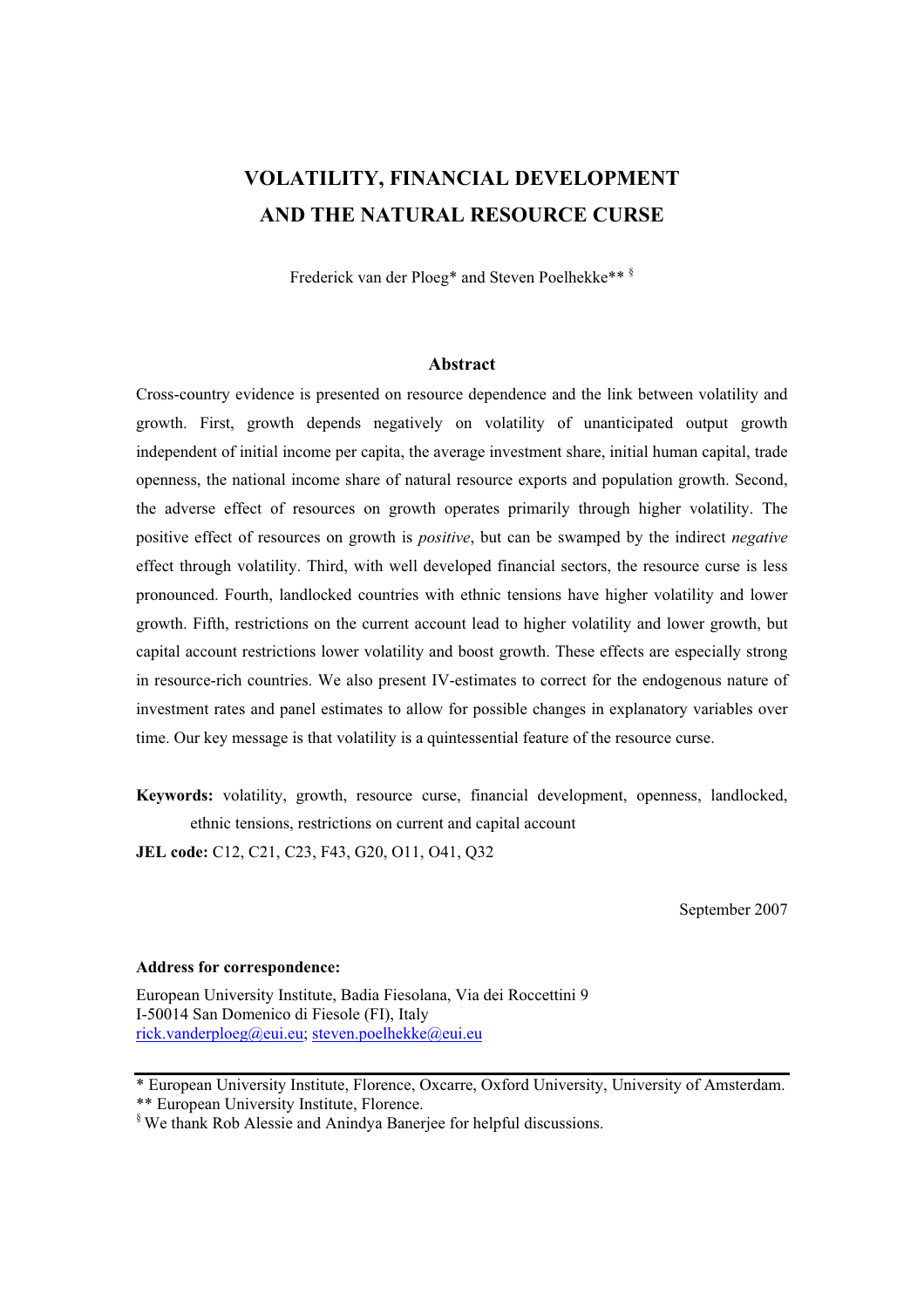#### **1. Introduction**

The key determinants of economic growth highlighted in the empirical literature  $-$  institutions, geography and culture – show far more persistence than the growth rates they are supposed to explain (Easterly, et al, 1993). One candidate to explain the volatility of growth in income per capita is the volatility of commodity prices. This includes not only oil, but also for example grain and coffee prices. What commodity prices lack in trend, they make up for in volatility (Deaton, 1999). A recent detailed examination of the growth performance of 35 countries during the historical period 1870-1939 led to the following conclusions (Blattman, Hwang and Williamson, 2007). Countries that specialize in commodities with substantial price volatility have more volatility in their terms of trade, enjoy less foreign direct investment and experience lower growth rates than countries that specialize in commodities with more stable prices or countries that are industrial leaders. Countries in the periphery with volatile commodity prices and undiversified economies fall behind in economic development. Also, the long-run volatility of the real exchange rate of developing countries is approximately three times bigger than that of industrialized countries (Haussmann, et al, 2004). Another study employs data for 83 countries over the period 1960-2000 and also finds robust evidence for a strong and negative link between real exchange rate volatility and growth performance after correcting for initial output per worker, enrolment in secondary education, trade openness, government consumption, inflation and even banking or currency crises (Aghion, et al, 2006). Furthermore, the adverse effect of exchange rate volatility on growth is weaker for countries with well developed financial systems.

The pioneering work of Ramey and Ramey (1995) takes a different tack. It investigates the link between volatility of unanticipated output growth (rather than volatility of the terms of trade) and growth performance. It uses the Heston-Summers data to provide cross-country evidence for a negative link between volatility and mean growth rates controlling for initial income, population growth, human capital and physical capital. Interestingly, this study finds evidence for this negative link regardless of whether one includes the share of investment in national income or not. It also estimates the relationship between volatility and growth in a panel model that controls for both time and country fixed effects. To allow for the time-varying nature of volatility, a measure of government spending volatility is used that is correlated with volatility of output across both time and countries. The negative link between volatility and growth seems robust to a large set of conceivable controls that vary with time period or country.<sup>1</sup> Another study

<sup>&</sup>lt;sup>1</sup> However, Imbs (2006) shows that growth and volatility correlate positively across sectors. Within the context of a mean-variance portfolio setup, it is understandable that volatile sectors command higher investment rates and thus higher growth rates.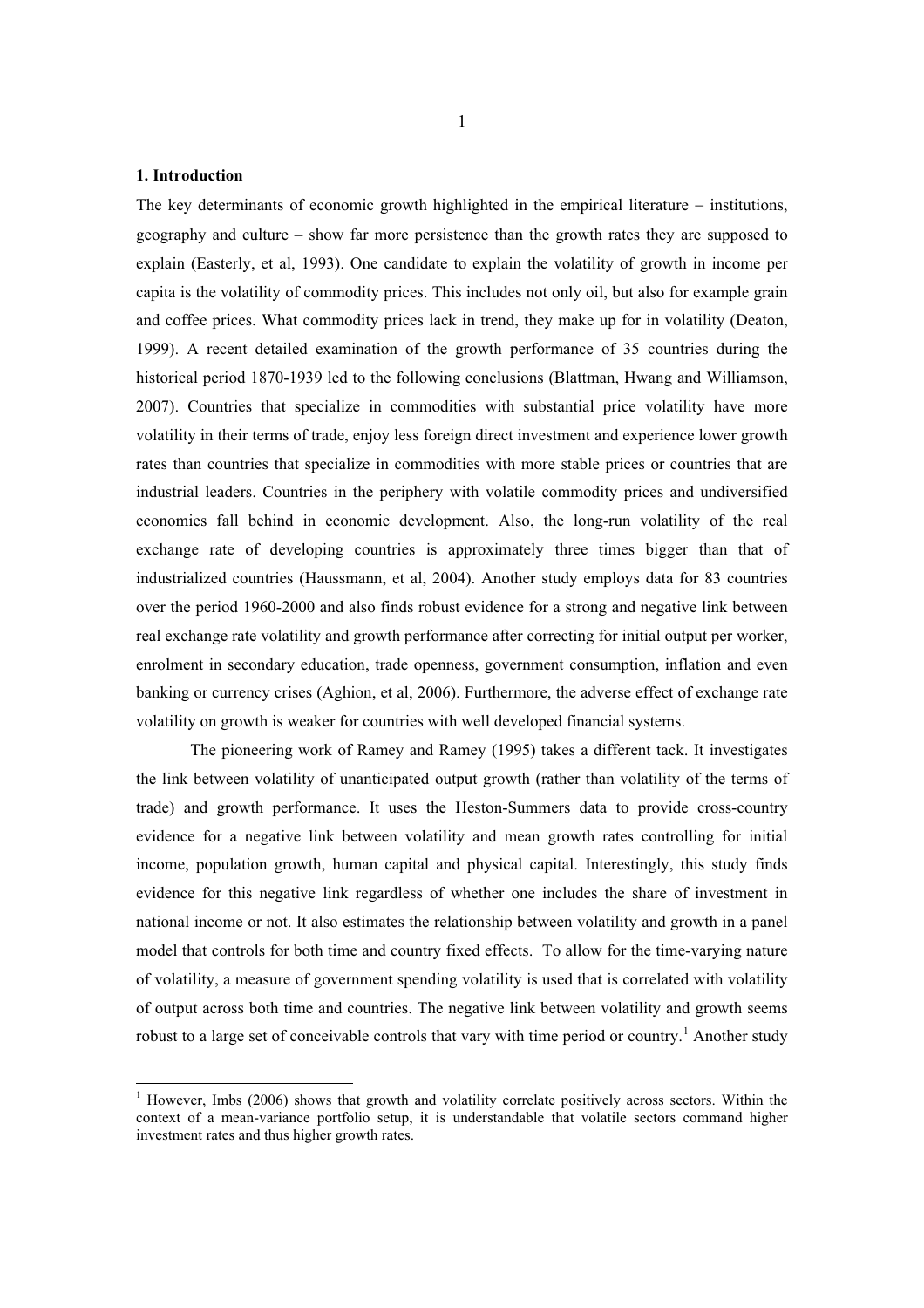shows for a cross-section of 91 countries that policy variability in inflation and government spending exerts a strong and negative impact on growth (Fatás and Mihov, 2005).

 Our main objective is to extend Ramey and Ramey (1995) by allowing for the *direct* effect of natural resource abundance on growth and, more importantly, the *indirect* effect of natural resources on growth performance via volatility. We thus follow Blattman, Hwang and Williamson (2007) and allow for the role of natural resources on macroeconomic volatility. We allow natural resources, financial development, openness and distance from waterways to be the underlying determinants of volatility. They may be viewed as exogenous proxies for the volatility of the real exchange rate and thus of GDP growth. We also shed new light on the evidence for the resource curse given by Sachs and Warner (1997) and many others.<sup>2</sup> Our objective is to test whether any adverse *indirect* effect of natural resources on growth performance via volatility of unanticipated output growth dominates any adverse *direct* effect of natural resource abundance on economic growth. Inspired by Aghion, et al (2006), we test whether the adverse effect of natural resources on volatility and growth is weakened if there are well developed financial institutions. We also test whether being landlocked, ethnic tensions and restrictions on the current account boost volatility and curb growth and whether restrictions on the capital account and exchange controls reduce volatility and boost growth. To avoid omitted variable bias, we control for initial income per capita, population growth, investment rates and primary schooling on growth.

Our econometric tests on the importance of volatility for the paradox of plenty are motivated by Figures 1–3 and by the data on average yearly growth and its standard deviation by country groups for the period 1970-2003 presented in Table 1. These data suggest five stylized facts that are essential for a new and improved understanding of the natural resource curse:

- First, volatile countries with a high standard deviation of yearly growth in GDP per capita have on average lower growth in GDP per capita. Figure 1 illustrates this partial correlation while Ramey and Ramey (1995) show that this relationship holds even after controlling for initial income per capita, population growth, human capital and physical capital.
- Second, developing countries suffer much more from volatility in output growth than developed countries. Whereas Western Europe and North America have a standard deviation of, respectively, 2.33 and 1.90 %-points of yearly growth in GDP per capita, the figures for Asia are 4.4 to 5 %-points and for Latin America & Caribbean 4.54%-point. Most striking is that Sub-Saharan Africa and the Middle East & North Africa have the

 $2$  The windfall resource revenues lead to appreciation of the real exchange rate and a decline of the nonresource export sectors. If there is substantial loss in learning by doing in the non-resource export sectors, there will be a fall in total factor productivity growth as in Sachs and Warner (1995). Natural resources may also invite rapacious rent seeking and thus hamper growth.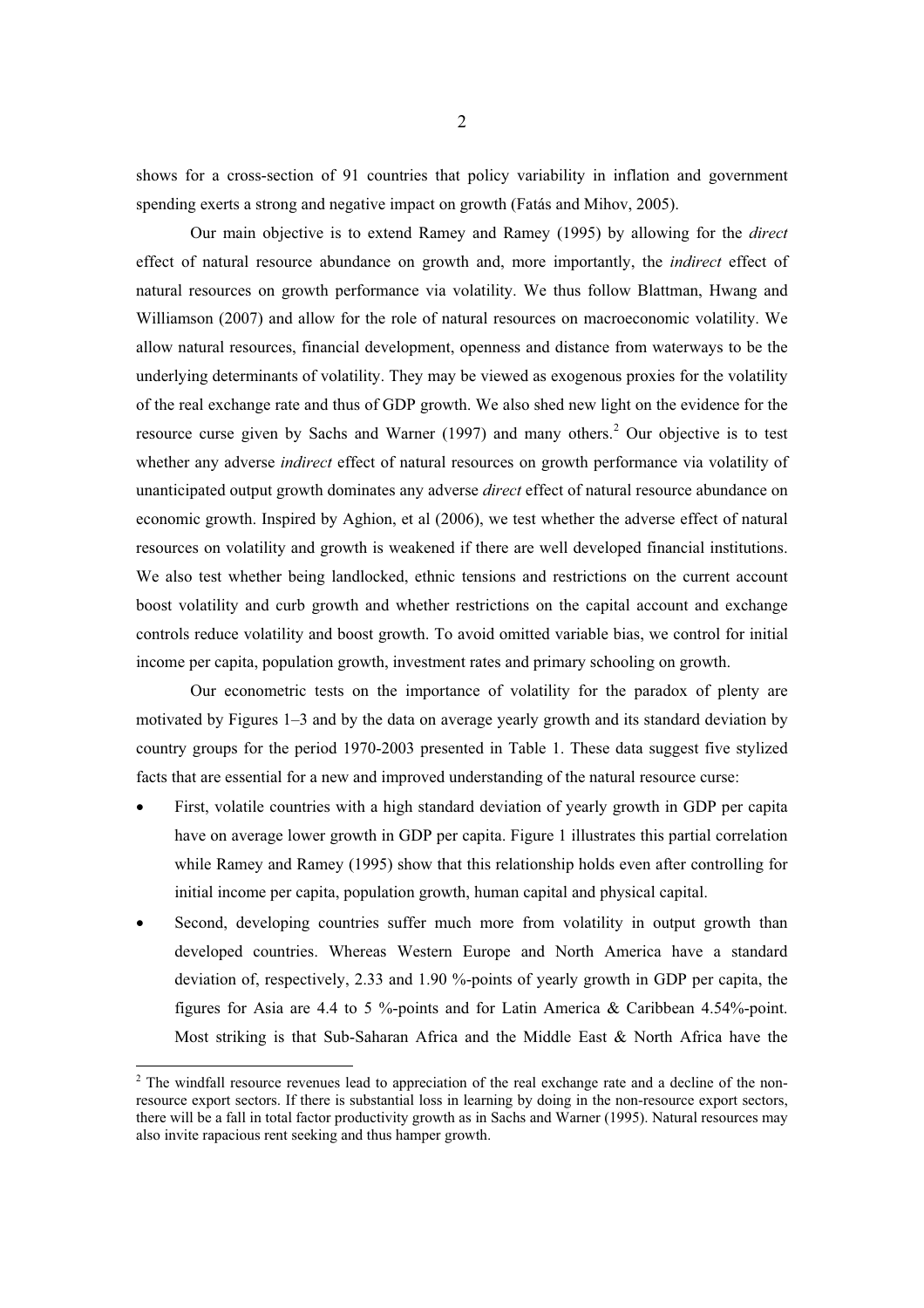highest volatility. Their standard deviations of average growth in GDP per capita are, respectively, 6.52 and 8.12 %-points.

- x Third, countries with poorly developed financial systems are much more volatile. Countries in the bottom quartile of financial development have a standard deviation of annual growth in GDP per capita 2 %-point higher than those in the top quartile. North America and Western Europe have well developed financial systems while Eastern Europe & Central Asia and especially South Asia and Middle East & North Africa have poor functioning financial systems. Resource-rich and landlocked economies have less developed financial systems than resource-poor countries.
- Fourth, countries that depend a lot on natural resources are much more volatile than countries without natural resources. Countries with a share of natural resource exports in GDP greater than 19% (the top quartile) have a staggeringly high standard deviation of output growth of 7.37 %-point. For countries with a natural resource exports share of less than 5 per cent of GDP (the bottom quartile), the figure is only 2.83 %-point. Figure 2 also indicates that resource-rich countries have bigger macroeconomic volatility than resourcepoor countries. Figure 3 shows that world commodity prices are extremely volatile and are the main reason why natural resource export revenues are so volatile. Crude petroleum prices are more volatile than food prices and ores & metals prices. Volatility of raw agricultural product prices is less, but still substantial. Monthly price deviations of 10% points from their base level (year 2000) are quite normal.
- Fifth, landlocked countries suffer much more from volatility than countries with easy access to waterways. Indeed, countries that are less than 49 kilometres from the nearest waterway have a standard deviation of growth in GDP per capita that is 1.6 %-point lower than countries that are more than 359 kilometres from the nearest waterway. Empirical work also finds that remote countries have less access to markets, less diversified exports and greater volatility of output growth (Malik and Temple, 2006).

 Although these stylized facts are suggestive, they are merely partial correlations and do not permit any causal evidence. Hence, we perform a proper multivariate econometric analysis and control for all potential factors affecting the rate of economic growth. We also face the thorny issue of the endogenous nature of explanatory variables.

 The sophisticated statistical decomposition analysis performed in Koren and Tenreyro (2007) suggests four possible reasons why poor countries are so much more volatile than rich countries: poor countries specialize in more volatile sectors; poor countries specialize in fewer sectors; poor countries experience more frequent and more severe aggregate shocks (e.g., from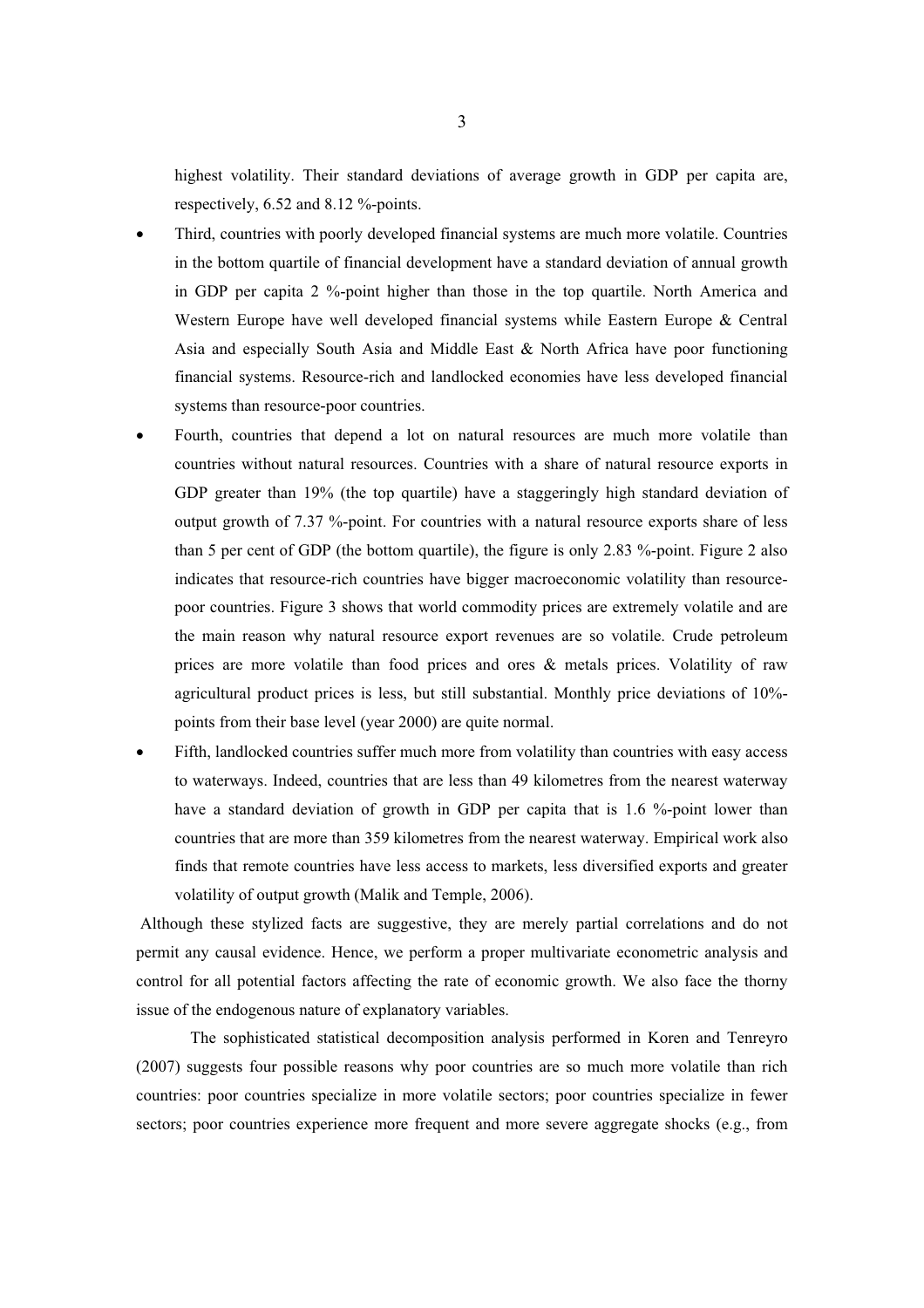macroeconomic policy); and macroeconomic fluctuations in poor countries are more highly correlated with the shocks of the sectors they specialize in. The evidence suggests that, as countries develop their economies, their productive structure shifts from more to less volatile sectors. Also, the degree of specialization declines in early stages of development and increases a little in later stages of development. Furthermore, the volatility of country-specific macroeconomic shocks falls with development. This decomposition analysis sheds interesting light on why poor economies are more volatile than rich economies. Our multivariate econometric analysis provides complimentary evidence on the factors affecting volatility.

 We argue that crucial and strongly related sources of macroeconomic volatility and poor growth performance are lack of a sophisticated financial system, natural resource dependence, and whether a country is landlocked or not. We also provide evidence that economic restrictions and ethnic tensions play a role. Countries with a large dependence on natural resources and that are landlocked are typically not very diversified and vulnerable to highly volatile world commodity prices. Natural resource revenues tend to be very volatile (much more so than GDP), because the supply of natural resources exhibits low price elasticities of supply. Furthermore, as documented in Bloom and Sachs (1998) and indicated by Figure 4, Sub-Saharan Africa is most vulnerable to volatility of commodity prices as it depends so much on natural resources. Dutch Disease effects may also induce real exchange rate volatility and thus a fall in investment in physical capital and learning, and further contraction of the traded sector and lower productivity growth (e.g., Gylfason, et al, 1999; Herbertsson, et al, 2000). Volatile resource revenues are disliked by risk-averse households. The welfare losses induced by consumption risk are tiny compared with those resulting from imperfect financial markets. However, a recent dynamic stochastic general equilibrium study of Zimbabwe highlights the incompleteness of financial markets and suggests that the observed volatility in commodity prices depresses capital accumulation and output by about 40 percent (Elbers, et al, 2007).

Our paper gives a prominent role to the quality of financial markets in understanding how the volatility of commodity prices and natural resource export revenues might depress growth. We adapt the liquidity shock arguments put forward by Aghion, et al (2006). Effectively, larger natural resource revenues make it easier to overcome negative liquidity shocks. We thus show that more volatile commodity prices will harm innovation and growth.

Section 2 discusses why volatility may harm output growth, especially in countries with poor financial systems. Since there are also reasons for volatility to boost growth, the issue needs to be settled empirically. Section 3 discusses our econometric methodology for the cross-country and the panel estimates. Section 4 presents our cross-country estimates and section 5 our panel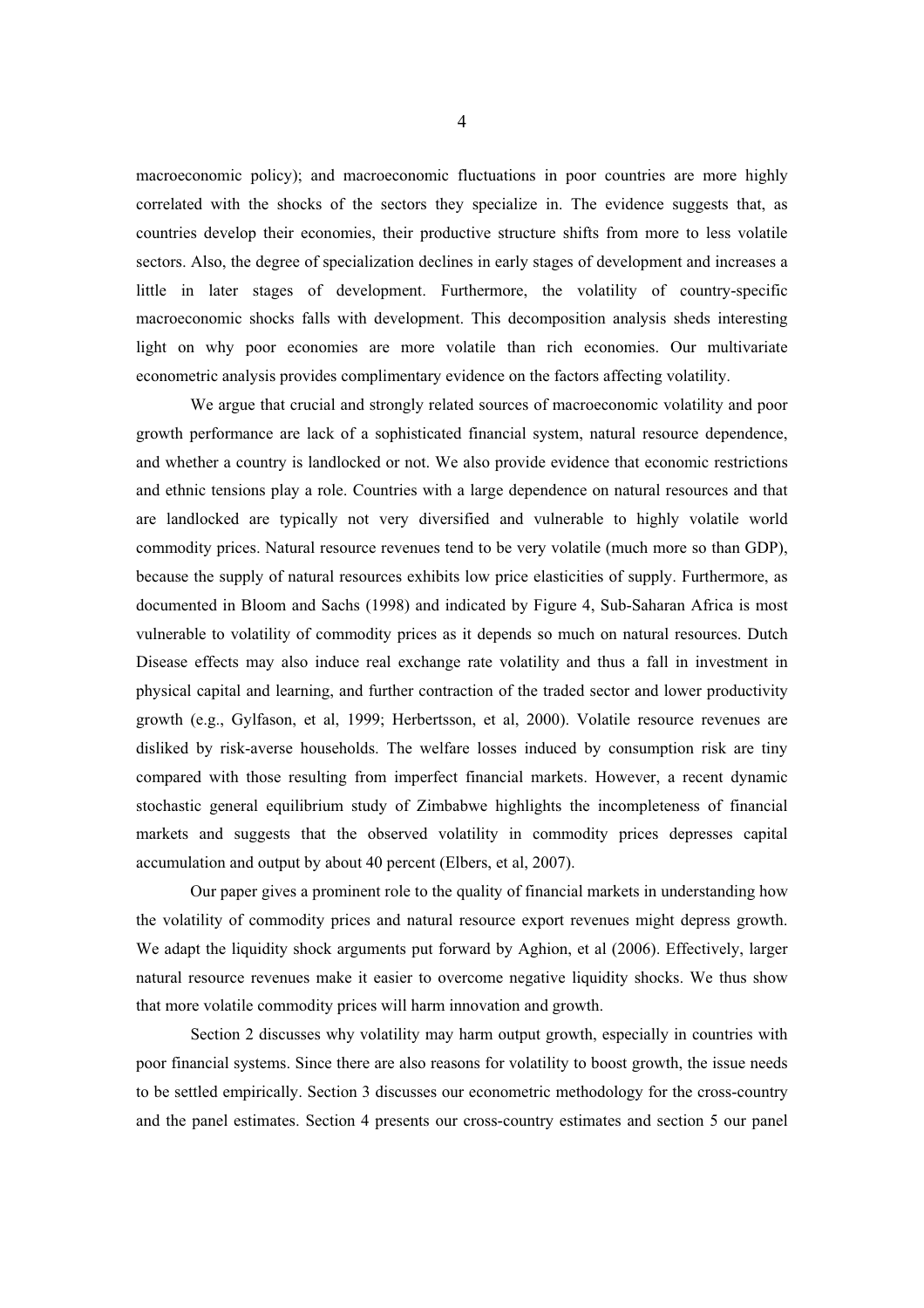estimates. Section 6 uses our preferred estimates to perform a counterfactual experiment comparing resource-rich and landlocked Africa with the Asian Tigers. Section 7 concludes.

#### **2. Why Volatility of Natural Resource Revenues Might Hamper Growth?**

#### **2.1. Economic arguments**

Aghion, et al (2006) shows that macroeconomic volatility driven by nominal exchange rate movements may stunt innovations and thus depress growth in economies with poorly developed financial institutions and nominal wages not reacting immediately to changes in prices. We adopt this argument to show that volatility in natural resource revenues, induced by volatility in primary commodity prices, curbs growth in economies with badly functioning financial systems. Let the law of one price holds, so that the price level  $P_t$  simply tracks the nominal exchange rate  $S_t$ . In other words,  $P_t = S_t P_t^*$  where the foreign price level  $P_t^*$  is normalized to unity. Nominal wages are pre-set not knowing the realization of the price level, that is  $W_t = \phi A_t E[P_t] = \phi A_t E[S_t]$ , where  $A_t$  denotes productivity and  $\phi$ <1 is a constant. Output follows from the production function  $Y_t = A_t \sqrt{l_t}$ , where  $l_t$  denotes employment. Profits are  $\pi_t = A_t S_t \sqrt{l_t - \phi A_t E[S_t]} l_t$ . The value of innovations the next period is  $V_{t+1} = VP_{t+1} A_{t+1}$ , where next period's productivity is given by  $A_{t+1}$  $= \gamma A_t$  with  $\gamma > 1$  if entrepreneurs have sufficient funds to innovate and  $A_{t+1} = A_t$  otherwise. Firms have sufficient funds (profits plus resource revenues  $Q<sub>i</sub>$ ) to innovate if they have enough cash flow to cope with adverse liquidity shocks, i.e.,  $\mu$  ( $\pi_t$  +  $S_t$  Q<sub>t</sub>) > *z*  $P_t$  A<sub>t</sub> where  $\mu$  is a measure of financial development and *z* is a random liquidity shock. If liquidity shocks *z* are i.i.d. across firms with cumulative density function  $F(z)$ , the probability of innovation is given by:

(1) 
$$
\rho_t = F\left(\frac{\mu(\pi_t + S_t Q_t)}{S_t A_t}\right).
$$

Higher profits or natural resource revenues and a more developed financial system imply that more firms are able to overcome liquidity shocks and thus that the probability of innovation is higher. Profit maximization yields the following levels of employment and profits:

(2) 
$$
l_{i} = \left(\frac{S_{i}}{2\phi E[S_{i}]} \right) \text{ and } \pi_{i} = \left(\frac{A_{i}S_{i}^{2}}{4\phi E[S_{i}]} \right),
$$

so that higher productivity, a lower expected price level (i.e., a lower wage) and a higher realized price level boost profits. The probability of innovation is thus given by: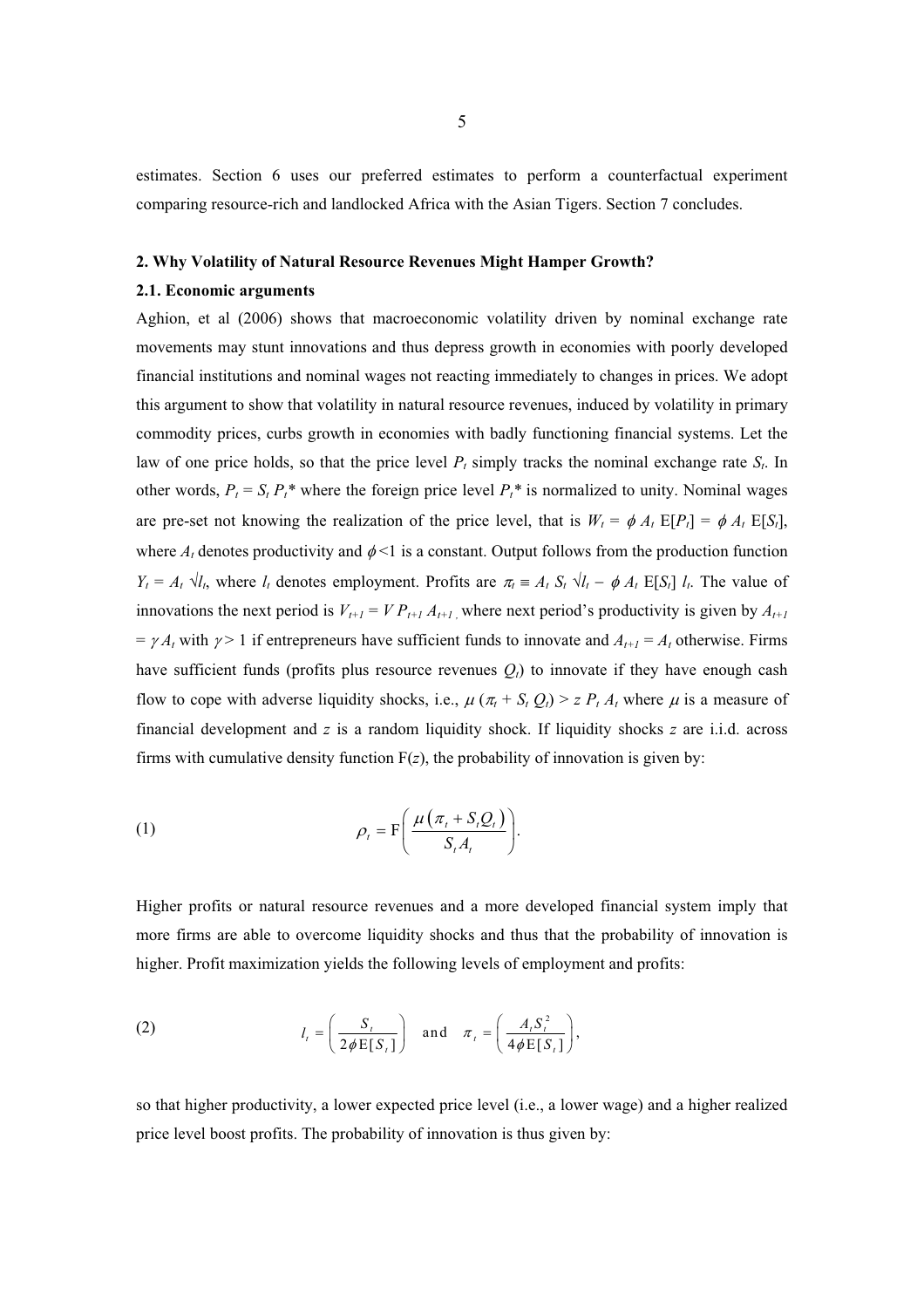(3) 
$$
\rho_{t} = F\left(\mu\left[\left(\frac{S_{t}}{4\phi E[S_{t}]} + \left(\frac{Q_{t}}{A_{t}}\right)\right]\right)\right].
$$

The rate of economic growth increases with the expected probability of innovation:

(4) 
$$
g_{t} = \frac{E[A_{t+1}] - A_{t}}{A_{t}} = (\gamma - 1)E[\rho_{t}] = (\gamma - 1)E\left[F\left(\mu\left[\left(\frac{S_{t}}{4\phi E[S_{t}]} + \left(\frac{Q_{t}}{A_{t}}\right)\right]\right)\right]\right].
$$

Aghion, et al (2006) makes the assumption that the cumulative density function F(.) is concave, so that  $E[F(c)] \leq F(E[c])$ . The cumulative density functions of standard deviations of commodity prices given in Figure 3 are indeed concave (and close to the normal cumulative density functions). It follows that more exchange rate volatility stunts innovations and curbs growth, especially if the degree of financial development is weak. Moving from a peg to a float thus leads to a lower rate of economic growth. Here we are more interested in the effect of commodity prices on growth performance: *A high and stable level of resource revenues eases liquidity constraints and thus boosts innovations and economic growth. However, for a given expected level of natural resource revenues, more volatility in commodity prices and resource revenues harms innovation and growth, especially if financial development is weak.* 

IMF data on 44 commodities and national commodity export shares and monthly indices on national commodity export prices for 58 countries during 1980-2002 indicate that real commodity prices affect real exchange rate volatility (Cashin, et al, 2002). Since we have seen that real exchange rate uncertainty exacerbates the negative effects of domestic credit market constraints, this gives another reason why volatility of commodity prices curbs economic growth. Also, many resource-rich countries suffer from poorly developed financial systems and financial remoteness and thus suffer from bigger macroeconomic volatility (Aghion, et al, 2006; Rose and Spiegel, 2007). Given the high volatility of primary commodity prices and resource revenues and thus of the real exchange rate of many resource-rich countries, we expect resource-rich countries with poorly developed financial systems to have poor growth performance.

With complete financial markets, long-term investment is counter-cyclical and mitigates volatility. However, if firms face tight credit constraints, investment is pro-cyclical and amplifies volatility. Of course, there may be other reasons why volatility may depress economic growth (Aghion, et al, 2005). Learning by doing and human capital accumulation is increasing and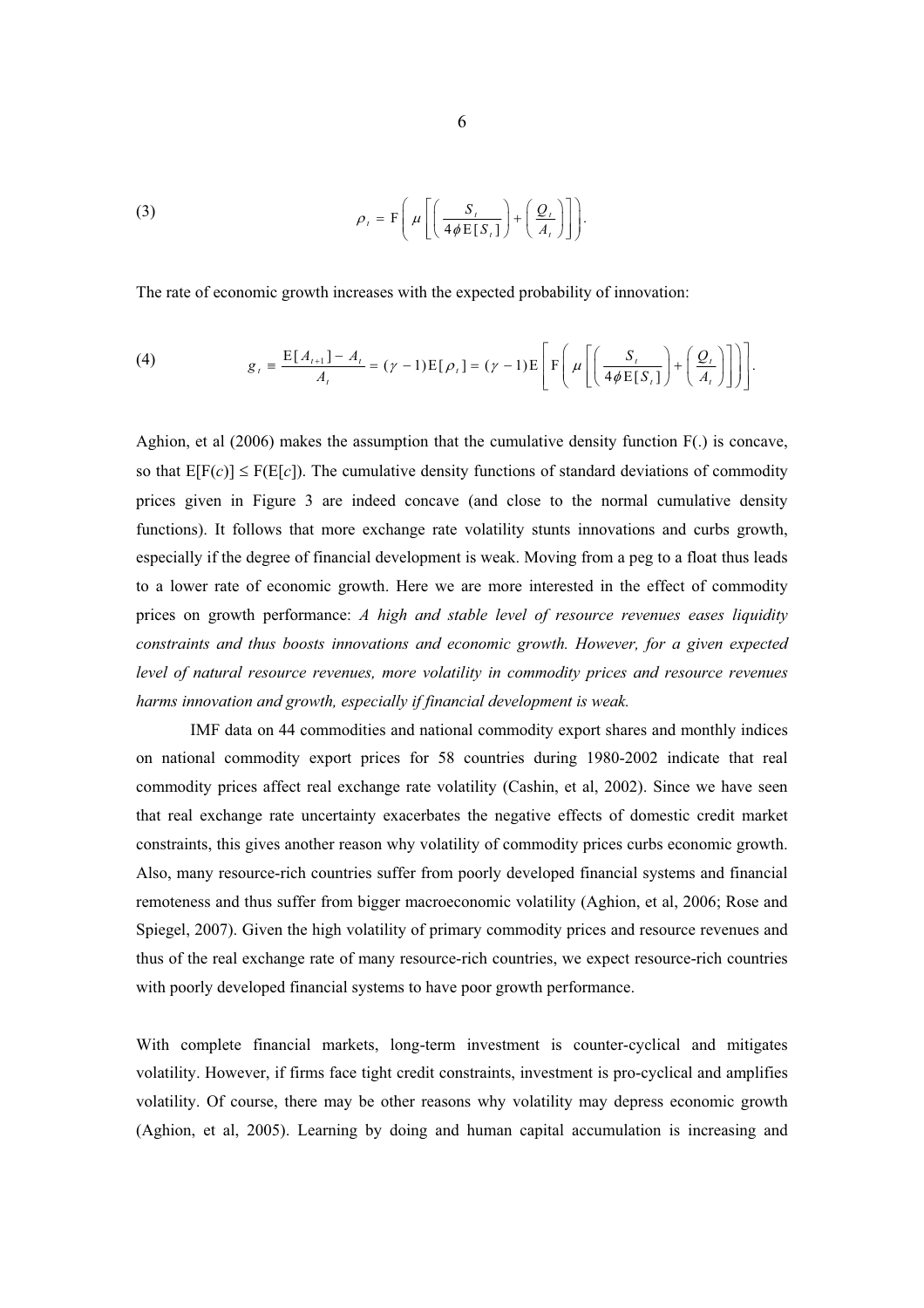concave in the cyclical component of production (Martin and Rogers, 2000). In that case, longrun growth should be negatively related to the amplitude of the business cycle.<sup>3</sup> This explanation does not require uncertainty and holds for predictable shocks as well. With irreversible investment, increased volatility holds back investment and thus depresses growth (Bernanke, 1983; Pindyck, 1991; Aizenman and Marion, 1991). The costs of volatility come from firms making uncertainty-induced planning errors (Ramey and Ramey, 1991). These costs arise if it is costly to switch factors of production between sectors (Bertola, 1994; Dixit and Rob, 1994). However, if firms choose to use technologies with a higher variance and a higher expected return (Black, 1987) or if higher volatility induces more precautionary saving and thus more investment (Mirman, 1971), there may be a *positive* link between volatility and growth. If the activity that generates productivity growth is a substitute to production, the opportunity cost of productivity enhancing activities is lower in recessions and thus volatility may boost growth (Aghion and Saint Paul, 1998). Ultimately, the question of whether anticipated or unanticipated volatility harms or boosts growth thus needs to be settled empirically.

In economies where only debt contracts are available and bankruptcy is costly, the real exchange rate becomes much more volatile if there is specialization in traded goods and services and the non-resource traded sector is small (Hausmann and Ribogon, 2002). Shocks to the demand for non-traded goods and services – associated with shocks to natural resource income – are then not accommodated by movements in the allocation of labour but by expenditure switching. This demands much higher relative price movements. Due to bankruptcy costs, interest rates increase with relative price volatility. This causes the economy to specialize away from nonresource traded goods and services, which is inefficient. The less it produces of these goods and services, the more volatile the economy becomes and the higher the interest rate has to be. This causes the sector to shrink further until it vanishes. Others stress that resource revenues are used as collateral and encourage countries to engage in 'excessive' borrowing at the expense of future generations, which can harm the economy both in short and long run (Mansoorian, 1991).

Volatility is bad for growth, investment, income distribution, poverty and educational attainment (e.g., Ramey and Ramey, 1995; Aizenman and Marion, 1999; Flug et al, 1999). To get round such natural resource curses, the government could resort to stabilization and saving policies and improve the efficiency of financial markets. It also helps to have a fully diversified economy, since then shocks to non-traded demand can be accommodated through changes in the structure of production rather than expenditure switching. This is relevant for inefficiently

<sup>&</sup>lt;sup>3</sup> They find that for industrialized countries and European regions a higher standard deviation of growth and of unemployment tends to depress growth rates.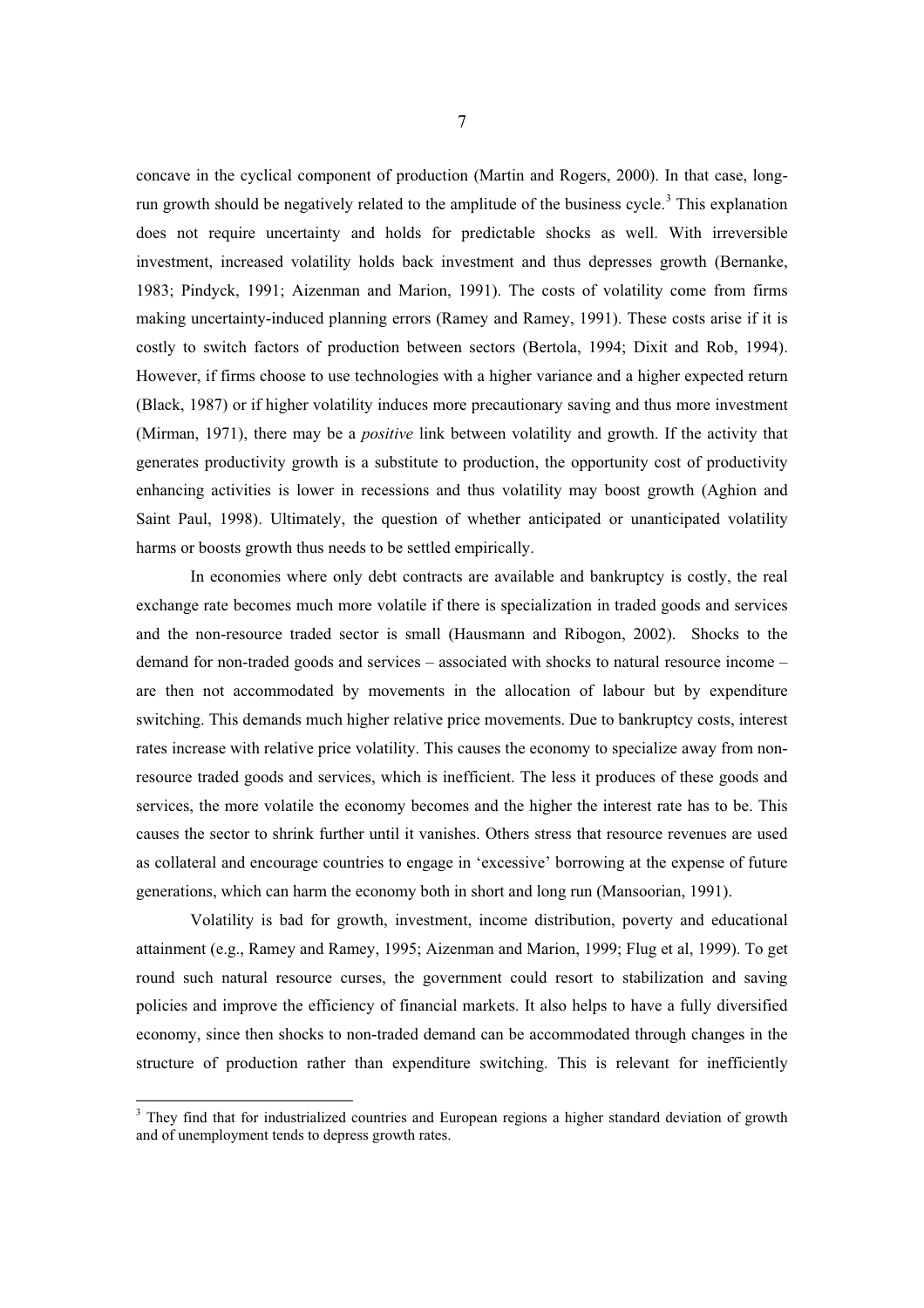specialized countries such as Nigeria and Venezuela, but less so for diversified countries like Mexico or Indonesia or naturally specialized countries such as some Gulf States. Unfortunately, resource-rich economies are often specialized in production and thus tend to be more volatile.

#### **2.2. Political arguments**

Natural resource bonanzas reduce critical faculties of politicians and induce a false sense of security. This can lead to investment in 'white elephant' projects, bad policies (e.g., import substitution or unsustainable budgetary policies), and favours to political clientele, which cannot be financed once resource revenues dry up. Politicians loose sight of growth-promoting policies, free trade and 'value for money' management. During commodity booms countries often engage in exuberant public spending as if resource revenues last forever. This carries the danger of unsustainable spending programmes, which need to be reversed when global commodity prices collapse and revenues dry up. Encouraged by the Prebisch hypothesis (i.e., the secular decline of world prices of primary exports), many developing countries have made the mistake of trying in vain to promote state-led industrialization through prolonged import substitution using tariffs, import quota and subsidies for manufacturing in an attempt to avoid resource dependency. These policies may have been a reaction to the appreciation of the real exchange rate and the decline of the traded manufacturing sectors caused by natural resource dependence. The natural resource wealth may thus have prolonged bad policies, which eventually had to be reversed. The resulting policy-induced volatility harms growth and welfare. Table 1 indicates that resource-rich countries indeed have a relatively high volatility in the national income share of government.

Political scientists have also argued that states adopt and maintain sub-optimal policies (Ross, 1999). Cognitive theories blame policy failures on short-sightedness of state actors, who ignore the adverse effects of their actions on the generations that come after the natural resource is exhausted, thus leading to myopic sloth and exuberance. These cognitive theories highlight a get-quick-rich mentality among businessmen, a boom-and-bust psychology among policy makers, and abuse of resource wealth by privileged classes, sectors, client networks and interest groups.

#### **3. Estimation Methodology**

#### **3.1. Cross-country estimation**

Consider a dataset with *N* countries and a sample period of *T* years. Ramey and Ramey (1995) specify the following econometric model for growth in GDP per capita:

(5) 
$$
\Delta \log(y_{ii}) = \lambda \sigma_i + \mathbf{X}_{i\tau} \mathbf{\theta} + \varepsilon_{ii}, \quad \varepsilon_{ii} \Box N(0, \sigma_i^2), \quad i = 1, ..., N, \quad t = 1, ..., T,
$$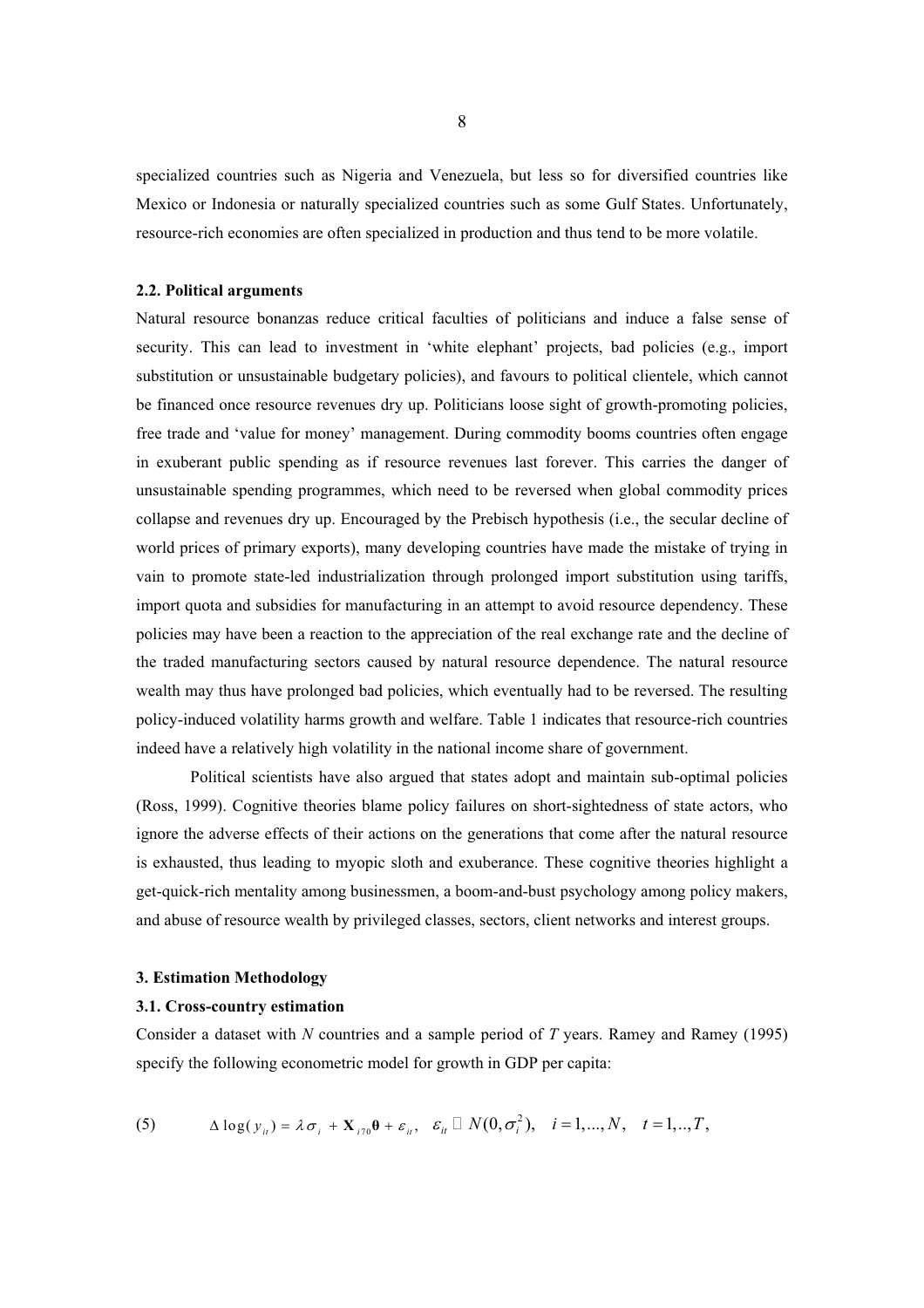where  $y_{it}$  is GDP per capita in country *i* for year *t*,  $\sigma_i$  is the standard deviation for country *i* of the residuals  $\varepsilon_{it}$ ,  $\mathbf{X}_{i70}$  is a vector of control variables for country *i* and year 1970, and  $\theta$  is a vector of coefficients assumed to be constant across countries. The residuals  $\varepsilon$ <sub>*i*</sub> are the deviations of growth from the predicted values based on the controls. The variances of these residuals do not depend on time, but do vary for each country. The standard controls included in  $X_{i70}$  are initial log of GDP per capita, average share of investment in GDP, initial human capital (proxied by average years of schooling for those older than 25 years in 1970 taken from Barro and Lee (1993)) and average annual rate of population growth over the sample period. Ramey and Ramey (1995) then find statistically significant estimates for  $\lambda$  of -0.211 for a sample of 92 countries and -0.385 for the OECD countries. There is thus a negative relationship between volatility and conditional growth performance. In terms of the magnitude of the economic impact, volatility ranks third after the investment share and initial income per capita in the sample of 92 countries and second after initial income per capita for the OECD sample. We will also test whether natural resource dependence, openness and financial development exert additional effects on growth.

We also probe into the black box of (5) and try to explain volatility (i.e., the standard deviation of the yearly error in the growth equation) in terms of degree of financial development, resource dependence, the distance from navigable river or coast. We collect these variables affecting volatility in the vector  $\mathbb{Z}_{170}$  and estimate the cross-country regressions:

(6) 
$$
\Delta \log(y_{ii}) = \lambda \sigma_i + \mathbf{X}_{i70} \mathbf{\theta} + \mathbf{Z}_{i70} \mathbf{\beta} + \varepsilon_{ii}, \quad \sigma_i^2 = \exp(\mathbf{Z}_{i70} \gamma + c) \text{ and}
$$

$$
\varepsilon_{ii} \Box N(0, \sigma_i^2), \quad i = 1, ..., N, \quad t = 1, ..., T.
$$

Average volatility  $\sigma_i$  is assumed constant over time, but different for each country depending on the initial country characteristics captured in  $\mathbb{Z}_{170}$ . If countries are similar in terms of the  $\mathbb{Z}_{170}$ , they are also predicted to have similar volatility. The vector of parameters  $\gamma$  measures the average across-country effect of factors like resource dependence, financial development and distance from waterways on volatility. We also allow for *direct* effects of these variables on growth (**ȕ**).

We estimate parameters  $\{\lambda, \theta, \gamma, c \text{ and } \beta\}$  of (6) by maximizing the likelihood function:

(7) 
$$
L = -\frac{NT}{2}\log(2\pi) - \frac{1}{2}\sum_{t=1}^{T}\log(\Sigma_t) - \frac{1}{2}\sum_{t=1}^{T}\varepsilon_t\Sigma_t^{-1}\varepsilon_t,
$$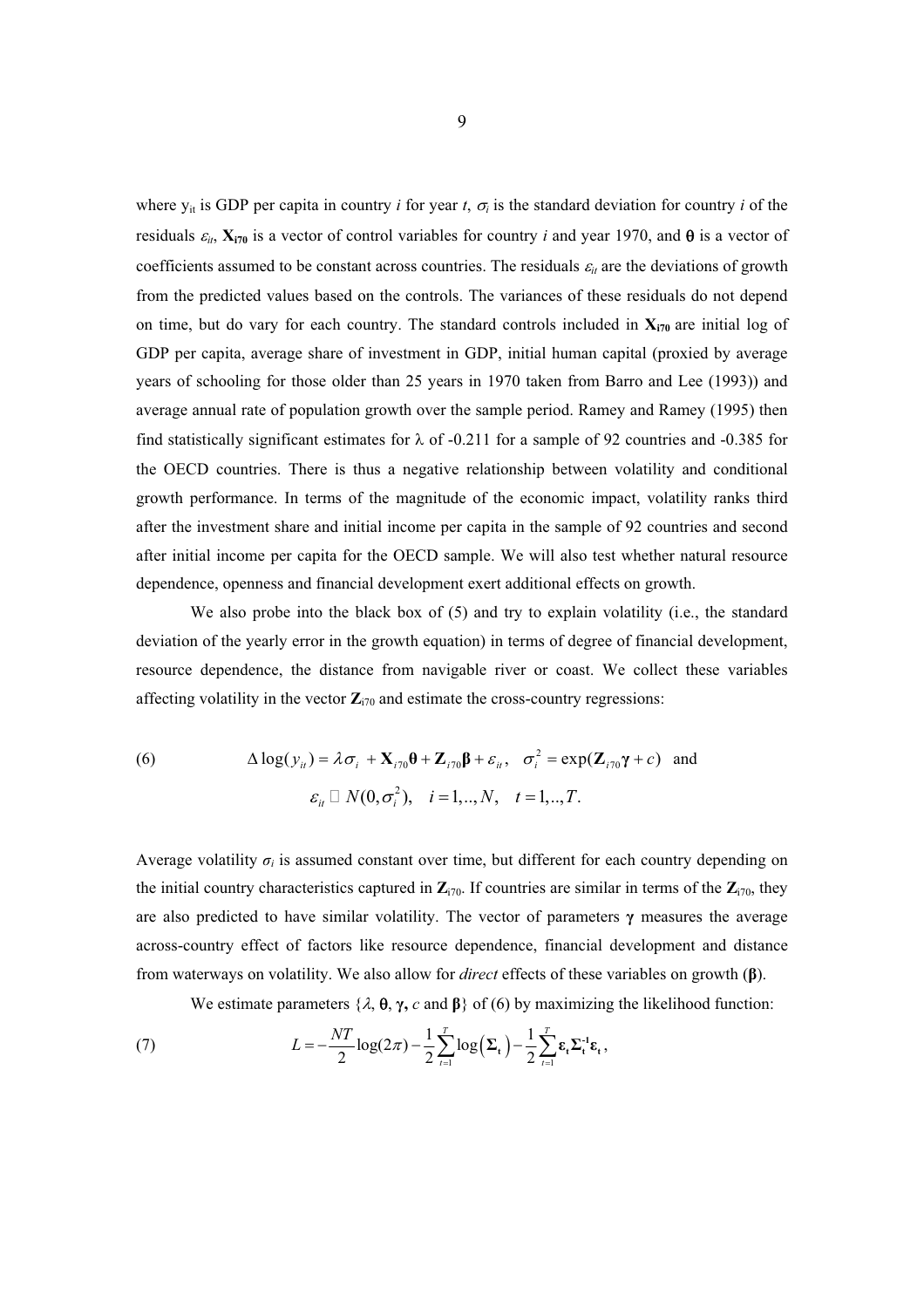where the covariance matrix is defined by  $\Sigma_{\text{t,ii}} = \sigma_i^2 = \exp(\mathbf{Z}_{i70}\gamma + c)$ ,  $i = 1,.., N$ ,  $t = 1,.., T$ , and  $\Sigma_{\mathbf{t},\mathbf{ij}} = 0, i \neq j, t = 1,.., N$  and  $\mathbf{\varepsilon}_{\mathbf{t}} \equiv (\varepsilon_{1t},...,\varepsilon_{Nt})'$  with  $\varepsilon_{it} \equiv \Delta \log(y_{it}) - \lambda \sigma_i - \mathbf{X}_{i70} \mathbf{\theta} - \mathbf{Z}_{i70} \mathbf{\beta}, t = 1,.., T$ . The method of econometric estimation is analogous to that of an autoregressive conditionalheteroskedasticity in mean (ARCH-M) estimation (Engle, Lilien, Robins, 1987). The variances are conditional, but time invariant. The error terms are uncorrelated across countries.<sup>4</sup>

#### **3.2. Panel estimation**

Ramey and Ramey (1995) argue that government spending affects volatility of output across time and countries. They first estimate country-specific forecasting equations for growth in government spending that include a constant, two lags of the log of GDP per capita, two lags of the log of government spending per capita, a quadratic time trend, a post-1973 trend, and a dummy for the post-1973 period. They then use ML to estimate the following equations linking squared innovations to government spending and output-innovation volatility to growth:

(8) 
$$
\Delta \log(y_{it}) = \lambda \sigma_{it} + \theta \mathbf{X}_{it} + \varepsilon_{it}, \quad \varepsilon_{it} \sim N(0, \sigma_i^2), \quad \sigma_{it} = \alpha_0 + \alpha_1 \mu_{it}^2, \quad i = 1,..,I, \quad t = 1,..,T,
$$

where  $\mu_{it}^2$  is the square of the estimated residual for country *i* in year *t* from the forecasting equations for government spending. Regression (8) contains also time and country fixed effects. Government spending is effectively used to obtain a statistical estimate of volatility that varies both over time and across countries. The estimate for  $\lambda$  is similar for the sample of 92 countries (namely,  $-0.178$ ), but the estimate for the OECD sample is much higher (i.e.,  $-0.949$ ). Countries with higher innovation variances thus have lower mean conditional growth rates.

In our empirical work, we allow natural resource dependence to be included in  $Z_{it}$  as an explanatory variable of economic growth and as a determinant of volatility. We thus estimate:

(9) 
$$
\Delta \log(y_{ii}) = \lambda \sigma_{ii} + \mathbf{X}_{ii} \mathbf{\theta} + \mathbf{Z}_{ii} \mathbf{\beta} + \varepsilon_{ii}, \quad \sigma_{ii}^2 = \exp(\mathbf{Z}_{ii} \mathbf{\gamma} + c_i) \text{ and}
$$

$$
\varepsilon_{ii} \Box N(0, \sigma_{ii}^2), \quad i = 1, ..., N, \quad t = 1, ..., T.
$$

 $Z_{it}$  now includes time-varying data on financial development, resource dependence, etc, which also allows volatility to vary over time. The panel should give us a more efficient estimate and

<sup>&</sup>lt;sup>4</sup> Allowing for non-zero covariances as in Cermeño and Grier (2005) would increase the number of parameters to be estimated too much to be identified for the large country panel we work with.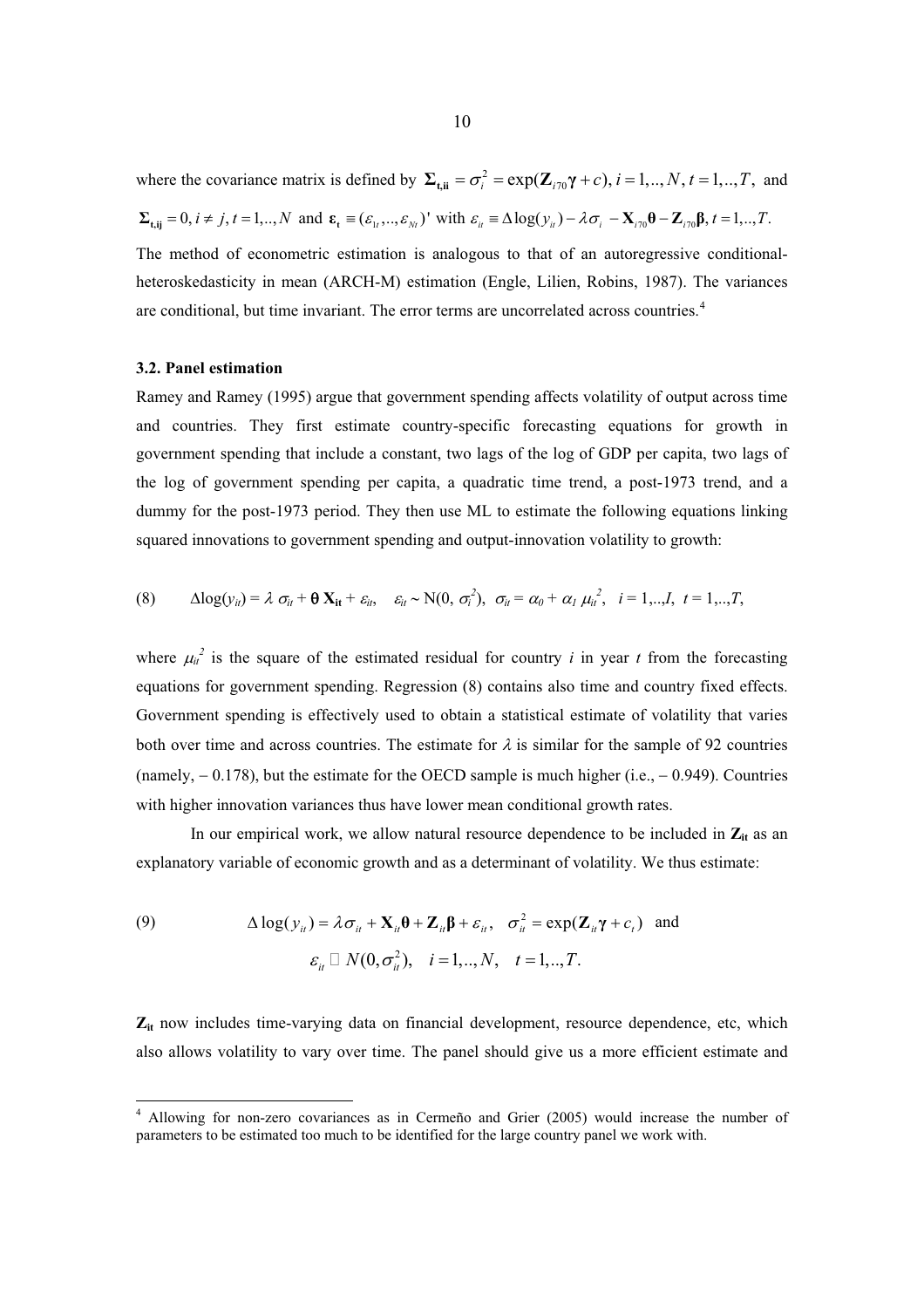allows us to control for unobserved fixed effects. The initial year will no longer be 1970, but changes every five years. As various countries become open with time, this allows us to address the question whether countries as a consequence become less volatile. In contrast, the crosssection estimate address the related question whether countries which were open in 1970 were less volatile. Furthermore, we can factor out the effect of unobserved fixed effects on growth. To do this, we apply the within-transformation (subtracting the mean of each variable over time per country from itself) on all variables and re-estimate the panel with ML. Since the mean of a fixed effect is itself, the fixed effects cancel out. The coefficients can then be interpreted as the effect of a change in the variable relative to its country-mean over time.

#### **4. Cross-Country Evidence**

The stylized facts discussed in the introduction suggest that natural resources play a key role in understanding macroeconomic volatility and growth prospects. Once account is taken of the *negative* effect of cross-country variations in volatility on the rate of economic growth, the level of resource dependence may exert a *positive* effect on growth.<sup>5</sup> From a policy perspective, it is important to know whether any adverse *negative indirect* effect of natural resources on growth performance via volatility of unanticipated output growth dominates any adverse *positive direct* effect of resource dependence on growth and whether the adverse effects are weakened if there are well developed financial institutions. Furthermore, we test whether landlocked countries experience higher volatility and lower growth. To get meaningful results, we control for initial income per capita, population growth, investment rates and primary schooling on growth.

#### **4.1. Explaining volatility by country and regional dummies**

Table 2 provides cross-country empirical evidence on how much volatility of unanticipated output per capita growth depresses average annual growth in GDP per capita. The appendix gives the definition of all the variables and their source of origin. The positive coefficients on the average investment share and initial human capital suggest countries that invest a lot in physical and human capital enjoy a higher growth rate in income per capita, albeit that the coefficient on human capital is not very significant. Similarly, countries with very high population growth rates tend to have worse growth performance. And, of course, the significant negative coefficient on

<sup>&</sup>lt;sup>5</sup> In fact, if the explanatory variable is natural resource *abundance* (proxied by natural resource wealth) rather than natural resource *dependence*, there appears to be a positive effect on growth performance (e.g., Ding and Field, 2005; Alexeev and Conrad, 2005; Brunnschweiler and Bulte, 2007). From our point of view, this does not seem surprising as natural resource wealth is much less volatile than natural resource export revenues and more likely to boost the rate of economic growth.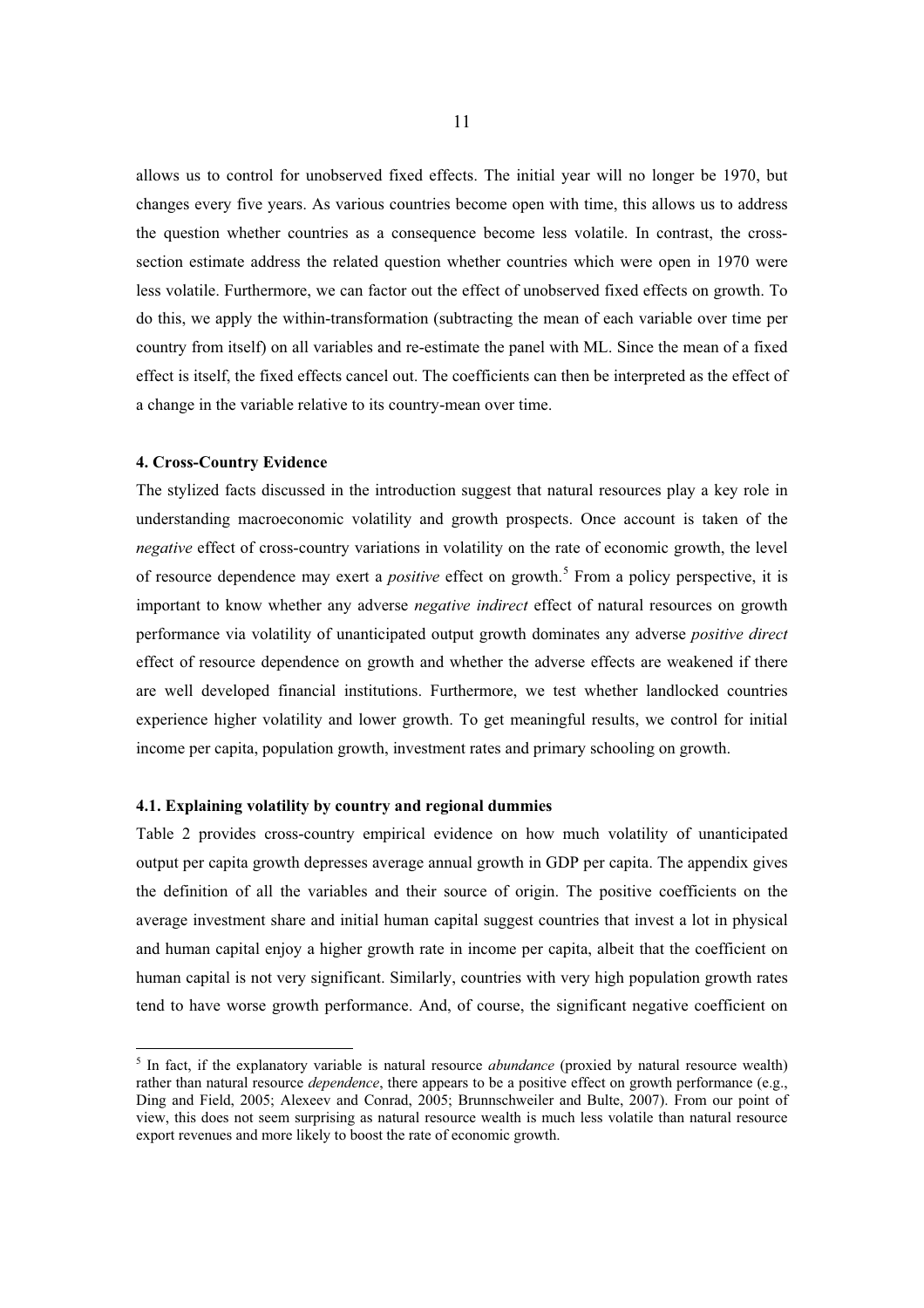initial GDP per capita indicates that poor countries which start off with a low level of income per capita catch up and grow faster ceteris paribus (i.e., *conditional* convergence). Regression 1 is our benchmark regression, which indicates that volatility of unanticipated output growth negatively affects growth in GDP per capita. This confirms for our sample the results of Ramey and Ramey (1995). However, regression 2 indicates that there is some evidence for serial correlation in the errors. Regression 3 tests whether there is any evidence for a natural resource curse along the lines of Sachs and Warner (1995). We only find support for a negative coefficient for pointsource natural resource dependence on economic growth.<sup>6</sup> In contrast to much of the existing empirical literature, financial development, openness to international trade<sup>7</sup> and various interactions terms are insignificant explanatory factors of cross-country variations in growth in GDP per capita. One possible explanation of this is that the effects of these variables are picked up by the effect of volatility on growth performance. We return to that in section 4.2.

In order to get an initial understanding of the sources and origins of volatility, regression 4 explains volatility by regional block dummies instead of country dummies. Interesting is that Sub-Saharan African and to a lesser extent the Middle-East and North Africa are much more volatile and thus suffer much more from bad growth prospects. If Sub-Saharan Africa would have the same volatility as East Asia and the Pacific, its average annual growth rate would be a half percentage point higher. Regression 4 also indicates that, controlling for all traditional factors explaining cross-country differences in growth performance, there is no evidence of a traditional resource curse as the share of point-source or diffuse natural resource exports in total exports is insignificant.<sup>8</sup> However, regression 5 does indicate that point-source natural resource rents (i.e., net of exploration costs)<sup>9</sup> exert a negative effect on growth in GDP per capita even after allowing for the effects of volatility on growth. Regression 5 also shows significant interaction terms with openness and financial development at the 1%-level. This suggests that the resource curse is less pronounced for countries open to international trade and with well functioning financial systems. For very open countries with a high degree of financial development, the resource curse can even be turned into a blessing.

Clearly, the regional block dummies leave out information that is in the country dummies. The resulting omitted variable bias is why the coefficient on volatility is bigger, since it forces countries within each region to have similar volatility.

 $^6$  These include oil, gas, ores and minerals, which are typically produced in concentrated locations.<br><sup>7</sup> We use the energies veriable of Seeks and Werner (1997) as expanded by Weggiars ad Weleb (20

<sup>&</sup>lt;sup>7</sup> We use the openness variable of Sachs and Warner (1997) as expanded by Wacziarg ad Welch (2003).

<sup>&</sup>lt;sup>8</sup> Diffuse natural resources include agricultural raw materials and foods such as livestock, coffee, bananas or tobacco, which typically are produced throughout the country.

<sup>&</sup>lt;sup>9</sup> The resource rents data are not necessarily superior, since extraction costs are available for much fewer countries than resource revenues and are often proxied by regional/continental rather than local costs.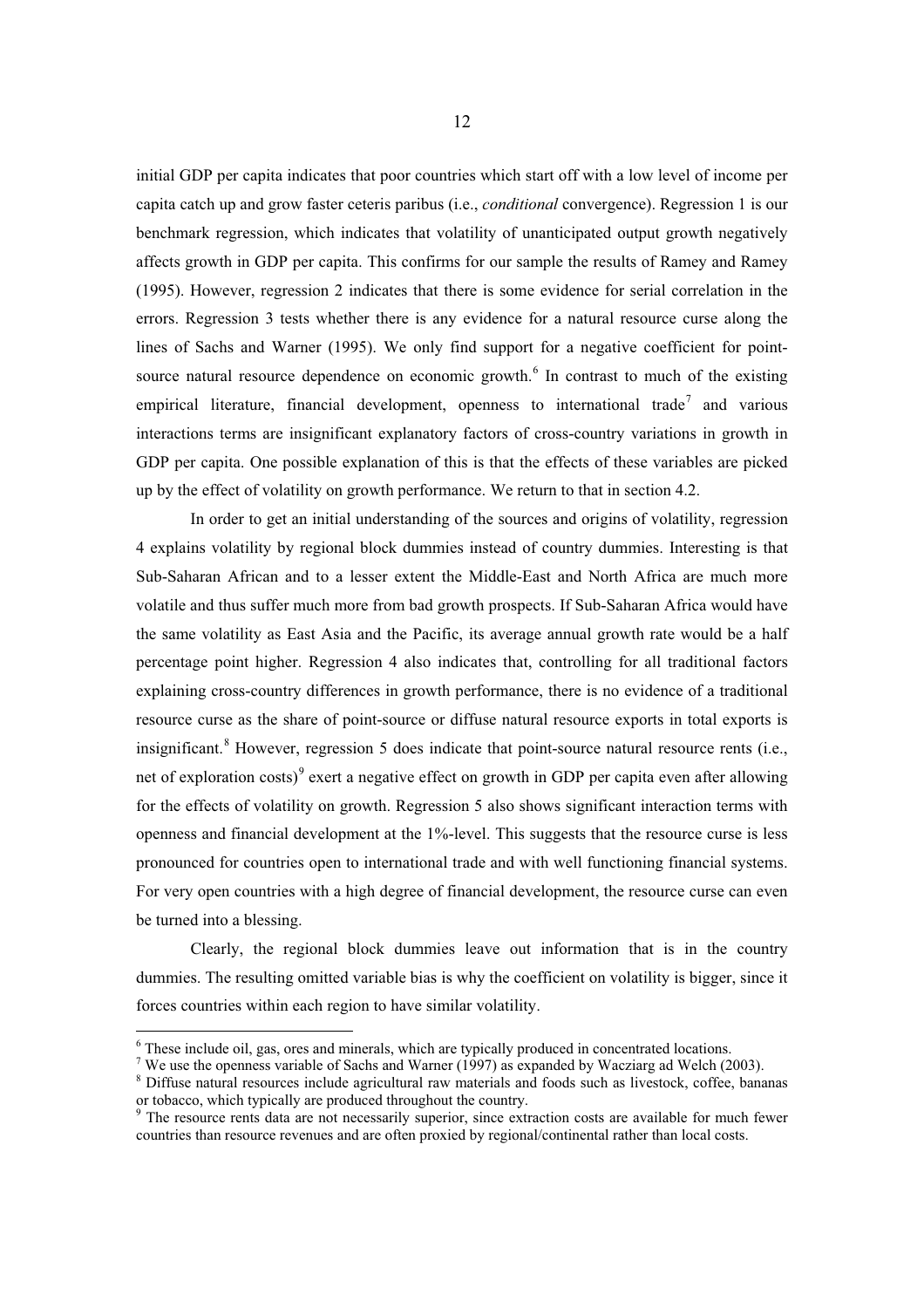#### **4.2. Opening the black box: Underlying determinants of volatility and the resource curse**

To better understand the effects of natural resource dependence on growth, we need to dig deeper into the determinants of volatility. Regression 6a in Table 3 does exactly that and allows for an autoregressive error structure. It still finds that investment in physical and human capital boost economic growth while population growth depresses growth in income per capita. There is also again evidence for conditional convergence, so that poor countries catch up. Interestingly, there is now evidence of a significant *positive* direct effect of point-source natural resources on economic growth. There is no evidence for a significant effect of openness on growth. There is evidence for a significant direct effect of financial development on economic growth, but unfortunately it is negative. More important, volatility of unanticipated growth exerts a powerful and negative effect on growth in GDP per head. As expected, volatility itself increases with the GDP share of pointsource resources and to a lesser extent with the GDP share of diffuse resources. Volatility also decreases with the degree of financial development and openness of a country to international trade, which supports the hypothesis put forward by Aghion et al (2006) and Rose and Spiegel (2007). In line with Malik and Temple (2006), we find that volatility increases with the distance from navigable coast or rivers, which is their strongest predictor of output volatility.

 Figure 5 calculates on the basis of regression 6a the marginal effect of resource dependence on growth. This effect depends on the volatility of unanticipated output growth, because the standard deviation of unanticipated output growth impacts the mean equation while the variance equation explains the logarithm of the variance of unanticipated output growth.<sup>10</sup> Natural resource dependence is thus a curse for very volatile countries, but a boon for countries with relatively stable unanticipated output growth. In fact, if  $\sigma$  exceeds 0.064 (i.e., 2\*0.063/(1.581\*1.247), resource dependence curbs growth and otherwise it boosts growth. We see from Figure 5 that for the less volatile OECD (including Norway) and Asian Tigers, resource dependence is a boon for growth, while for volatile landlocked Africa (especially Zambia) a curse. For resource-rich Africa the positive direct effect of resource dependence is more or less cancelled out by the indirect effect through volatility. In later regressions we find a *negative* direct effect of resource dependence on growth, in which case the line in Figure 5 lies below the horizontal axis. The resource curse is then more severe for more volatile countries.

<sup>&</sup>lt;sup>10</sup> Ramey and Ramey (1995) have used the same specification. We also tried the logarithm of the variance in the mean equation, but this gave a much worse fit.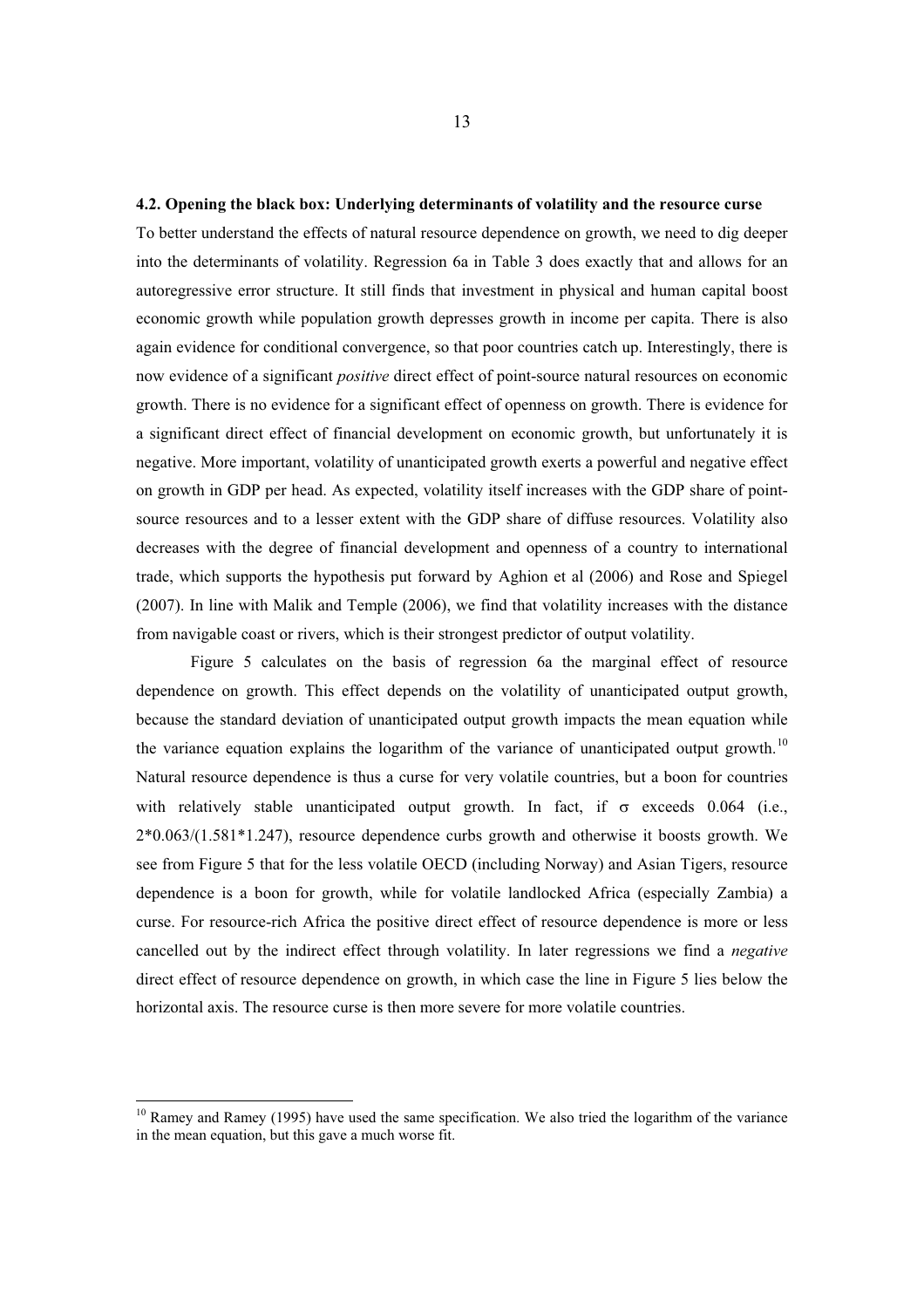#### **4.3. Dealing with the endogenous nature of investment shares**

Growing countries attract more investment, which may reverse the direction of causality. Even though we control for openness and financial development, we may not capture enough of the institutional effects on growth and investment. We therefore look for an exogenous variable that strongly predicts the investment share, but does not affect growth or correlate with other important unobserved characteristics. We instrument the investment share with an index of ethnolinguistic fractionalization. This index measures the probability that two randomly selected individuals from a given country will not belong to the same ethnic group (Montalvo and Reynal-Querol,  $2005a$ .<sup>11</sup> The rationale is that trust, ability to communicate and social cohesion are essential prerequisites for successful investment. Fractionalized countries have lower levels of trust, more corruption, less transfers, subsidies and political rights (Alesina et al, 2003). These factors should lower the investment rate, since they increase uncertainty about returns and expropriation.<sup>12</sup> We also assume that ethno-linguistic fractionalization is randomly 'assigned' to countries and mostly historically determined. Countries should also not have systematically different growth rates depending on their degree of ethnic fractionalization. We suspect that this is the case given the very different growth experiences of countries among the top-ten of ethnic fractionalization, i.e., Canada, Senegal, India and Mali. Among the least fractionalized 10 countries are Norway, Japan, Tunisia, and Greece. We also include two geographical variables: whether a country is landlocked or not, and a climate variable. Investment opportunities may be lower if it is more difficult for a country to diversify and export. Alesina et al (2003) also find strong correlations between ethno-linguistic fractionalization and geographical variables. This allows us to isolate the effect of fractionalization on investment and moreover to conduct a Sargan over-identification test for exogeneity of the instruments.

Regressions 6b and 6c of Table 3 report the first and second stage of this IV regression and confirm the detrimental effect of volatility on growth. Although the positive effect of investment shares on growth are now bigger, the qualitative results are similar to the ML estimates presented in regression 6a. The first stage confirms that ethno-linguistic

<sup>&</sup>lt;sup>11</sup> Montalvo and Reynal-Querol (2005a) base their data on the World Christian Encyclopedia. They argue that fractionalization is a poor predictor of civil war compared to ethnic polarization. We are therefore more confident that there is no effect of fractionalization on growth via the link of conflicts.

<sup>&</sup>lt;sup>12</sup> Montalvo and Reynal-Querol (2005b) argue that ethnic *polarization* affects investment but not growth, while fractionalization affects growth directly as in Easterly and Levine (1997), but not investment. However, these growth regressions do not control for population growth or volatility. If we run regression 6a with ethnic fractionalization and polarization using their ethnicity data, we find no growth effects of these two variables. Adding polarization to the first stage yields no effect of polarization, but still gives a significant negative effect of fractionalization on investment. Taking the effect of volatility into account seems to have important effects on the link between ethnicity and growth, and should be seen as complementary. Regressions available on request. We return to this issue in section 4.5.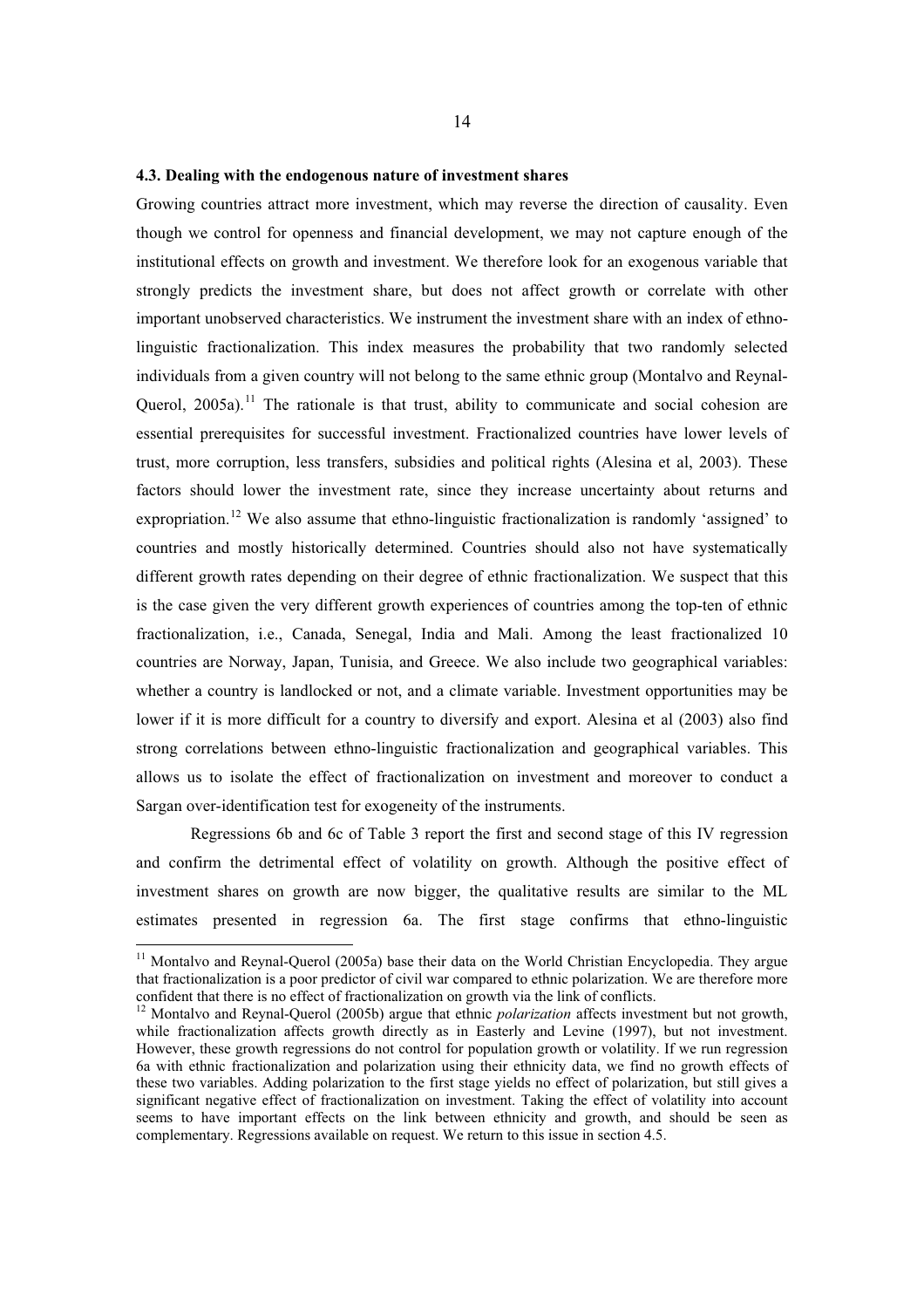fractionalization has a strong effect on the investment share. The degree to which a country is landlocked also affects the investment share, but only if we do not cluster standard errors by country (which allows for autocorrelation within countries). The F-test on the excluded instruments is much larger than 10, which means that our specification does not suffer from weak instrument bias (Stock and Yogo, 2002). This also greatly lowers any bias from a direct correlation with growth. The Sargan tests are also passed with confidence and imply that our instruments are exogenous. The first stage of the IV regressions show a significant positive correlation with natural resource dependence and the investment share. We cannot claim that this is causal, but it further explains the positive effect of resource dependence on growth after controlling for volatility.

#### **4.4. Natural resource rents, volatility and growth**

Our estimates quantify the effects of the GDP share of natural resource exports on volatility and growth, but it seems relevant to also take account of production costs of extracting natural resources. Regressions 7 therefore present the corresponding ML and IV estimates with the GDP share of natural resource rents as an explanatory variable. Again, growth performance is negatively affected by volatility of unanticipated output growth even after allowing for the positive effect of investment shares and the negative effect of population growth and initial income per capita on growth performance. Financial development and openness now have a negative direct effect on growth, but the interaction terms with natural resource rents are significant and positive. For the lowest degree of financial development, the net effect of the GDP share of resource rents on growth is negative (i.e.,  $-0.143$  for the IV estimates) for countries closed to international trade, but positive (i.e., +0.090) for countries open to international trade. If countries have higher degrees of financial development, the marginal effect of resource rents on growth may be positive even for closed economies.

The GDP share of point-source resource rents and the distance from the navigable coast or rivers have a significant positive effect on volatility and thus a negative effect on growth. In contrast, regression 7 shows a significant negative effect of openness and financial development on volatility of unanticipated output growth and thus a positive effect on growth. Regression 8 drops diffuse resources in the variance equation and obtains similar results as regression 7a. Figure 6 is based on regression 8 and shows that for already moderate degrees of financial development the marginal effect of the rent share on growth in the mean equation is positive rather than negative. Resource dependence has a positive effect on growth in open economies and a negative effect for closed economies. Hence, countries that are open to international trade and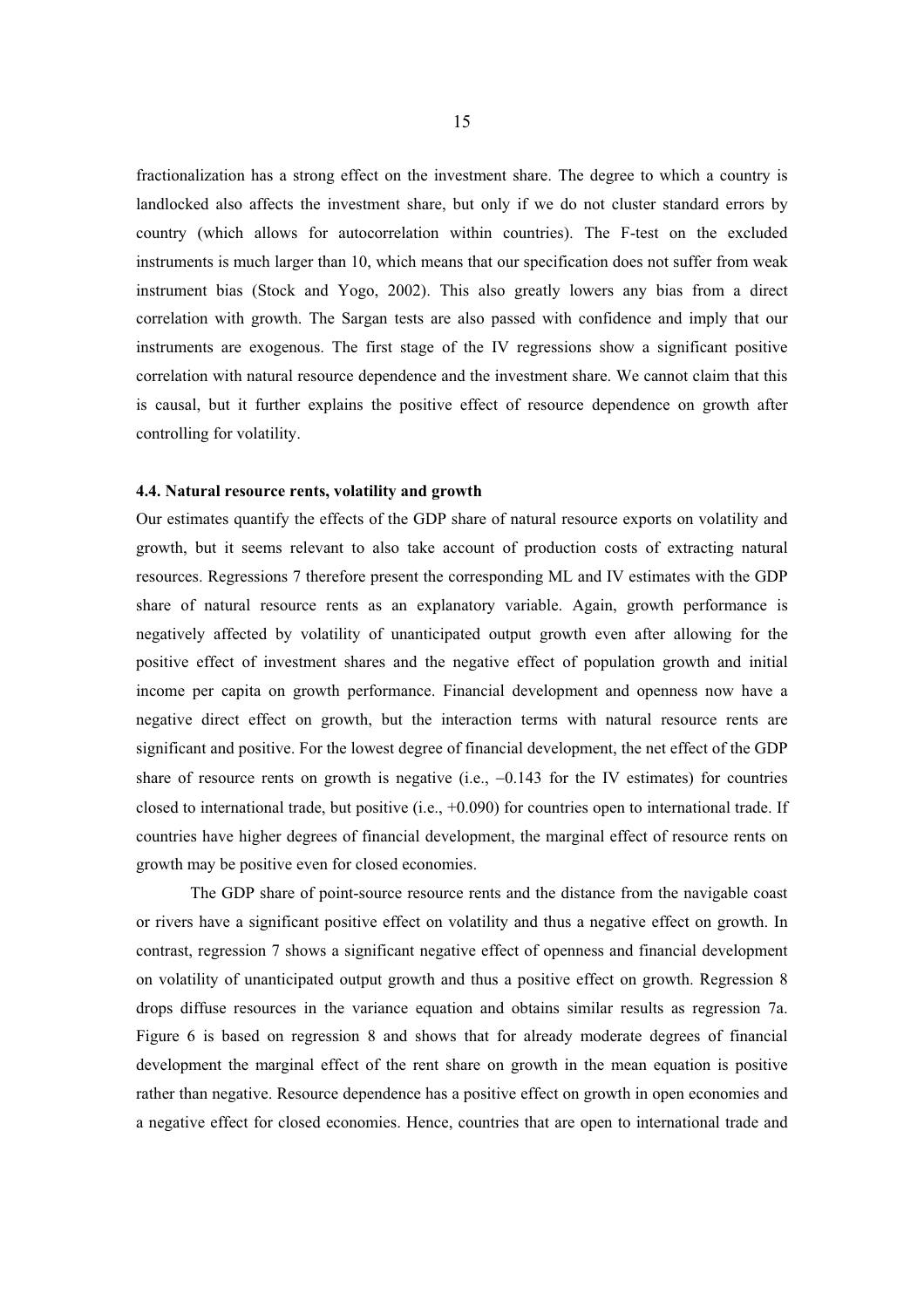have a high degree of financial development turn the resource curse into a blessing. Regression 6d in Table 4 adds an interaction term between financial development and point-source resource dependence. As expected, the volatility effect of natural resource dependence is less pronounced if a country is more financially developed, although this interaction term is not well determined.

Probing deeper into the determinants of volatility, we thus find that countries that are closed to international trade, have badly functioning financial markets, are landlocked and have a high share of natural resource rents have higher volatility in unanticipated growth in output per capita and therefore worse growth prospects. These results suggest, in contrast to the previous literature, that volatility of commodity prices is a key feature of the resource curse.

#### **4.5. Resource Share Volatility, Ethnic Tensions and Economic Restrictions**

With regression 6a as the benchmark, the second half of Table 4 gives ML estimates of regressions with volatility of GDP shares of resource exports as an additional explanatory variable in the variance equation. Regression 9a indicates that adding the volatility of the GDP share of both point-source and diffuse resources to the variance equation significantly helps to explain the volatility of unanticipated output growth. Regression 9b indicates that, inspired by Fatás and Mihov (2005), adding the volatility of the GDP share of government spending also significantly improves our estimate of the volatility of unanticipated growth. Furthermore, regression 9c shows that especially the volatility of food export share, the volatility of fuel export share and the volatility of ores & metals export share contribute to the volatility of unanticipated output growth. The volatility effect of natural resources is not limited to oil-producing countries, but also includes for example copper, coffee, banana and tobacco exporters. The qualitative results of the estimated mean equation are not much affected, except that the estimated negative effect of volatility on growth is almost three times smaller and quite close to the black-box estimate with individual country dummies (despite being much more parsimonious). Although we did not find evidence for a significant interaction term between financial development and *initial* point-source resource dependence in the variance equation, we find in regression 9d that wellfunctioning capital markets greatly reduce the effect that *changes* in the resource share have on volatility. Consistent with the model of section 2, a stable share of resources in GDP does not increase volatility by itself, rather rapid fluctuations in the share through prices create liquidity constraints and harm growth. Financial development gives a country the means to deal with sudden changes in resource revenues.

Table 5 presents some further robustness tests of our results. Since ethnic polarization as defined by Montalvo and Reynal-Querol (2005b) is a good predictor of civil conflict, it may also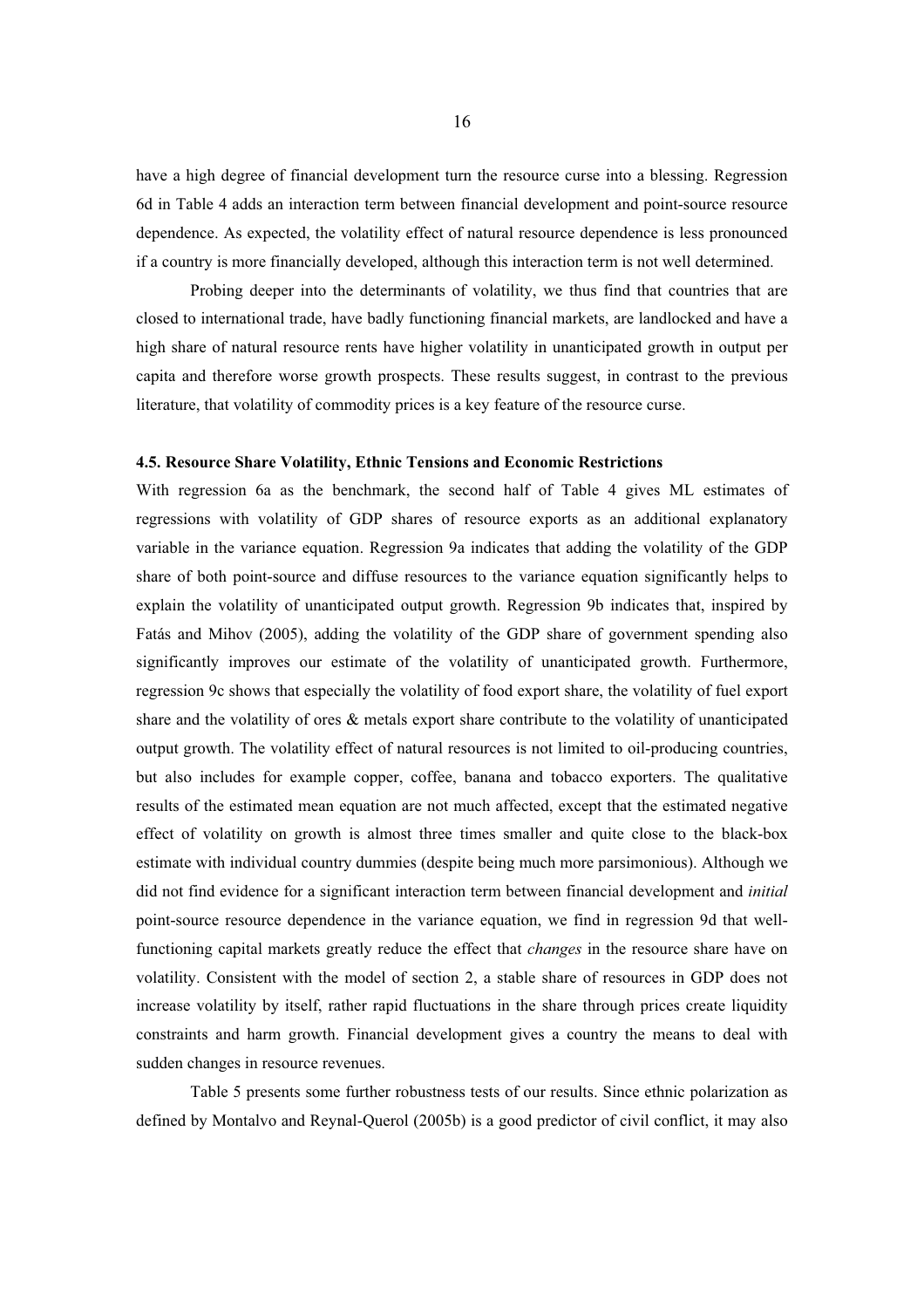be a good predictor of volatility. We want to check whether resources still have an independent effect on volatility when we allow for an effect of ethnic polarization. Regression 10a indicates indeed that ethnic polarization significantly improves the estimate of the volatility of unanticipated output growth, but regression 10b shows that this is no longer the case once the volatility of the export shares of point-source and diffuse resources and the volatility of the GDP share of government spending are used as explanatory variables of volatility. This is not so surprising, since ethnic polarization may be an exogenous proxy for the somewhat endogenous volatilities of resource export and government spending shares.

Table 5 also tests for the impact of economic restrictions to examine whether financial liberalization boosts or depresses growth. Regression 11a indicates that capital account restrictions have a significant negative *direct* impact on growth. However, this is swamped by the negative effect of capital account restrictions on volatility and thus the positive effect on growth, especially for countries with a high degree of natural resource dependence. Capital account restrictions may thus help to curb volatility and increase growth performance, especially in resource-rich countries.<sup>13</sup> Access to international capital markets may have a pro-cyclical element, which tends to generate higher output volatility especially in resource-rich, developing economies. Current account restrictions have no significant direct effect on growth, but do contribute to volatility especially in resource-rich countries and thus hamper growth. Regression 11a also indicates that surrender of export receipts are associated with higher volatility and lower growth. Multiple exchange practices lower volatility and increase growth, since they are a form of exchange control and curb volatile capital in- and outflows. Regression 11b drops the interaction terms and indicates that, as before, the volatility of the GDP shares of point-source and diffuse natural resource exports and the volatility of the GDP share of government spending boost volatility of unanticipated output growth and thus depress growth in GDP per capita.

#### **5. Panel Evidence**

Table 6 reports our panel estimates of the effects of volatility, natural resource dependence, financial development and openness as well as investment rates, schooling, population growth and initial income per capita on growth in GDP per capita. Regressions 12 report the estimates where the independent variables are five-yearly means while regression 13 and 14 report results where independent variables are five-yearly initial values. The growth rate varies every year and the unanticipated yearly shocks to growth are used to calculate the volatility. All regressions

<sup>&</sup>lt;sup>13</sup> Kose et al (2003) find that increased gross financial flows and absence of capital account restrictions lead to an increase in the relative volatility of consumption.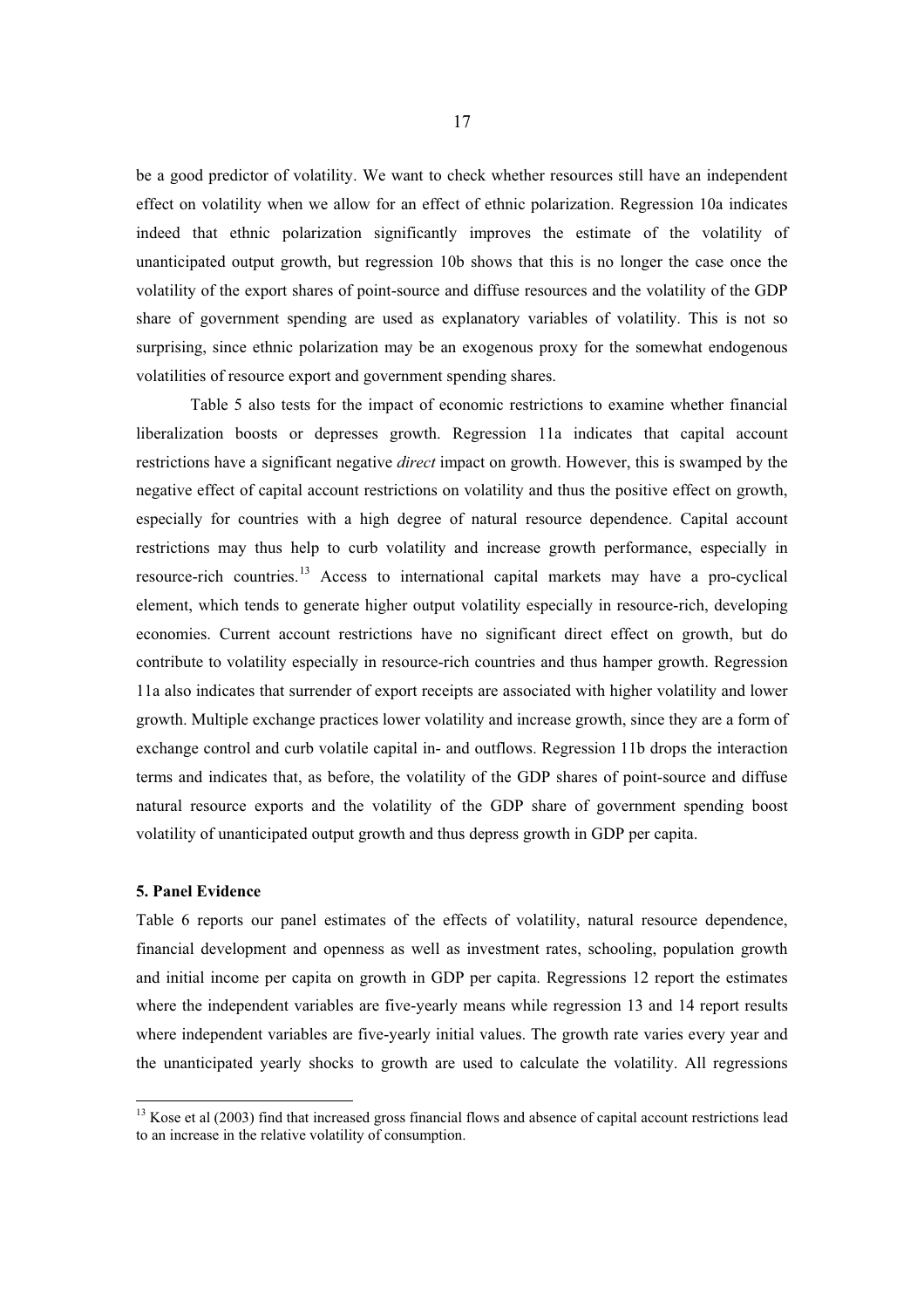indicate that investment rates have a significant positive effect on growth and that population growth and initial income per capita have a significant negative effect on growth in GDP per capita. Human capital only has a significant positive effect on growth in regressions 12a, 13a and 14a, which is not so surprising as human capital does not change much and its effects are picked up by the fixed effects in regressions 12b, 13b and 14b. Regressions 12a and 13a also show a significant negative effect of volatility of unanticipated output growth on growth performance, but the fixed effects regressions 12b and 13b do not. If volatility in a country has increased over time relative to the average volatility, this has not affected growth significantly. Apparently, there is not enough time variation in volatility to distinguish it from country fixed effects.<sup>14</sup> In the mean regressions openness and natural resources do not significantly impact growth. Since they do not change much, they may be picked up by the fixed effects. The variance equations of regressions 12a and 13a indicate that volatility increases with point-base resource dependence and to a lesser extent with diffuse resource dependence. Through this channel resource dependence has a negative impact on growth. We also confirm that a high degree of financial development, openness and distance to navigable coast or rivers lead to less volatility and thus to more growth.

Given increased globalization and financial integration, it is interesting to examine whether the adverse effect of volatility on growth has diminished in recent years (cf., Kose et al, 2006). Regressions 14a and b therefore repeat regression 13a and b for the years 1990-2003. We find a negative but less significant adverse effect of volatility on growth within this sub-sample. However, after controlling for fixed effects in regression 14b, we find that this effect turns positive, albeit that it is not very significant. We conclude that after 1990 the significant effect of volatility on growth has disappeared. Despite the short time span, we find the usual effects of resource dependence and financial development.

#### **6. Accounting for Growth Performance: Africa versus the Asian Tigers**

To get a feeling for what our estimates of the determinants of growth in GDP per capita imply in practice, it is interesting to perform some counterfactual exercises. We perform these exercises based on our preferred equation 6a of Table 3. It is insightful to compare the African countries with the Asian Tigers, since they have similar starting positions. We therefore compare in Table 7 resource-rich and landlocked Africa with the Asian Tigers. Resource-rich countries are those in the global top 25 and natural resource exports valuing more than 17.31% of GDP during 1970- 2003. Since the resource-rich countries of Africa were poorer in 1970 than the Asian Tigers, they

<sup>&</sup>lt;sup>14</sup> However, using a rolling windows methodology, there is some evidence that the effect of volatility of annual output growth on growth in GDP per capita varies over time (Edwards, 2007).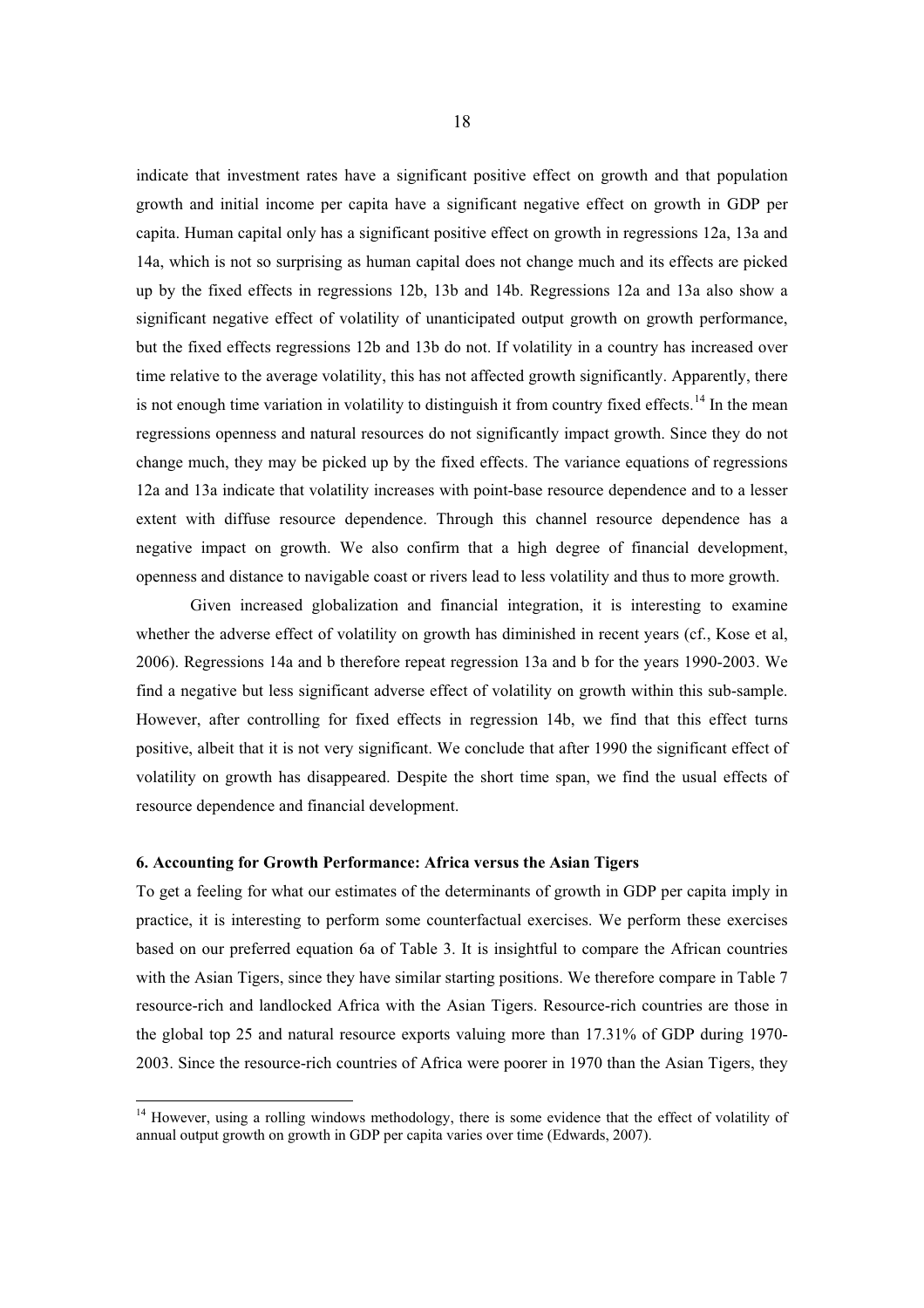grow faster and catch up. We see from the top panel of Table 7 that this growth differential amounts to 1.12%-point per year. Allowing for the positive *direct* growth effects of higher natural resource dependence in Africa, we see that the growth differential with the Tigers becomes 1.67%-point. Now if those African countries would invest as much in physical and human capital as the Asian Tigers, they would add a further 0.59%- and 0.58%-points, respectively to their annual growth rate. If resource-rich Africa's population growth rate were to be reduced in line with the Tigers, Africa would gain yet another 0.56%-point annual growth. These three factors combined yield an extra bonus to potential growth of 1.73%-point. However, the key message is how much potential growth is lost due to the high volatility of unanticipated output growth in resource-rich Africa compared with the Asian Tigers: a whopping 3.23%-point extra growth per annum! The main reasons for the high volatility of these resource-rich countries in Africa compared with the Asian Tigers are their heavy dependence on natural resources (0.48%-point), their lack of openness (1.70%-point), their badly developed financial markets (0.58%-point) and

their distance from navigable waterways (1.09%-point). Annual growth could thus in total be raised by as much as 4.96%-point. The growth differential with the Tigers could thus have been boosted from 1.67%- to 6.63%-points per year, which is a huge amount. The bottom panel of Table 7 compares landlocked Africa with the Tigers. The results are

similar, although the prospects of these countries are perhaps even more miserable. Still, as landlocked Africa starts off from a worse starting position than resource-rich Africa, it catches up more quickly and thus grows 1.82%-point faster than the Tigers. Accounting for landlocked Africa being more dependent on resources than the Tigers, would raise this growth differential to 2.24%-point. Now bringing mainly investment in physical and human capital but also population growth in line with the Tigers would add an extra 1.94%-point growth per annum. This offers some hope. However, if landlocked Africa were to be able to bring down its volatility of unanticipated output in line with that of the Tigers, it would boost growth by a further 4.30% point per annum. The potential growth bonus is thus 6.24%-point. If this were feasible, landlocked Africa's growth differential with the Tigers could have been boosted from 2.24%- to 8.48%-points per annum. The countries Malawi and Zambia are resource rich *and* landlocked. They also have relatively high volatility and poorly developed financial systems. Not surprisingly, they can boost their annual growth differential with the Tigers from, respectively, 3.12%- and 4.46%-points to 7.94%- and 12.88%-points.

We conclude that the big push to economic growth occurs if the volatility of unanticipated output growth in Africa is brought down to the level of the Asian Tigers. The big contributing factors to Africa's volatility are its volatile stream of mainly point-source natural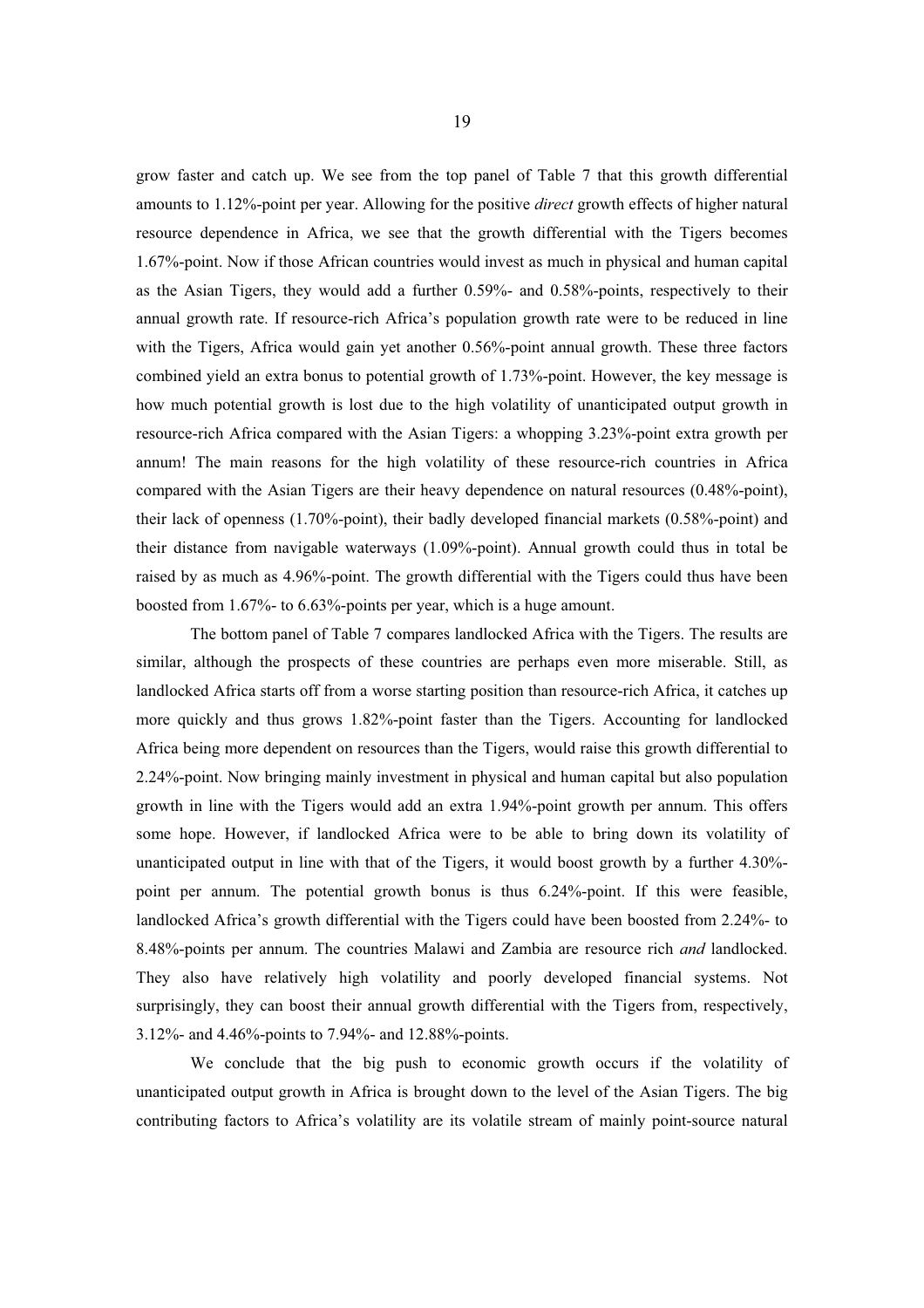resource revenues, its lack of fully developed financial markets and openness to international trade, and its disadvantages of being relatively more landlocked than the Asian Tigers.

#### **7. Concluding Remarks**

We have shown that the curse of natural resources is foremost a problem of volatility. The high volatility of world prices of natural resources causes severe volatility of output per capita growth in countries that depend heavily on them. The resulting volatility of unanticipated output growth has a robust negative effect on long-run growth itself and can therefore rightly be coined a curse. This is not limited to oil-producing countries, but also applies to exporters of copper, coffee, foods, etc. which include many of the world's worst performing countries. Also, ethnic tensions, which are often literally fuelled by resource wealth, and current account restrictions increase volatility. The latter effect is especially strong in resource-rich countries. Government spending bonanzas after windfall resource revenues also increase volatility to the detriment of growth, because revenue drops inevitably follow.

Volatility can fortunately be substantially reduced provided that countries have a sound financial system to cope with large and sudden fluctuations in resource income. Fewer capital account restrictions, openness and physical access to world trade also lower volatility. Countries can turn the curse even into a blessing, because we find evidence for a positive direct effect of natural resource dependence on growth after controlling for volatility. The key to a turn-around for many resource-rich countries is financial development, ensuring openness and mitigating the effect of being landlocked, because the *indirect negative* effect of resource dependence on growth, via volatility, is much larger than any *direct positive* effect. While it may be difficult to lower price volatility of resources themselves, it should be feasible to deal with volatility in a more efficient way. Future research should focus on ways to overcome the political temptations of short-run resource wealth to create the financial and political institutions needed to reduce volatility, soften the impact of volatility on growth and prevent poverty.

#### **References**

- Aghion, P. and G. Saint Paul (1998). On the virtues of bad times, Macroeconomic Dynamics, 2, 3, 322-344.
- Aghion, P., G.-M. Angeletos, A. Banerjee and K. Manova (2005). Volatility and growth: credit constraints and productivity-enhancing investments, Working Paper 11349, NBER, Cambridge, Ma.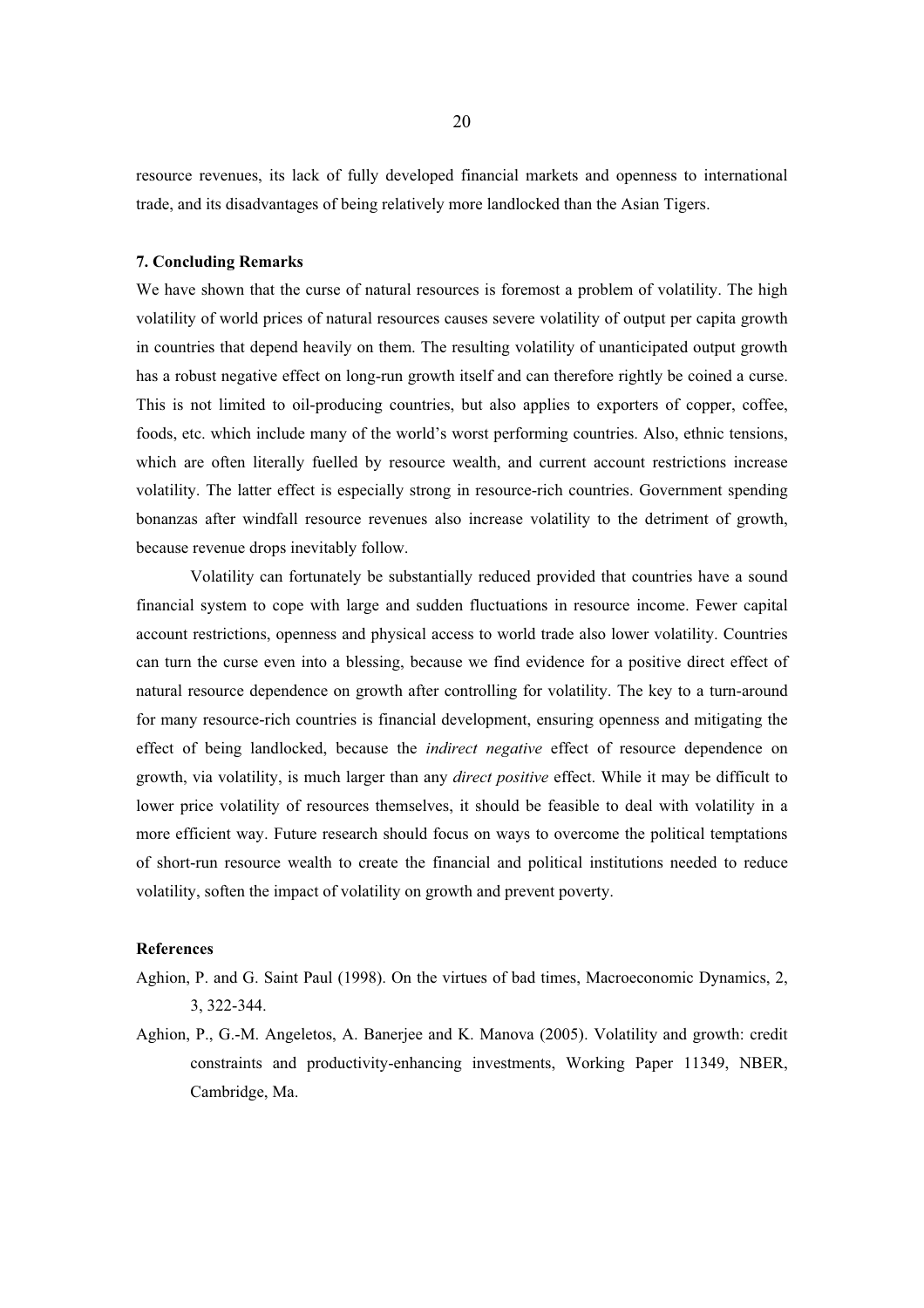- Aghion, P., P. Bacchetta, R. Rancière and K. Rogoff (2006). Exchange rate volatility and productivity growth: the role of financial development, Discussion Paper No. 5629, CEPR, London.
- Aizenman, J. and N. Marion (1991). Policy uncertainty, persistence and growth, Review of International Economics, 1, 2, 145-163.
- Aizenman, J. and N. Marion (1999). Volatility and investment: interpreting evidence from developing countries, Economica, 66, 157-179.
- Alesina, A., A. Devleeschauwer, W. Easterly, S. Kurlat and R. Wacziarg (2003). Fractionalization, Journal of Economic Growth, 8, 155-194.
- Alexeev, M. and R. Conrad (2005). The elusive curse of oil, Working Paper SAN05-07, Terry Sandford Institute of Public Policy, Duke University, Durham.
- Barro, R.J. and J.-W. Lee (2000). International data on educational attainment: updates and implications, Working Paper No. 42, Centre for International Development, Harvard University.
- Bernanke, B.S. (1983). Irreversibility, uncertainty and cyclical investment, Quarterly Journal of Economics, 98, 1, 85-106.
- Bertola, G. (1994). Flexibility, investment, and growth, Journal of Monetary Economics, 34, 2, 215-238.
- Blattman, C., J. Hwang and J.G. Williamson (2007). Winners and losers in the commodity lottery: The impact of terms of trade growth and volatility in the Periphery 1870-1939, Journal of Development Economics, 82, 156-179.
- Bloom, D.E. and J. Sachs (1998). Geography, demography, and economic growth in Africa, Brookings Papers on Economic Activity, 2, 207-295.
- Brunnschweiler, C. and E.H. Bulte (2007). The natural resource curse revised and revisited: A tale of paradoxes and red herrings, Journal of Environmental Economics and Management, to appear.
- Cashin, P., L. Céspedes and R. Sahay (2002). Keyens, cocoa, and copper: In search of commodity currencies, Working Paper WP/02/223, International Monetary Fund, Washington, D.C.
- Cermeño, R. and K. Grier, (2005), "Conditional Heteroskedasticity and Cross-Sectional Dependence in Panel Data: An Empirical Study of Inflation Uncertainty in the G7 countries." In: *Contributions in Economic Analysis*, Badi H. Baltagi, Ed., North-Holland.
- Deaton, A. (1999). Commodity prices and growth in Africa, Journal of Economic Perspectives, 13, 3, 23-40.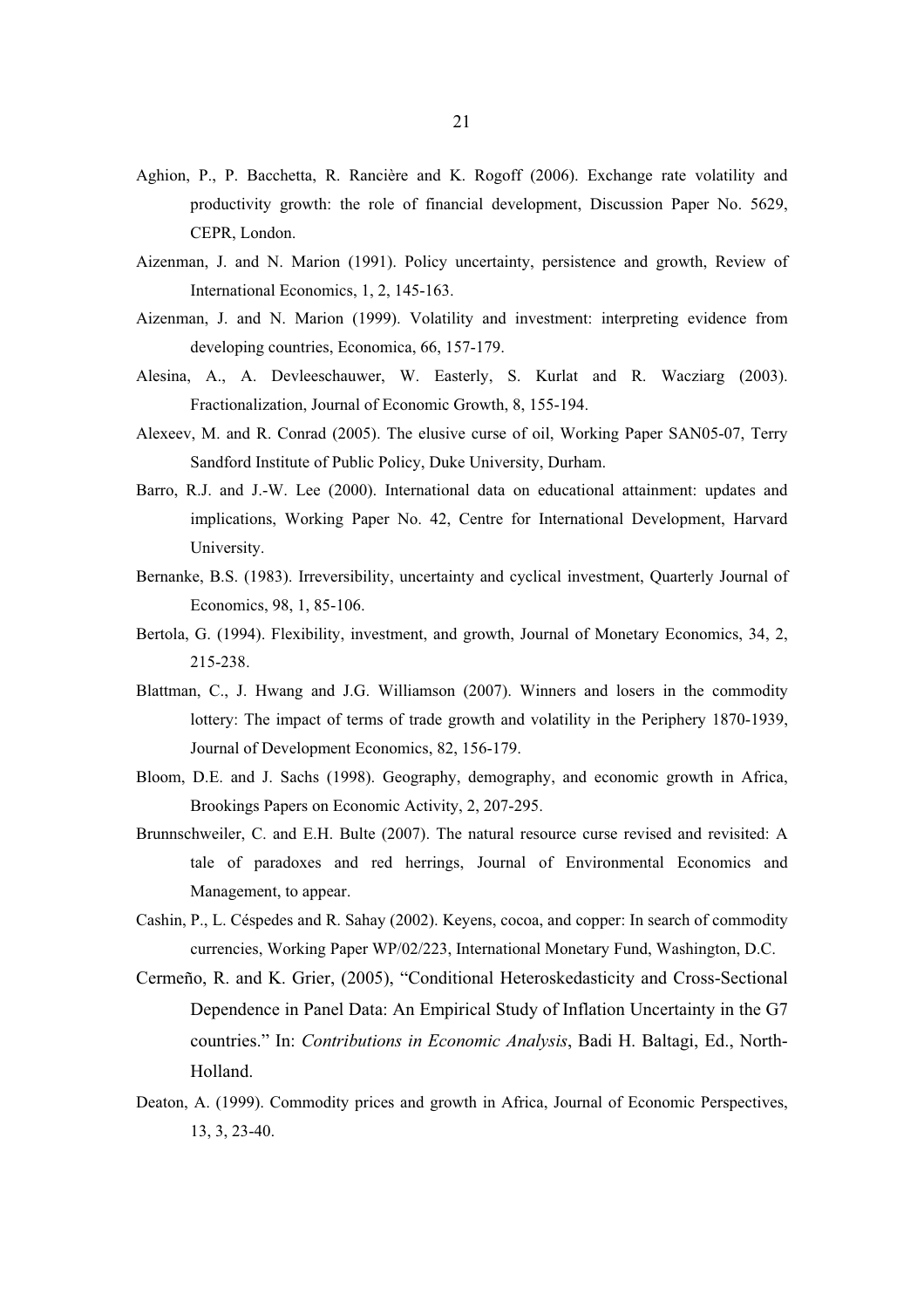- Ding, N. and B.C. Field (2005). Natural resource abundance and economic growth, Land Economics, 81, 3, 496-502.
- Dixit, A. and R. Rob (1994). Switching costs and sectoral adjustments in general equilibrium with uninsured risk, Journal of Economic Theory, 62, 1, 48-69.
- Easterly, W., M. Kremer, L. Pritchett and L.H. Summers (1993). Good policy or good luck? Country growth performance and temporary shocks, Journal of Monetary Economics, 32, 459-483.
- Easterly, W. and R. Levine (1997). Africa's growth tragedy: policies and ethnic divisions, Quarterly Journal of Economics, 12, 1203-1250.
- Edwards, J.A. (2007). Dynamics of the cross-country growth/volatility relationship, Global Economy Journal, 7, 2, 4.
- Elbers, C., J.W. Gunning and B. Kinsey (2007). Growth and risk: Methodology and Micro Evidence, The World Bank Economic Review, 21, 1, 1-20.
- Engle, R.F., D.M. Lilien and R.P. Robins (1987). Estimating time varying risk premia in the term structure: the Arch-M Model", Econometrica, 55, 391-407.
- Fatás, A. and I. Mihov (2005). Policy volatility, institutions and economic growth, Discussion Paper No. 5388, CEPR, London.
- Flug, K., A. Splilimbergo and E. Wachtenheim (1999). Investment in education: do economic volatility and credit constraints matter?, Journal of Development Economics, 55, 2, 465- 481.
- Gallup, J.L, J.D. Sachs and A. Mellinger (1999). Geography and economic development, Working Paper No. 1, Centre for International Development, Harvard University.
- Gylfason, T., T.T. Herbertsson and G. Zoega (1999). A mixed blessing: natural resources and economic growth, Macroeconomic Dynamics, 3, 204-225.
- Hausmann, R. and R. Ribogon (2002). An alternative interpretation of the 'resource curse': theory and policy implications, Working Paper No. 9424, NBER, Cambridge, MA.
- Haussmann, R., U. Panizza and R. Rigobon (2004). The long-run volatility puzzle of the real exchange rate, Working Paper No. 10751, NBER, Cambridge, MA.
- Herbertsson, T.T., M. Skuladottir and G. Zoega (2000). Three symptoms and a cure: A contribution to the economics of the Dutch Disease, Discussion Paper No. 2364, CEPR, London.
- Heston, A., R. Summers and B. Aten (2006). Penn World Table 6.2, Center for International Comparisons of Production, Income and Prices, University of Pennsylvania.
- Imbs, J. (2006). Growth and volatility, mimeo., HEC Lausanne.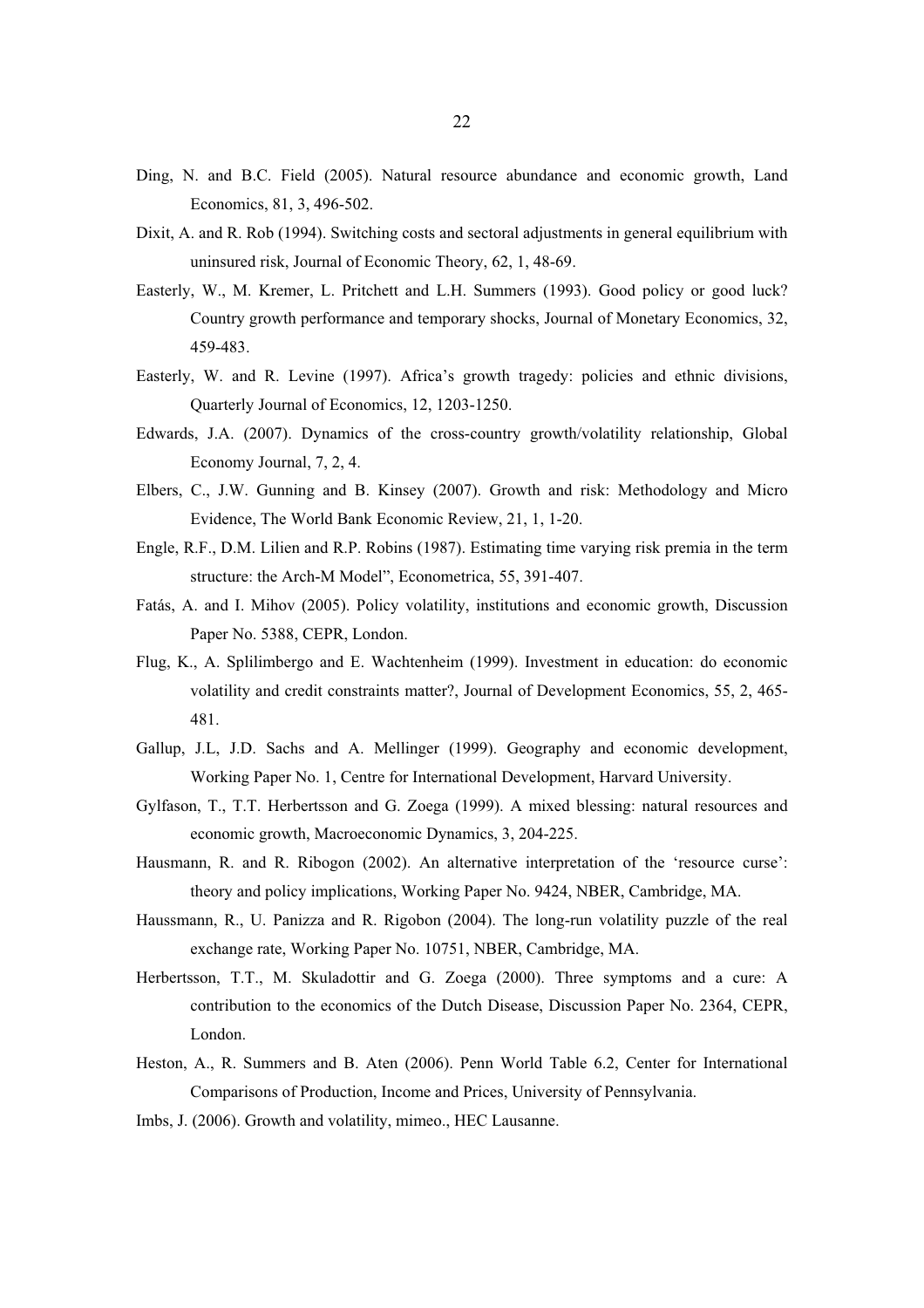- International Monetary Fund (2006, and earlier). Annual Report on Exchange Arrangements and Restrictions, International Monetary Fund, Washington, D.C.
- Koren, M. and S. Tenreyro (2007). Volatility and Development, Quarterly Journal of Economics, 122, 1, 243-287.
- Kose, M.A., E.S. Prasad and M.E. Torrones (2003). Financial integration and macroeconomic volatility, IMF Staff Papers, 50, 119-142.
- Kose, M.A., E.S. Prasad and M.E. Torrones (2006). How do trade and financial integration affect the relationship between growth and volatility?, Journal of International Economics, 69, 176-202.
- Malik, A. and J. Temple (2006). The geography of output volatility, Discussion Paper No. 5516, CEPR, London.
- Mansoorian (1991). Resource discoveries and 'excessive' external borrowing, Economic Journal, 101, 1497-1509.
- Martin, P. and C.A. Rogers (2000). Long-term growth and short-term economic instability, European Economic Review, 44, 359-381.
- Montalvo, J.G. and M. Reynal-Querol (2005a). Ethnic diversity and economic development, Journal of Development Economics, 76, 293-323.
- Montalvo, J.G. and M. Reynal-Querol (2005b). Ethnic polarization, potential conflict, and civil wars, American Economic Review, 95, 797-816.
- Newbery, D. and J. Stiglitz (198?). Theory of Commodity Price Stabilization, Oxford University Press, Oxford.
- Pindyck, R.S. (1991). Irreversibility, uncertainty, and investment, Journal of Economic Literature, 129, 3, 1110-1148.
- Ramey, G. and V.A. Ramey (1991). Technology commitment and the cost of economic fluctuations, Working Paper No. 3755, NBER, Cambridge, MA.
- Ramey, G. and V.A. Ramey (1995). Cross-country evidence on the link between volatility and growth, American Economic Review, 85, 5, 1138-1151.
- Rose, A.K. and M.M. Spiegel (2007). International financial remoteness and macroeconomic volatility, Discussion Paper no. 6301, CEPR, London.
- Ross, M.L. (1999). The political economy of the resource curse, World Politics, 51, 297-322.
- Sachs, J.D. and A.M. Warner (1995 and revised 1997). Natural resource abundance and economic growth, in G. Meier and J. Rauch (eds.), Leading Issues in Economic Development, Oxford University Press, Oxford.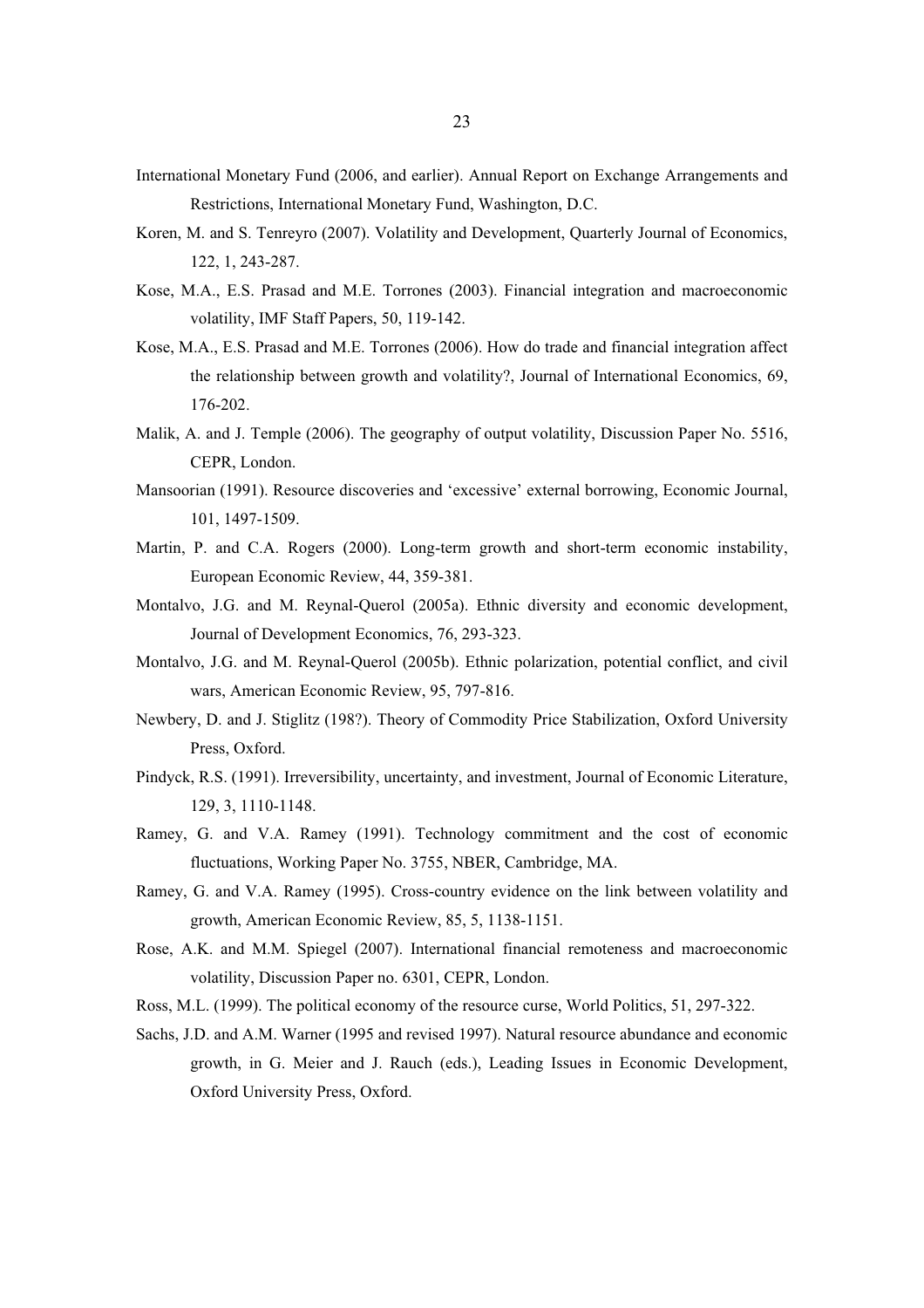- Stock, J.H. and M. Yogo (2002). Testing for weak instruments in linear IV regression, Technical Working Paper 284, NBER, Cambridge, MA.
- UNCTAD (2007). Commodity price statistics, United Nations Conference on Trade and Development, New York, NY.
- Wacziarg, R. and K.H. Welsch (2003). Trade liberalization and growth: new evidence, Working Paper No. 10152, NBER, Cambridge, MA.
- World Bank (2006). World Development Indicators, World Bank, Washington, D.C.
- World Bank (2007). Adjusted Net Savings Data, Environmental Economics and Indicators, World Bank, Washington, D.C.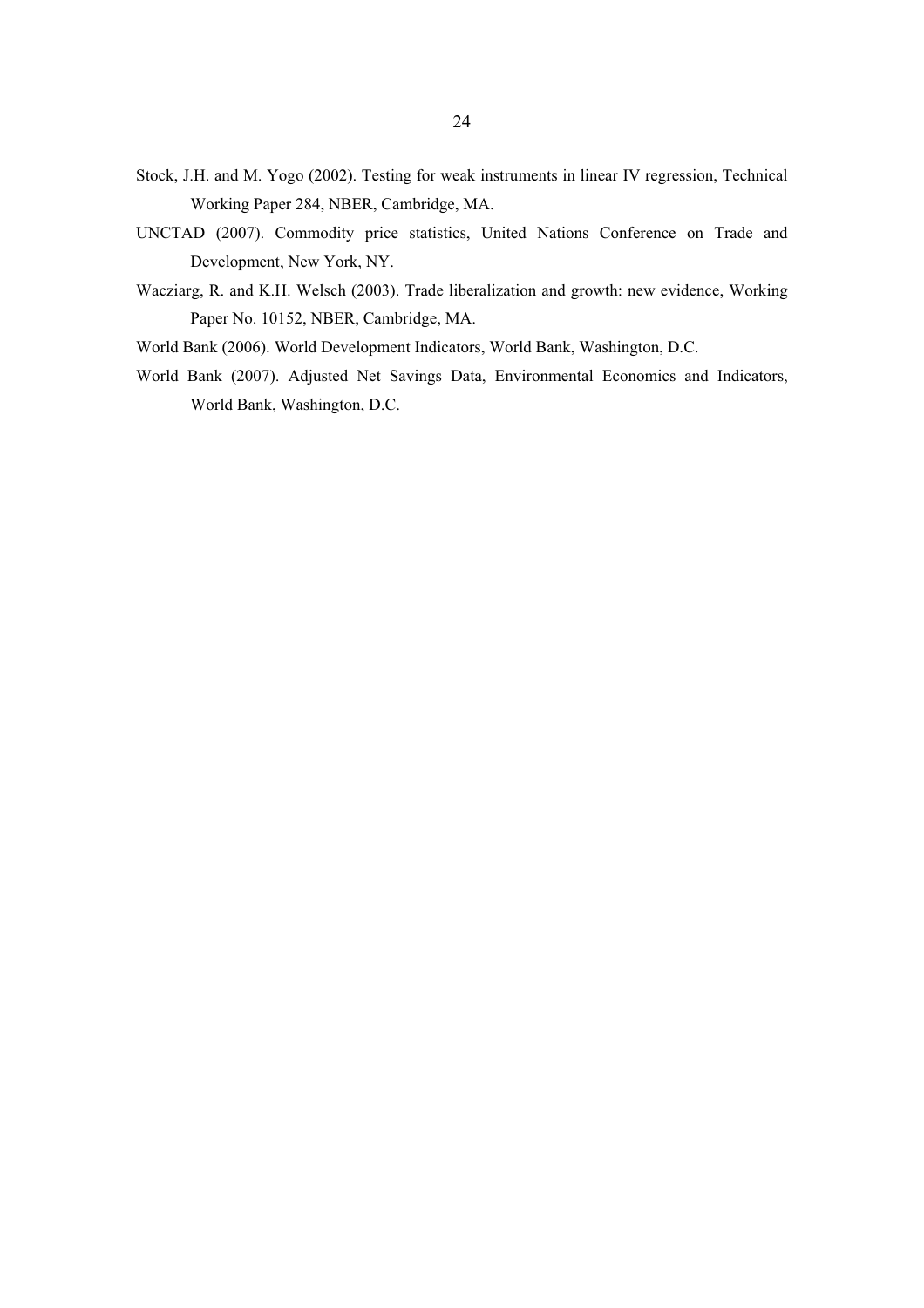## **Data Appendix**

| <b>VARIABLE NAME</b>                            | <b>DEFINITION</b>                                                                                                                                                                                                                                                         | <b>SOURCE</b>                               |
|-------------------------------------------------|---------------------------------------------------------------------------------------------------------------------------------------------------------------------------------------------------------------------------------------------------------------------------|---------------------------------------------|
| GDP/capita growth rate                          | Ln difference in real GDP per capita, Laspeyres                                                                                                                                                                                                                           | PWT 6.2 from Heston et al<br>(2006)         |
| Average investment<br>share of GDP              | Gross fixed capital formation as % of GDP                                                                                                                                                                                                                                 | PWT 6.2 from Heston et al<br>(2006)         |
| Average population<br>growth rate               | Ln difference in total population                                                                                                                                                                                                                                         | PWT 6.2 from Heston et al<br>(2006)         |
| log per capita GDP                              | Ln real GDP per capita                                                                                                                                                                                                                                                    | PWT 6.2 from Heston et al<br>(2006)         |
| Human capital                                   | Average schooling years in the total population                                                                                                                                                                                                                           | Barro & Lee (2000)                          |
| Point-source resources                          | F.o.b. value of exported fuels + ores $\&$ metals as a percentage of GDP                                                                                                                                                                                                  | WDI (2006)                                  |
| Diffuse resources                               | F.o.b. value of exported foods and agricultural raw materials as a<br>percentage of GDP                                                                                                                                                                                   | WDI (2006)                                  |
| Fuels                                           | F.o.b. value of exports as a percentage of GDP. Corresponds to SITC<br>section 3 (mineral fuels).                                                                                                                                                                         | WDI (2006)                                  |
| Ores & Metals                                   | F.o.b. value of exports as a percentage of GDP. Commodities in SITC<br>divisions 27, 28, and 68 (nonferrous metals).                                                                                                                                                      | WDI (2006)                                  |
| <b>Agricultural Raw</b><br>Materials            | F.o.b. value of exports as a percentage of GDP. Corresponds to SITC<br>section: 2 (crude materials except fuels) excluding divisions 22, 27 (crude<br>fertilizers and minerals excluding coal, petroleum, and precious stones),<br>and 28 (metalliferous ores and scrap). | WDI (2006)                                  |
| Foods                                           | F.o.b. value of exports as a percentage of GDP. Commodities in SITC<br>sections: 0 (food and live animals), 1 (beverages and tobacco), and 4<br>(animal and vegetable oils and fats) and SITC division 22 (oil seeds, oil<br>nuts, and oil kernels).                      | WDI (2006)                                  |
| Resource rents                                  | (total sale value - total production costs)/GDP, current US\$<br>for bauxite, copper, nickel, tin, zinc, lead, phosphates, iron ore, silver,<br>gold (ores); brown coal, hard coal, oil, natural gas (fuels)                                                              | World Bank (2007) and<br>WDI (2006)         |
| Monthly world<br>commodity prices               | Monthly averages of free-market price indices for all food, agricultural<br>raw materials, minerals, ores & metals, crude petroleum (average of<br>Dubai/Brent/Texas equally weighted). Base year 2000 = 100.                                                             | UNCTAD, 2007                                |
| Financial development                           | Domestic credit to private sector (% of GDP)                                                                                                                                                                                                                              | WDI (2006)                                  |
| Sachs Warner updated<br>openness dummy          | open to trade = $1$                                                                                                                                                                                                                                                       | Wacziarg & Welch (2003)                     |
| Landlocked dummy                                | =1 if a country has no access to sea                                                                                                                                                                                                                                      | Gallup et al (1999)                         |
| % population in<br>temperate climate zone       | $\%$ 1995 pop in Koeppen-Geiger temperate zones (Cf+Cs+Df+DW)                                                                                                                                                                                                             | CID, General Measures of<br>Geography, 2007 |
| Distance to nearest<br>navigable river or coast | minimum distance in km, fixed effect                                                                                                                                                                                                                                      | CID, General Measures of<br>Geography, 2007 |
| Ethnic Polarization                             | Index of ethno-linguistic polarization (0: many small groups, to 1: two<br>large groups)                                                                                                                                                                                  | Montalvo & Reynal-<br>Querol (2005)         |
| Ethnic Fractionalization                        | Index of ethno-linguistic fractionalization (0 to 1), the probability that<br>two randomly selected individuals from a given country will not belong<br>to the same ethnic group.                                                                                         | Montalvo & Reynal-<br>Querol $(2005)$       |
| Multiple Exchange<br>Practices                  | $ ves = 1$                                                                                                                                                                                                                                                                | IMF (2006)                                  |
| <b>Current Account</b><br>Restrictions          | $yes = 1$                                                                                                                                                                                                                                                                 | IMF (2006)                                  |
| Capital Account<br>Restrictions                 | $yes = 1$                                                                                                                                                                                                                                                                 | IMF (2006)                                  |
| Surrender of Export<br>receipts                 | $yes = 1$                                                                                                                                                                                                                                                                 | IMF (2006)                                  |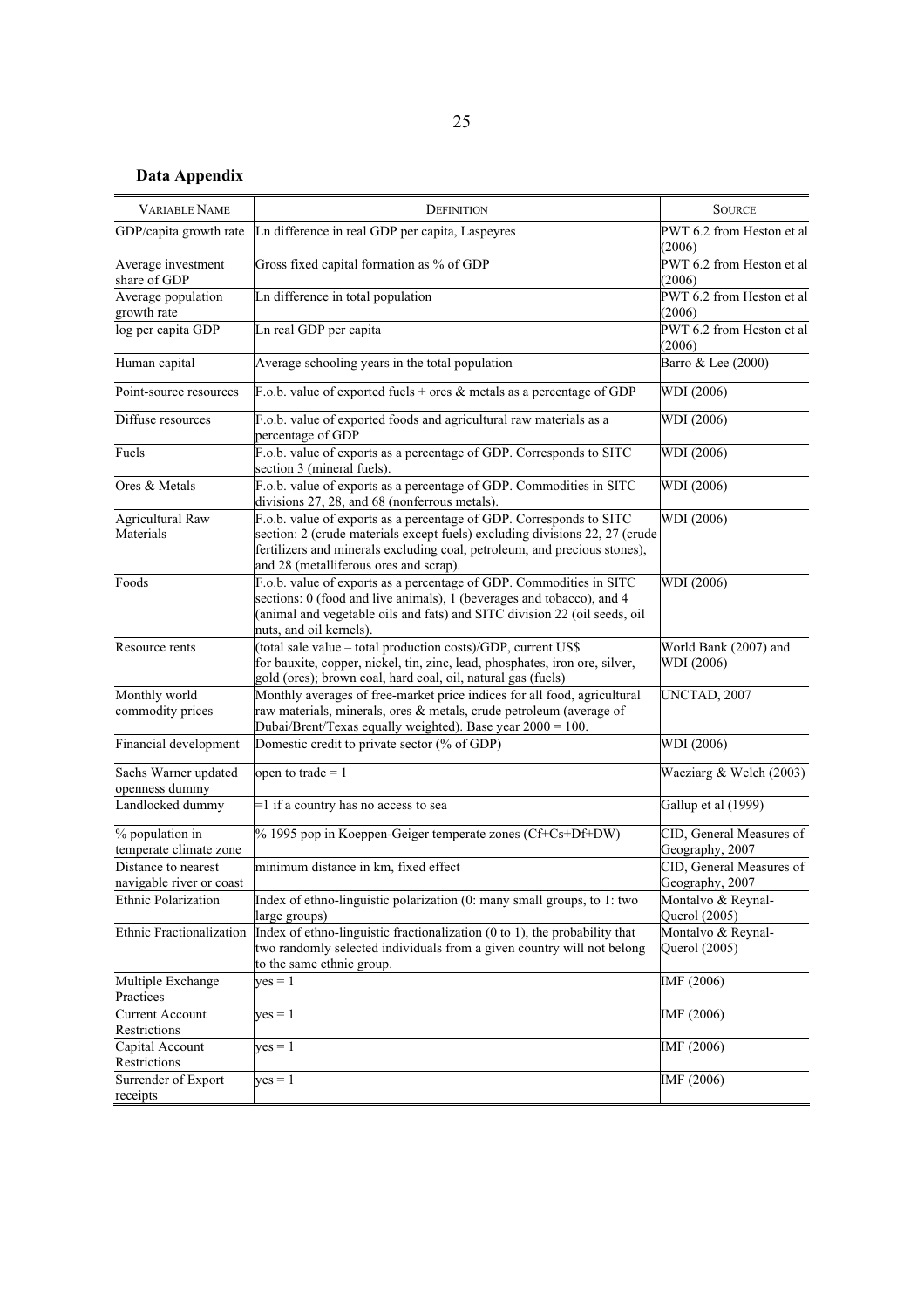#### **Table 1: Growth, Volatility, Financial Development and Resources in World**

# Regional Characteristics (%, 1970-2003, at least 10 observations per country)

|                                             |                                              |      | <b>Export Value Share of GDP</b> |       |                                                       |      |       | <b>Rent Share</b><br>of GDP |                         |       |                     |                          |
|---------------------------------------------|----------------------------------------------|------|----------------------------------|-------|-------------------------------------------------------|------|-------|-----------------------------|-------------------------|-------|---------------------|--------------------------|
| Region                                      | Yearly real GDP<br>per capita growth<br>rate |      | Fuels, Ores<br>& Metals          |       | Agricultural<br>Raw Materials, All Resources<br>Foods |      |       |                             | Fuels, Ores<br>& Metals |       | Government<br>Share | Financial<br>Development |
|                                             | mean                                         | sd   | mean                             | sd    | mean                                                  | sd   | mean  | sd                          | mean                    | sd    | sd                  | mean                     |
| Middle East & North Africa (MENA)           | 1.18                                         | 8.12 | 22.24                            | 9.30  | 2.51                                                  | 1.52 | 24.75 | 9.07                        | 26.98                   | 11.20 | 5.82                | 41.41                    |
| Sub-Saharan Africa (SSA)                    | 0.47                                         | 6.52 | 9.60                             | 3.97  | 10.24                                                 | 3.60 | 19.65 | 5.66                        | 5.79                    | 3.76  | 4.76                | 17.44                    |
| East Asia & Pacific (EAP)                   | 2.47                                         | 5.00 | 6.81                             | 3.45  | 10.04                                                 | 3.11 | 16.71 | 5.49                        | 4.44                    | 2.44  | 2.72                | 51.77                    |
| Latin America & Caribbean (LAC)             | 1.47                                         | 4.54 | 4.99                             | 2.64  | 9.66                                                  | 3.70 | 14.59 | 5.34                        | 6.31                    | 3.26  | 3.98                | 34.87                    |
| South Asia (SA)                             | 2.41                                         | 4.41 | 0.52                             | 0.42  | 4.25                                                  | 1.55 | 4.77  | 1.83                        | 1.31                    | 0.96  | 2.98                | 17.33                    |
| Eastern Europe & Central Asia (ECA)         | 2.56                                         | 4.34 | 2.07                             | 0.66  | 3.50                                                  | 1.03 | 5.57  | 1.54                        | 2.23                    | 1.23  | 2.52                | 22.70                    |
| Western Europe (WE)                         | 2.35                                         | 2.33 | 2.71                             | 1.00  | 5.20                                                  | 0.95 | 7.86  | 1.60                        | 0.55                    | 0.52  | 1.53                | 76.08                    |
| North America (NA)                          | 2.09                                         | 1.90 | 2.90                             | 0.52  | 2.99                                                  | 0.45 | 5.88  | 0.85                        | 3.41                    | 1.85  | 1.60                | 109.36                   |
| $1st$ q. Av. Fin. Development (<=16.2)      | 0.70                                         | 6.40 | 9.71                             | 4.23  | 7.64                                                  | 3.00 | 17.06 | 5.52                        | 5.14                    | 2.95  | 4.64                | 10.38                    |
| $4th$ q. Av. Fin. Development (>=52.9)      | 2.32                                         | 4.40 | 4.68                             | 2.29  | 5.28                                                  | 1.78 | 9.89  | 3.45                        | 4.99                    | 2.62  | 3.03                | 80.92                    |
| $1st$ q. Av. Resource Dep. (<=6.1)          | 2.73                                         | 2.83 | 1.17                             | 0.48  | 2.23                                                  | 0.64 | 3.41  | 0.93                        | 1.65                    | 1.11  | 2.38                | 64.96                    |
| $4th$ q. Av. Resource Dep. (>=19.3)         | 1.08                                         | 7.37 | 23.22                            | 10.00 | 11.62                                                 | 3.59 | 34.67 | 10.85                       | 14.10                   | 6.47  | 4.72                | 25.47                    |
| $1st$ q. Distance to waterway (<=49km)      | 1.76                                         | 8.12 | 6.72                             | 3.41  | 8.22                                                  | 2.65 | 24.75 | 9.07                        | 6.03                    | 2.50  | 5.82                | 41.41                    |
| $4th$ q. Distance to waterway ( $>=$ 359km) | 1.46                                         | 6.52 | 8.22                             | 3.68  | 8.59                                                  | 3.43 | 19.65 | 5.66                        | 8.99                    | 4.75  | 4.76                | 17.44                    |

Note: *Means* are cross-country averages of country average growth rates or variable shares between 1970 and 2003. *Standard deviations (sd)* are the average cross-country standard deviations of country yearly growth rates or variable shares over the corresponding period.

T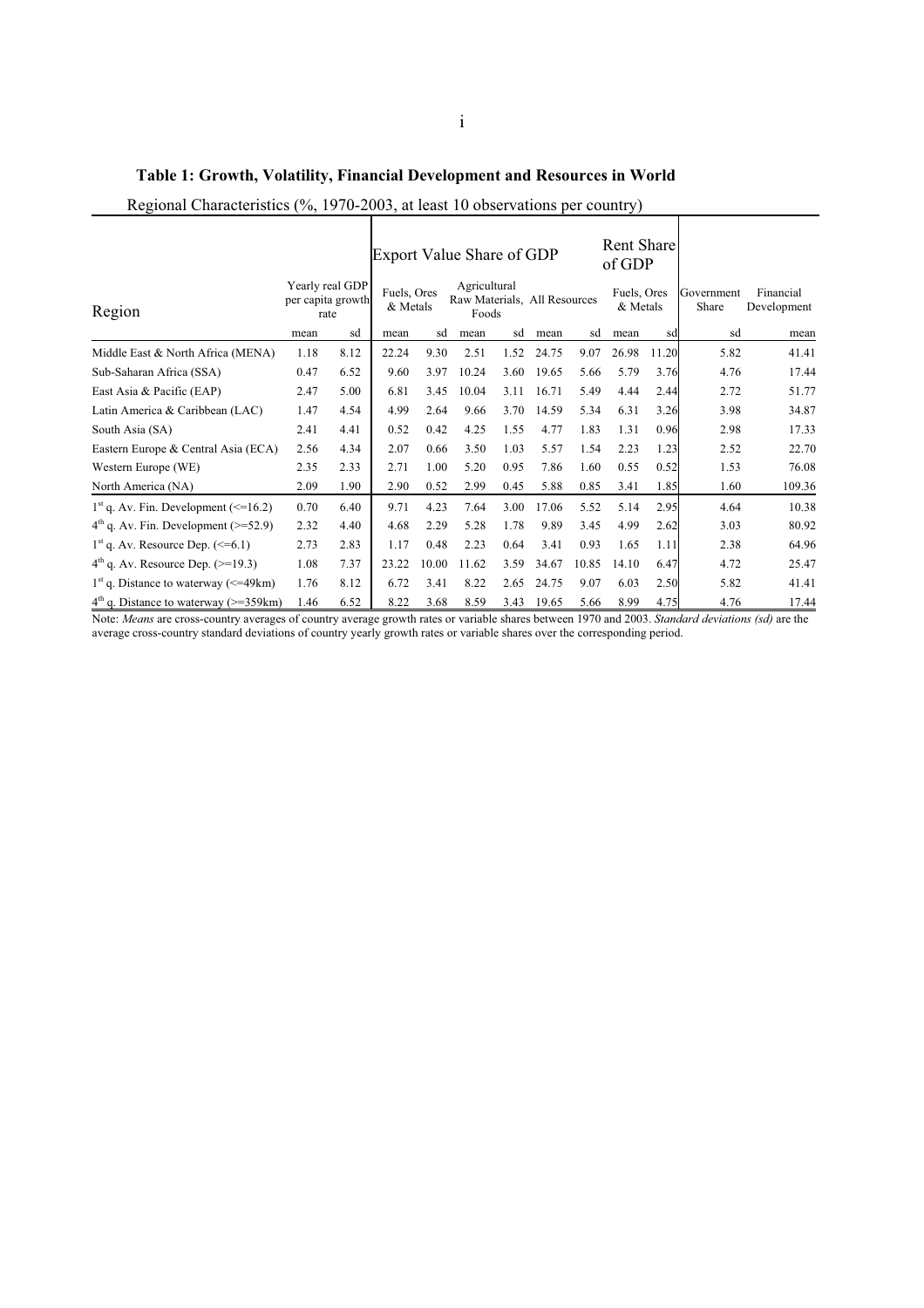## **Table 2: Natural Resource Curse and Regional Volatility**

| Dependent Variable                             | yearly GDP            | yearly GDP   | yearly GDP                      | yearly GDP            | yearly GDP            |
|------------------------------------------------|-----------------------|--------------|---------------------------------|-----------------------|-----------------------|
|                                                | growth 1970-          | growth 1970- | growth 1970-                    | growth 1970-          | growth 1970-          |
|                                                | 2003                  | 2003         | 2003                            | 2003                  | 2003                  |
| (constant 2000 international dollars, PWT 6.2) | (1)                   | (2)          | (3)                             | (4)                   | (5)                   |
|                                                |                       |              |                                 |                       | Resource              |
| <b>Mean equation</b>                           |                       |              | <b>Resource Export Revenues</b> |                       | Rents                 |
| Average investment share of GDP 1970-2003      | $0.108***$            | $0.109***$   | $0.088***$                      | $0.074***$            | $0.105***$            |
|                                                | (0.012)               | (0.017)      | (0.023)                         | (0.026)               | (0.023)               |
| Average population growth rate 1970-2003       | $-0.472***$           | $-0.464***$  | $-0.571**$                      | $-0.625***$           | $-0.794***$           |
|                                                | (0.118)               | (0.157)      | (0.222)                         | (0.196)               | (0.212)               |
| log per capita GDP 1970                        | $-0.012***$           | $-0.012***$  | $-0.015***$                     | $-0.016***$           | $-0.013***$           |
|                                                | (0.001)               | (0.002)      | (0.003)                         | (0.003)               | (0.002)               |
| Human capital 1970                             | $0.001*$              | 0.001        | $0.001*$                        | $0.001*$              | $-0.000$              |
|                                                |                       | (0.001)      |                                 |                       | (0.001)               |
| Volatility $(\sigma_i)$                        | (0.000)<br>$-0.110**$ | $-0.112*$    | (0.001)                         | (0.001)<br>$-0.319**$ | $-0.312**$            |
|                                                |                       |              | $-0.171*$                       |                       |                       |
| Point-source resources 1970                    | (0.049)               | (0.066)      | (0.099)<br>$-0.090**$           | (0.133)               | (0.133)               |
|                                                |                       |              |                                 | $-0.039$              |                       |
| Point-source rent share 1970                   |                       |              | (0.040)                         | (0.038)               | $-0.236***$           |
|                                                |                       |              |                                 |                       |                       |
| Diffuse resources 1970                         |                       |              | 0.001                           | 0.014                 | (0.082)<br>$0.044**$  |
|                                                |                       |              | (0.023)                         | (0.023)               |                       |
| Financial development 1970                     |                       |              | $-0.003$                        | $-0.000$              | (0.017)<br>$-0.008$   |
|                                                |                       |              | (0.006)                         | (0.005)               | (0.006)               |
| Sachs Warner updated openness dummy 70         |                       |              |                                 |                       |                       |
|                                                |                       |              | 0.001                           | 0.002                 | 0.002                 |
|                                                |                       |              | (0.005)                         | (0.005)               | (0.003)               |
| Point based resources * openness 70            |                       |              | 0.020                           | 0.030                 |                       |
| Point-source rent share * openness 70          |                       |              | (0.090)                         | (0.065)               | $0.207***$            |
|                                                |                       |              |                                 |                       | (0.064)               |
| Point-source resources * Fin. Dev. 70          |                       |              | 0.335                           | 0.194                 |                       |
|                                                |                       |              | (0.219)                         | (0.186)               |                       |
| Point-source rent share * Fin. Dev. 70         |                       |              |                                 |                       | $0.886***$            |
|                                                |                       |              |                                 |                       | (0.316)               |
| Constant                                       | $0.110***$            | $0.111***$   | $0.136***$                      | $0.153***$            | $0.134***$            |
|                                                | (0.011)               | (0.015)      | (0.022)                         | (0.021)               | (0.017)               |
| $1^\text{st}$ Lag Error (ε)                    |                       | $0.272***$   | $0.273***$                      | $0.248***$            | $0.220***$            |
|                                                |                       | (0.017)      | (0.021)                         | (0.018)               | (0.018)               |
| $2nd$ Lag Error ( $\varepsilon$ )              |                       | $0.030*$     | 0.002                           | $-0.010$              | $-0.006$              |
|                                                |                       | (0.018)      | (0.023)                         | (0.020)               | (0.020)               |
| Variance equation                              |                       |              |                                 |                       |                       |
| Sub-Saharan Africa                             |                       |              |                                 | 2.579***              | 2.648***              |
|                                                |                       |              |                                 |                       |                       |
| Middle-East & North Africa                     |                       |              |                                 | (0.154)<br>$1.726***$ | (0.156)<br>$1.701***$ |
|                                                |                       |              |                                 | (0.161)               | (0.164)               |
| Latin America & Caribbean                      |                       |              |                                 | $1.596***$            | $1.571***$            |
|                                                |                       |              |                                 | (0.154)               | (0.155)               |
| Eastern Europe & Centra Asia                   |                       |              |                                 | $1.429***$            | $1.372***$            |
|                                                |                       |              |                                 | (0.272)               | (0.271)               |
| East Asia & Pacific                            |                       |              |                                 | $1.024***$            | $0.865***$            |
|                                                |                       |              |                                 | (0.160)               | (0.160)               |
| South Asia                                     |                       |              |                                 | $0.439**$             | $0.359*$              |
|                                                |                       |              |                                 | (0.195)               | (0.197)               |
| Western Europe                                 |                       |              |                                 | 0.212                 | $0.279*$              |
|                                                |                       |              |                                 | (0.155)               | (0.154)               |
| North America                                  |                       |              |                                 |                       | Reference region      |
|                                                |                       |              |                                 |                       | (least volatile)      |
| Constant                                       | $-3.823***$           | $-3.961***$  | $-6.629***$                     | $-7.803***$           | $-7.763***$           |
|                                                | (0.118)               | (0.119)      | (0.192)                         | (0.150)               | (0.150)               |
| Country dummies in variance eq.                |                       |              |                                 | no                    | no                    |
| Observations                                   | yes<br>3448           | yes<br>3448  | yes<br>2186                     | 2186                  | 2014                  |
| Log likelihood                                 | 5898.5                | 6020.2       | 4227.3                          | 4017.6                | 3758.2                |
|                                                |                       |              |                                 |                       |                       |

Standard errors in parentheses \*\*\*  $p<0.01$ , \*\*  $p<0.05$ , \*  $p<0.1$ .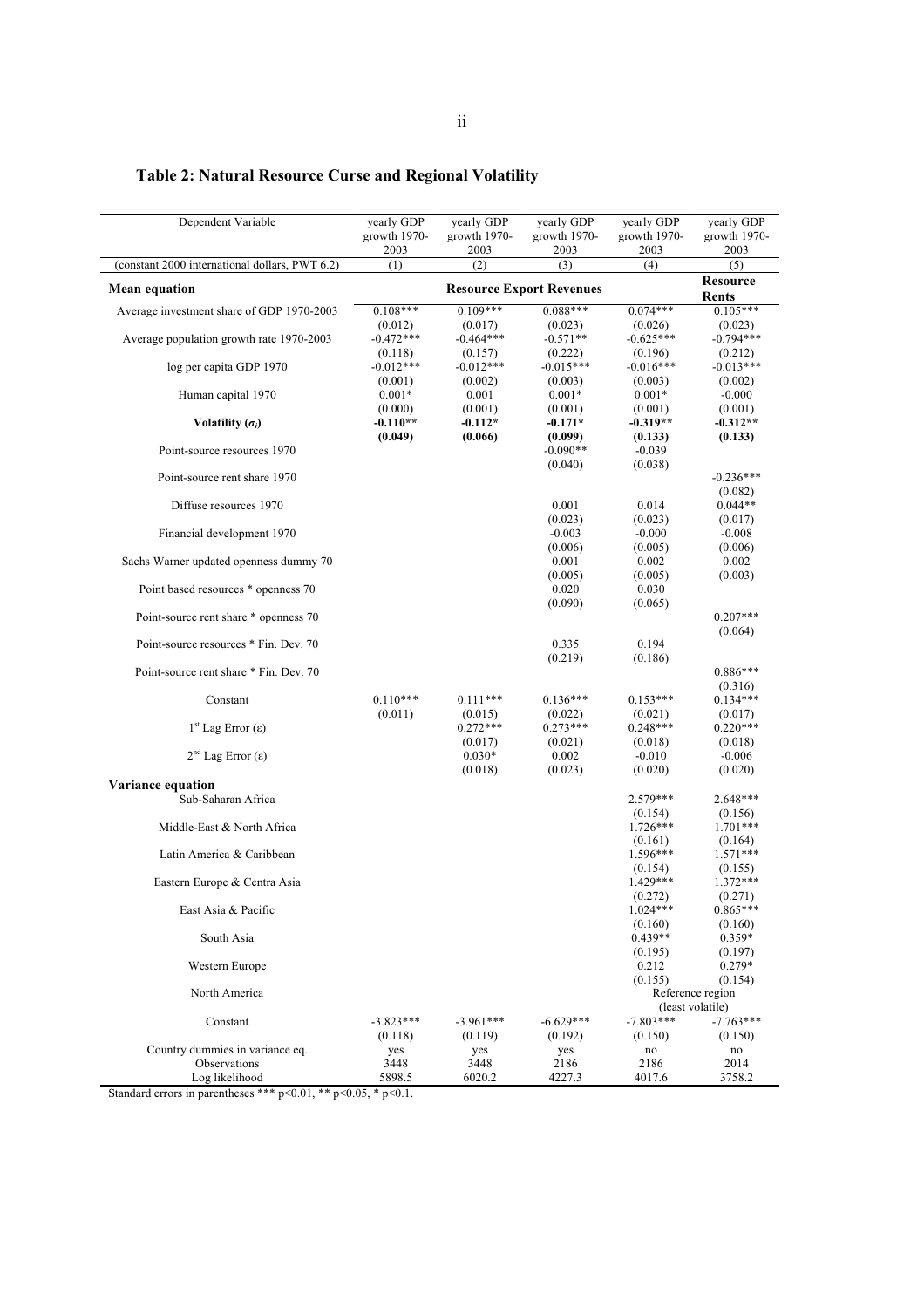**Table 3: Underlying Determinants of Volatility and the Natural Resource Curse** 

| Dependent Variable                              | yearly GDP             | Average                         | yearly GDP             | yearly GDP             | Average                | yearly GDP             | yearly GDP             |
|-------------------------------------------------|------------------------|---------------------------------|------------------------|------------------------|------------------------|------------------------|------------------------|
|                                                 | growth 1970-           | investment                      | growth 1970-           | growth 1970-           | investment             | growth 1970-           | growth 1970-           |
|                                                 | 2003                   | share GDP<br>1970-2003          | 2003                   | 2003                   | share GDP<br>1970-2003 | 2003                   | 2003                   |
| (constant 2000 international dollars, PWT       | (6a)                   | $(6b)$ <sup>†</sup>             | (6c)                   | (7a)                   | $(7b)$ <sup>†</sup>    | (7c)                   | (8)                    |
| 6.2)                                            | Arch                   | $1st$ stage                     | IV-Arch                | Arch                   | $1st$ stage            | IV-Arch                | Arch                   |
| <b>Mean equation</b>                            |                        | <b>Resource Export Revenues</b> |                        |                        |                        | <b>Resource Rents</b>  |                        |
| Average investment share of GDP '70-'03         | $0.063**$              |                                 | $0.149**$              | $0.118***$             |                        | $0.172**$              | $0.123***$             |
|                                                 | (0.026)                |                                 | (0.066)                | (0.026)                |                        | (0.075)                | (0.022)                |
| Average population growth rate 1970-2003        | $-0.634***$            | 0.213                           | $-0.609***$            | $-0.887***$            | $-0.299$               | $-0.785***$            | $-0.784***$            |
| log per capita GDP 1970                         | (0.144)<br>$-0.018***$ | (0.835)                         | (0.145)                | (0.147)                | (0.965)                | (0.172)<br>$-0.016***$ | (0.141)<br>$-0.013***$ |
|                                                 | (0.003)                | $-0.027**$<br>(0.012)           | $-0.017***$<br>(0.003) | $-0.015***$<br>(0.003) | $-0.022$<br>(0.015)    | (0.003)                | (0.002)                |
| Human capital 1970                              | $0.002***$             | $0.013***$                      | 0.001                  | 0.000                  | $0.012***$             | 0.000                  | 0.000                  |
|                                                 | (0.001)                | (0.003)                         | (0.001)                | (0.001)                | (0.004)                | (0.001)                | (0.001)                |
| Volatility $(\sigma_i)$                         | $-1.247***$            |                                 | $-1.170***$            | $-1.078***$            |                        | $-1.328***$            | $-0.351*$              |
|                                                 | (0.360)                |                                 | (0.367)                | (0.399)                |                        | (0.425)                | (0.184)                |
| Point-source resources 1970                     | $0.063**$              | $0.242***$                      | 0.042                  |                        |                        |                        |                        |
| Point-source rent share 1970                    | (0.025)                | (0.039)                         | (0.029)                | $-0.223**$             | $0.531**$              | $-0.143$               | $-0.233**$             |
|                                                 |                        |                                 |                        | (0.108)                | (0.233)                | (0.107)                | (0.108)                |
| Financial development 1970                      | $-0.023***$            | $0.067*$                        | $-0.027***$            | $-0.033***$            | $0.066*$               | $-0.038***$            | $-0.022***$            |
|                                                 | (0.007)                | (0.037)                         | (0.008)                | (0.008)                | (0.035)                | (0.009)                | (0.005)                |
| Sachs Warner updated openness dummy 70          | $-0.009$               | $0.059***$                      | $-0.013**$             | $-0.011*$              | $0.052**$              | $-0.018**$             | 0.000                  |
|                                                 | (0.006)                | (0.018)                         | (0.007)                | (0.007)                | (0.022)                | (0.008)                | (0.003)                |
| Point-source rent share * openness 70           |                        |                                 |                        | $0.243***$             | $-0.028$               | $0.233***$             | $0.286***$             |
| Point-source rent share * Fin. Dev. 70          |                        |                                 |                        | (0.081)<br>$1.154***$  | (0.063)<br>$-0.234$    | (0.084)<br>$0.683**$   | (0.106)<br>1.024***    |
|                                                 |                        |                                 |                        | (0.309)                | (1.708)                | (0.282)                | (0.319)                |
| Constant                                        | $0.219***$             | $0.322***$                      | $0.197***$             | $0.192***$             | $0.293**$              | $0.205***$             | $0.135***$             |
|                                                 | (0.035)                | (0.090)                         | (0.041)                | (0.036)                | (0.116)                | (0.042)                | (0.025)                |
| $1st$ Lag Error ( $\varepsilon$ )               | $0.224***$             |                                 | $0.224***$             | $0.211***$             |                        | $0.219***$             | $0.186***$             |
|                                                 | (0.017)                |                                 | (0.017)                | (0.018)                |                        | (0.017)                | (0.014)                |
| $2nd$ Lag Error (ε)                             | $-0.002$               |                                 | $-0.004$               | 0.001                  |                        |                        |                        |
|                                                 | (0.019)                | $-0.013$                        | (0.019)                | (0.019)                | $-0.008$               |                        |                        |
| Landlocked dummy                                |                        | (0.013)                         |                        |                        | (0.012)                |                        |                        |
| % Population in Temperate Climate Zone          |                        | 0.002                           |                        |                        | 0.004                  |                        |                        |
|                                                 |                        | (0.026)                         |                        |                        | (0.032)                |                        |                        |
| Ethnic Fractionalization Index                  |                        | $-0.074***$                     |                        |                        | $-0.061*$              |                        |                        |
|                                                 |                        | (0.026)                         |                        |                        | (0.035)                |                        |                        |
|                                                 |                        |                                 |                        |                        |                        |                        |                        |
| <b>Variance equation</b>                        |                        |                                 |                        |                        |                        |                        |                        |
| Point based resources 1970                      | 1.581***               |                                 | $1.617***$             |                        |                        |                        |                        |
| Point based rent share 1970                     | (0.205)                |                                 | (0.206)                | 2.325***               |                        | 2.435***               | 8.096***               |
|                                                 |                        |                                 |                        | (0.651)                |                        | (0.635)                | (0.247)                |
| Diffuse resources 1970                          | $0.765**$              |                                 | $0.964***$             | 0.165                  |                        | 0.290                  |                        |
|                                                 | (0.368)                |                                 | (0.372)                | (0.372)                |                        | (0.364)                |                        |
| Financial development 1970                      | -1.290***              |                                 | $-1.302***$            | $-1.405***$            |                        | $-1.410***$            | $-1.663***$            |
|                                                 | (0.092)                |                                 | (0.099)                | (0.097)                |                        | (0.098)                | (0.083)                |
| Sachs Warner updated openness dummy 70          | $-0.689***$            |                                 | $-0.676***$<br>(0.049) | $-0.711***$            |                        | $-0.715***$            | $-0.475***$<br>(0.043) |
| Distance to nearest navigable river or coast    | (0.048)<br>$0.001***$  |                                 | $0.001***$             | (0.048)<br>$0.001***$  |                        | (0.048)<br>$0.001***$  | $0.001***$             |
|                                                 | (0.000)                |                                 | (0.000)                | (0.000)                |                        | (0.000)                | (0.000)                |
| Constant                                        | $-6.097***$            |                                 | $-6.115***$            | $-5.980***$            |                        | $-5.969***$            | $-6.171***$            |
|                                                 | (0.066)                |                                 | (0.067)                | (0.069)                |                        | (0.067)                | (0.036)                |
| Cragg-Donald F-stat. on excl. instruments       |                        | 134.3                           |                        |                        | 71.4                   |                        |                        |
| Hansen overidentification J-statistic (p-       |                        | 0.152                           |                        |                        | 0.376                  |                        |                        |
| value)                                          |                        |                                 |                        |                        |                        |                        |                        |
| Country dummies in variance eq.<br>Observations | no<br>2084             | 2084                            | no<br>2084             | no<br>1980             | 1980                   | no<br>1980             | no<br>2311             |
| R <sub>2</sub>                                  |                        | 0.72                            |                        |                        | 0.67                   |                        |                        |
| Log likelihood                                  | 3729.1                 |                                 | 3728.9                 | 3580.6                 |                        | 3572.8                 | 3970.1                 |

Standard errors in parentheses \*\*\*  $p<0.01$ , \*\*  $p<0.05$ , \*  $p<0.1$ 

† Robust and clustered standard errors by country. Landlocked is also significant if standard errors are not clustered.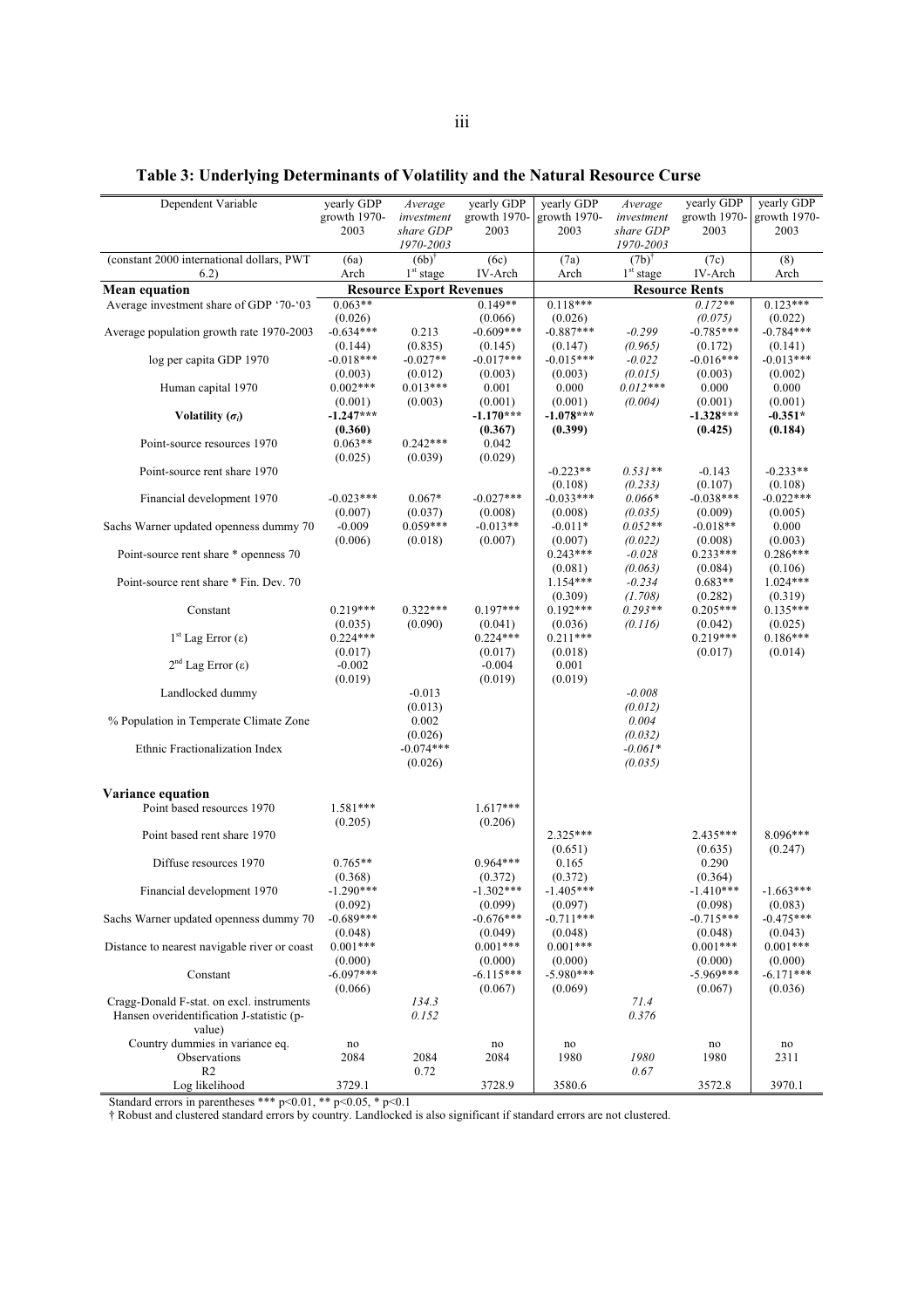| yearly GDP growth 1970-2003<br>(constant 2000 international dollars, PWT 6.2)<br>(9a)<br>(9d)<br>(6a)<br>(6d)<br>(9b)<br>(9c)<br><b>Mean equation</b><br>Average investment share of GDP '70-'03<br>$0.086***$<br>$0.089***$<br>$0.086***$<br>$0.088***$<br>$0.063**$<br>$0.062**$<br>(0.026)<br>(0.026)<br>(0.025)<br>(0.025)<br>(0.025)<br>(0.025)<br>$-0.622***$<br>$-0.459**$<br>$-0.451**$<br>Average population growth rate 1970-2003<br>$-0.634***$<br>$-0.633***$<br>$-0.472***$<br>(0.144)<br>(0.143)<br>(0.146)<br>(0.178)<br>(0.179)<br>(0.171)<br>$-0.018***$<br>$-0.015***$<br>$-0.014***$<br>log per capita GDP 1970<br>$-0.018***$<br>$-0.014***$<br>$-0.014***$<br>(0.003)<br>(0.003)<br>(0.002)<br>(0.002)<br>(0.002)<br>(0.002)<br>$0.002***$<br>$0.002***$<br>$0.002**$<br>Human capital 1970<br>0.001<br>0.001<br>$0.001*$<br>(0.001)<br>(0.001)<br>(0.001)<br>(0.001)<br>(0.001)<br>(0.001)<br>$-1.290***$<br>$-0.457**$<br>Volatility $(\sigma_i)$<br>$-1.247***$<br>$-0.565**$<br>$-0.443**$<br>$-0.541***$<br>(0.366)<br>(0.233)<br>(0.186)<br>(0.183)<br>(0.187)<br>(0.360)<br>Point based resources 1970<br>$0.063**$<br>$0.066***$<br>0.018<br>0.009<br>0.007<br>0.022<br>(0.026)<br>(0.022)<br>(0.023)<br>(0.025)<br>(0.024)<br>(0.022)<br>Financial development 1970<br>$-0.023***$<br>$-0.023***$<br>$-0.013**$<br>$-0.011**$<br>$-0.011**$<br>$-0.011**$<br>(0.007)<br>(0.007)<br>(0.006)<br>(0.005)<br>(0.005)<br>(0.005)<br>Sachs Warner updated openness dummy 70<br>$-0.009$<br>$-0.009$<br>0.000<br>0.003<br>0.004<br>0.002<br>(0.006)<br>(0.006)<br>(0.004)<br>(0.004)<br>(0.004)<br>(0.004)<br>$0.159***$<br>$0.139***$<br>$0.138***$<br>Constant<br>$0.219***$<br>$0.223***$<br>$0.148***$<br>(0.022)<br>(0.023)<br>(0.022)<br>(0.035)<br>(0.035)<br>(0.026)<br>$1st$ Lag Error $(\epsilon)$<br>$0.224***$<br>$0.223***$<br>$0.238***$<br>$0.241***$<br>$0.241***$<br>$0.236***$<br>(0.017)<br>(0.017)<br>(0.017)<br>(0.017)<br>(0.017)<br>(0.017)<br>$2nd$ Lag Error ( $\varepsilon$ )<br>$-0.021$<br>$-0.021$<br>$-0.002$<br>$-0.003$<br>$-0.005$<br>$-0.021$<br>(0.019)<br>(0.019)<br>(0.020)<br>(0.021)<br>(0.021)<br>(0.021)<br><b>Variance equation</b><br>Initial point based resources 1970<br>$-0.796***$<br>1.581***<br>1.986***<br>$-0.499*$<br>$-0.569*$<br>$-0.647**$<br>(0.205)<br>(0.703)<br>(0.287)<br>(0.281)<br>(0.319)<br>(0.295)<br>Initial diffuse resources 1970<br>$-1.220**$<br>$0.765**$<br>$0.774**$<br>$-1.023*$<br>$-0.261$<br>0.025<br>(0.554)<br>(0.548)<br>(0.583)<br>(0.555)<br>(0.368)<br>(0.368)<br>$-1.290***$<br>$-1.270***$<br>$-1.059***$<br>$-0.860***$<br>$-0.843***$<br>$-0.758***$<br>Initial financial development 1970<br>(0.092)<br>(0.098)<br>(0.099)<br>(0.106)<br>(0.107)<br>(0.114)<br>Sachs Warner updated openness dummy 1970<br>$-0.689***$<br>$-0.695***$<br>$-0.461***$<br>$-0.527***$<br>$-0.476***$<br>$-0.537***$<br>(0.064)<br>(0.055)<br>(0.048)<br>(0.048)<br>(0.054)<br>(0.055)<br>$0.001***$<br>$0.001***$<br>$0.001***$<br>$0.000***$<br>Distance to nearest navigable river or coast<br>$0.001***$<br>$0.001***$<br>(0.000)<br>(0.000)<br>(0.000)<br>(0.000)<br>(0.000)<br>(0.000)<br>Financial development * point based share<br>$-2.215$<br>(3.387)<br>Point based export share volatility 70-03<br>$9.349***$<br>9.572***<br>15.601***<br>(0.492)<br>(0.460)<br>(1.646)<br>Diffuse export share volatility 70-03<br>11.451***<br>$4.433*$<br>2.463<br>(2.235)<br>(2.438)<br>(2.450)<br>10.830***<br>Government share volatility 70-03<br>$10.669***$<br>$10.136***$<br>(1.095)<br>(1.220)<br>(1.062)<br>Agricultural R.M. resource share volatility 70-03<br>0.799<br>(2.128)<br>$11.650***$<br>Foods resource share volatility 70-03<br>(3.466)<br>$6.695***$<br>Ores & metals resource share volatility 70-03<br>(2.240)<br>9.555***<br>Fuels resource share volatility 70-03<br>(0.474)<br>Financial development * point based volatility<br>$-32.786***$<br>(8.938)<br>Constant<br>$-6.097***$<br>$-6.093***$<br>$-6.521***$<br>$-6.763***$<br>$-6.839***$<br>$-6.725***$<br>(0.066)<br>(0.066)<br>(0.076)<br>(0.080)<br>(0.085)<br>(0.080)<br>Observations<br>2084<br>2084<br>2084<br>2084<br>2084<br>2084<br>Log likelihood<br>3729.1<br>3729.3<br>3789.5<br>3812.6<br>3813.5<br>3816.8 | Dependent Variable |  |  | yearly GDP growth 1970-2003 |  |
|----------------------------------------------------------------------------------------------------------------------------------------------------------------------------------------------------------------------------------------------------------------------------------------------------------------------------------------------------------------------------------------------------------------------------------------------------------------------------------------------------------------------------------------------------------------------------------------------------------------------------------------------------------------------------------------------------------------------------------------------------------------------------------------------------------------------------------------------------------------------------------------------------------------------------------------------------------------------------------------------------------------------------------------------------------------------------------------------------------------------------------------------------------------------------------------------------------------------------------------------------------------------------------------------------------------------------------------------------------------------------------------------------------------------------------------------------------------------------------------------------------------------------------------------------------------------------------------------------------------------------------------------------------------------------------------------------------------------------------------------------------------------------------------------------------------------------------------------------------------------------------------------------------------------------------------------------------------------------------------------------------------------------------------------------------------------------------------------------------------------------------------------------------------------------------------------------------------------------------------------------------------------------------------------------------------------------------------------------------------------------------------------------------------------------------------------------------------------------------------------------------------------------------------------------------------------------------------------------------------------------------------------------------------------------------------------------------------------------------------------------------------------------------------------------------------------------------------------------------------------------------------------------------------------------------------------------------------------------------------------------------------------------------------------------------------------------------------------------------------------------------------------------------------------------------------------------------------------------------------------------------------------------------------------------------------------------------------------------------------------------------------------------------------------------------------------------------------------------------------------------------------------------------------------------------------------------------------------------------------------------------------------------------------------------------------------------------------------------------------------------------------------------------------------------------------------------------------------------------------------------------------------------------------------------------------------------------------------------------------------------------------------------------------------------------------------------------------------------------------------------------------------------------------------------------------------------------------------------------------------------------------------------------------------------------|--------------------|--|--|-----------------------------|--|
|                                                                                                                                                                                                                                                                                                                                                                                                                                                                                                                                                                                                                                                                                                                                                                                                                                                                                                                                                                                                                                                                                                                                                                                                                                                                                                                                                                                                                                                                                                                                                                                                                                                                                                                                                                                                                                                                                                                                                                                                                                                                                                                                                                                                                                                                                                                                                                                                                                                                                                                                                                                                                                                                                                                                                                                                                                                                                                                                                                                                                                                                                                                                                                                                                                                                                                                                                                                                                                                                                                                                                                                                                                                                                                                                                                                                                                                                                                                                                                                                                                                                                                                                                                                                                                                                                                          |                    |  |  |                             |  |
|                                                                                                                                                                                                                                                                                                                                                                                                                                                                                                                                                                                                                                                                                                                                                                                                                                                                                                                                                                                                                                                                                                                                                                                                                                                                                                                                                                                                                                                                                                                                                                                                                                                                                                                                                                                                                                                                                                                                                                                                                                                                                                                                                                                                                                                                                                                                                                                                                                                                                                                                                                                                                                                                                                                                                                                                                                                                                                                                                                                                                                                                                                                                                                                                                                                                                                                                                                                                                                                                                                                                                                                                                                                                                                                                                                                                                                                                                                                                                                                                                                                                                                                                                                                                                                                                                                          |                    |  |  |                             |  |
|                                                                                                                                                                                                                                                                                                                                                                                                                                                                                                                                                                                                                                                                                                                                                                                                                                                                                                                                                                                                                                                                                                                                                                                                                                                                                                                                                                                                                                                                                                                                                                                                                                                                                                                                                                                                                                                                                                                                                                                                                                                                                                                                                                                                                                                                                                                                                                                                                                                                                                                                                                                                                                                                                                                                                                                                                                                                                                                                                                                                                                                                                                                                                                                                                                                                                                                                                                                                                                                                                                                                                                                                                                                                                                                                                                                                                                                                                                                                                                                                                                                                                                                                                                                                                                                                                                          |                    |  |  |                             |  |
|                                                                                                                                                                                                                                                                                                                                                                                                                                                                                                                                                                                                                                                                                                                                                                                                                                                                                                                                                                                                                                                                                                                                                                                                                                                                                                                                                                                                                                                                                                                                                                                                                                                                                                                                                                                                                                                                                                                                                                                                                                                                                                                                                                                                                                                                                                                                                                                                                                                                                                                                                                                                                                                                                                                                                                                                                                                                                                                                                                                                                                                                                                                                                                                                                                                                                                                                                                                                                                                                                                                                                                                                                                                                                                                                                                                                                                                                                                                                                                                                                                                                                                                                                                                                                                                                                                          |                    |  |  |                             |  |
|                                                                                                                                                                                                                                                                                                                                                                                                                                                                                                                                                                                                                                                                                                                                                                                                                                                                                                                                                                                                                                                                                                                                                                                                                                                                                                                                                                                                                                                                                                                                                                                                                                                                                                                                                                                                                                                                                                                                                                                                                                                                                                                                                                                                                                                                                                                                                                                                                                                                                                                                                                                                                                                                                                                                                                                                                                                                                                                                                                                                                                                                                                                                                                                                                                                                                                                                                                                                                                                                                                                                                                                                                                                                                                                                                                                                                                                                                                                                                                                                                                                                                                                                                                                                                                                                                                          |                    |  |  |                             |  |
|                                                                                                                                                                                                                                                                                                                                                                                                                                                                                                                                                                                                                                                                                                                                                                                                                                                                                                                                                                                                                                                                                                                                                                                                                                                                                                                                                                                                                                                                                                                                                                                                                                                                                                                                                                                                                                                                                                                                                                                                                                                                                                                                                                                                                                                                                                                                                                                                                                                                                                                                                                                                                                                                                                                                                                                                                                                                                                                                                                                                                                                                                                                                                                                                                                                                                                                                                                                                                                                                                                                                                                                                                                                                                                                                                                                                                                                                                                                                                                                                                                                                                                                                                                                                                                                                                                          |                    |  |  |                             |  |
|                                                                                                                                                                                                                                                                                                                                                                                                                                                                                                                                                                                                                                                                                                                                                                                                                                                                                                                                                                                                                                                                                                                                                                                                                                                                                                                                                                                                                                                                                                                                                                                                                                                                                                                                                                                                                                                                                                                                                                                                                                                                                                                                                                                                                                                                                                                                                                                                                                                                                                                                                                                                                                                                                                                                                                                                                                                                                                                                                                                                                                                                                                                                                                                                                                                                                                                                                                                                                                                                                                                                                                                                                                                                                                                                                                                                                                                                                                                                                                                                                                                                                                                                                                                                                                                                                                          |                    |  |  |                             |  |
|                                                                                                                                                                                                                                                                                                                                                                                                                                                                                                                                                                                                                                                                                                                                                                                                                                                                                                                                                                                                                                                                                                                                                                                                                                                                                                                                                                                                                                                                                                                                                                                                                                                                                                                                                                                                                                                                                                                                                                                                                                                                                                                                                                                                                                                                                                                                                                                                                                                                                                                                                                                                                                                                                                                                                                                                                                                                                                                                                                                                                                                                                                                                                                                                                                                                                                                                                                                                                                                                                                                                                                                                                                                                                                                                                                                                                                                                                                                                                                                                                                                                                                                                                                                                                                                                                                          |                    |  |  |                             |  |
|                                                                                                                                                                                                                                                                                                                                                                                                                                                                                                                                                                                                                                                                                                                                                                                                                                                                                                                                                                                                                                                                                                                                                                                                                                                                                                                                                                                                                                                                                                                                                                                                                                                                                                                                                                                                                                                                                                                                                                                                                                                                                                                                                                                                                                                                                                                                                                                                                                                                                                                                                                                                                                                                                                                                                                                                                                                                                                                                                                                                                                                                                                                                                                                                                                                                                                                                                                                                                                                                                                                                                                                                                                                                                                                                                                                                                                                                                                                                                                                                                                                                                                                                                                                                                                                                                                          |                    |  |  |                             |  |
|                                                                                                                                                                                                                                                                                                                                                                                                                                                                                                                                                                                                                                                                                                                                                                                                                                                                                                                                                                                                                                                                                                                                                                                                                                                                                                                                                                                                                                                                                                                                                                                                                                                                                                                                                                                                                                                                                                                                                                                                                                                                                                                                                                                                                                                                                                                                                                                                                                                                                                                                                                                                                                                                                                                                                                                                                                                                                                                                                                                                                                                                                                                                                                                                                                                                                                                                                                                                                                                                                                                                                                                                                                                                                                                                                                                                                                                                                                                                                                                                                                                                                                                                                                                                                                                                                                          |                    |  |  |                             |  |
|                                                                                                                                                                                                                                                                                                                                                                                                                                                                                                                                                                                                                                                                                                                                                                                                                                                                                                                                                                                                                                                                                                                                                                                                                                                                                                                                                                                                                                                                                                                                                                                                                                                                                                                                                                                                                                                                                                                                                                                                                                                                                                                                                                                                                                                                                                                                                                                                                                                                                                                                                                                                                                                                                                                                                                                                                                                                                                                                                                                                                                                                                                                                                                                                                                                                                                                                                                                                                                                                                                                                                                                                                                                                                                                                                                                                                                                                                                                                                                                                                                                                                                                                                                                                                                                                                                          |                    |  |  |                             |  |
|                                                                                                                                                                                                                                                                                                                                                                                                                                                                                                                                                                                                                                                                                                                                                                                                                                                                                                                                                                                                                                                                                                                                                                                                                                                                                                                                                                                                                                                                                                                                                                                                                                                                                                                                                                                                                                                                                                                                                                                                                                                                                                                                                                                                                                                                                                                                                                                                                                                                                                                                                                                                                                                                                                                                                                                                                                                                                                                                                                                                                                                                                                                                                                                                                                                                                                                                                                                                                                                                                                                                                                                                                                                                                                                                                                                                                                                                                                                                                                                                                                                                                                                                                                                                                                                                                                          |                    |  |  |                             |  |
|                                                                                                                                                                                                                                                                                                                                                                                                                                                                                                                                                                                                                                                                                                                                                                                                                                                                                                                                                                                                                                                                                                                                                                                                                                                                                                                                                                                                                                                                                                                                                                                                                                                                                                                                                                                                                                                                                                                                                                                                                                                                                                                                                                                                                                                                                                                                                                                                                                                                                                                                                                                                                                                                                                                                                                                                                                                                                                                                                                                                                                                                                                                                                                                                                                                                                                                                                                                                                                                                                                                                                                                                                                                                                                                                                                                                                                                                                                                                                                                                                                                                                                                                                                                                                                                                                                          |                    |  |  |                             |  |
|                                                                                                                                                                                                                                                                                                                                                                                                                                                                                                                                                                                                                                                                                                                                                                                                                                                                                                                                                                                                                                                                                                                                                                                                                                                                                                                                                                                                                                                                                                                                                                                                                                                                                                                                                                                                                                                                                                                                                                                                                                                                                                                                                                                                                                                                                                                                                                                                                                                                                                                                                                                                                                                                                                                                                                                                                                                                                                                                                                                                                                                                                                                                                                                                                                                                                                                                                                                                                                                                                                                                                                                                                                                                                                                                                                                                                                                                                                                                                                                                                                                                                                                                                                                                                                                                                                          |                    |  |  |                             |  |
|                                                                                                                                                                                                                                                                                                                                                                                                                                                                                                                                                                                                                                                                                                                                                                                                                                                                                                                                                                                                                                                                                                                                                                                                                                                                                                                                                                                                                                                                                                                                                                                                                                                                                                                                                                                                                                                                                                                                                                                                                                                                                                                                                                                                                                                                                                                                                                                                                                                                                                                                                                                                                                                                                                                                                                                                                                                                                                                                                                                                                                                                                                                                                                                                                                                                                                                                                                                                                                                                                                                                                                                                                                                                                                                                                                                                                                                                                                                                                                                                                                                                                                                                                                                                                                                                                                          |                    |  |  |                             |  |
|                                                                                                                                                                                                                                                                                                                                                                                                                                                                                                                                                                                                                                                                                                                                                                                                                                                                                                                                                                                                                                                                                                                                                                                                                                                                                                                                                                                                                                                                                                                                                                                                                                                                                                                                                                                                                                                                                                                                                                                                                                                                                                                                                                                                                                                                                                                                                                                                                                                                                                                                                                                                                                                                                                                                                                                                                                                                                                                                                                                                                                                                                                                                                                                                                                                                                                                                                                                                                                                                                                                                                                                                                                                                                                                                                                                                                                                                                                                                                                                                                                                                                                                                                                                                                                                                                                          |                    |  |  |                             |  |
|                                                                                                                                                                                                                                                                                                                                                                                                                                                                                                                                                                                                                                                                                                                                                                                                                                                                                                                                                                                                                                                                                                                                                                                                                                                                                                                                                                                                                                                                                                                                                                                                                                                                                                                                                                                                                                                                                                                                                                                                                                                                                                                                                                                                                                                                                                                                                                                                                                                                                                                                                                                                                                                                                                                                                                                                                                                                                                                                                                                                                                                                                                                                                                                                                                                                                                                                                                                                                                                                                                                                                                                                                                                                                                                                                                                                                                                                                                                                                                                                                                                                                                                                                                                                                                                                                                          |                    |  |  |                             |  |
|                                                                                                                                                                                                                                                                                                                                                                                                                                                                                                                                                                                                                                                                                                                                                                                                                                                                                                                                                                                                                                                                                                                                                                                                                                                                                                                                                                                                                                                                                                                                                                                                                                                                                                                                                                                                                                                                                                                                                                                                                                                                                                                                                                                                                                                                                                                                                                                                                                                                                                                                                                                                                                                                                                                                                                                                                                                                                                                                                                                                                                                                                                                                                                                                                                                                                                                                                                                                                                                                                                                                                                                                                                                                                                                                                                                                                                                                                                                                                                                                                                                                                                                                                                                                                                                                                                          |                    |  |  |                             |  |
|                                                                                                                                                                                                                                                                                                                                                                                                                                                                                                                                                                                                                                                                                                                                                                                                                                                                                                                                                                                                                                                                                                                                                                                                                                                                                                                                                                                                                                                                                                                                                                                                                                                                                                                                                                                                                                                                                                                                                                                                                                                                                                                                                                                                                                                                                                                                                                                                                                                                                                                                                                                                                                                                                                                                                                                                                                                                                                                                                                                                                                                                                                                                                                                                                                                                                                                                                                                                                                                                                                                                                                                                                                                                                                                                                                                                                                                                                                                                                                                                                                                                                                                                                                                                                                                                                                          |                    |  |  |                             |  |
|                                                                                                                                                                                                                                                                                                                                                                                                                                                                                                                                                                                                                                                                                                                                                                                                                                                                                                                                                                                                                                                                                                                                                                                                                                                                                                                                                                                                                                                                                                                                                                                                                                                                                                                                                                                                                                                                                                                                                                                                                                                                                                                                                                                                                                                                                                                                                                                                                                                                                                                                                                                                                                                                                                                                                                                                                                                                                                                                                                                                                                                                                                                                                                                                                                                                                                                                                                                                                                                                                                                                                                                                                                                                                                                                                                                                                                                                                                                                                                                                                                                                                                                                                                                                                                                                                                          |                    |  |  |                             |  |
|                                                                                                                                                                                                                                                                                                                                                                                                                                                                                                                                                                                                                                                                                                                                                                                                                                                                                                                                                                                                                                                                                                                                                                                                                                                                                                                                                                                                                                                                                                                                                                                                                                                                                                                                                                                                                                                                                                                                                                                                                                                                                                                                                                                                                                                                                                                                                                                                                                                                                                                                                                                                                                                                                                                                                                                                                                                                                                                                                                                                                                                                                                                                                                                                                                                                                                                                                                                                                                                                                                                                                                                                                                                                                                                                                                                                                                                                                                                                                                                                                                                                                                                                                                                                                                                                                                          |                    |  |  |                             |  |
|                                                                                                                                                                                                                                                                                                                                                                                                                                                                                                                                                                                                                                                                                                                                                                                                                                                                                                                                                                                                                                                                                                                                                                                                                                                                                                                                                                                                                                                                                                                                                                                                                                                                                                                                                                                                                                                                                                                                                                                                                                                                                                                                                                                                                                                                                                                                                                                                                                                                                                                                                                                                                                                                                                                                                                                                                                                                                                                                                                                                                                                                                                                                                                                                                                                                                                                                                                                                                                                                                                                                                                                                                                                                                                                                                                                                                                                                                                                                                                                                                                                                                                                                                                                                                                                                                                          |                    |  |  |                             |  |
|                                                                                                                                                                                                                                                                                                                                                                                                                                                                                                                                                                                                                                                                                                                                                                                                                                                                                                                                                                                                                                                                                                                                                                                                                                                                                                                                                                                                                                                                                                                                                                                                                                                                                                                                                                                                                                                                                                                                                                                                                                                                                                                                                                                                                                                                                                                                                                                                                                                                                                                                                                                                                                                                                                                                                                                                                                                                                                                                                                                                                                                                                                                                                                                                                                                                                                                                                                                                                                                                                                                                                                                                                                                                                                                                                                                                                                                                                                                                                                                                                                                                                                                                                                                                                                                                                                          |                    |  |  |                             |  |
|                                                                                                                                                                                                                                                                                                                                                                                                                                                                                                                                                                                                                                                                                                                                                                                                                                                                                                                                                                                                                                                                                                                                                                                                                                                                                                                                                                                                                                                                                                                                                                                                                                                                                                                                                                                                                                                                                                                                                                                                                                                                                                                                                                                                                                                                                                                                                                                                                                                                                                                                                                                                                                                                                                                                                                                                                                                                                                                                                                                                                                                                                                                                                                                                                                                                                                                                                                                                                                                                                                                                                                                                                                                                                                                                                                                                                                                                                                                                                                                                                                                                                                                                                                                                                                                                                                          |                    |  |  |                             |  |
|                                                                                                                                                                                                                                                                                                                                                                                                                                                                                                                                                                                                                                                                                                                                                                                                                                                                                                                                                                                                                                                                                                                                                                                                                                                                                                                                                                                                                                                                                                                                                                                                                                                                                                                                                                                                                                                                                                                                                                                                                                                                                                                                                                                                                                                                                                                                                                                                                                                                                                                                                                                                                                                                                                                                                                                                                                                                                                                                                                                                                                                                                                                                                                                                                                                                                                                                                                                                                                                                                                                                                                                                                                                                                                                                                                                                                                                                                                                                                                                                                                                                                                                                                                                                                                                                                                          |                    |  |  |                             |  |
|                                                                                                                                                                                                                                                                                                                                                                                                                                                                                                                                                                                                                                                                                                                                                                                                                                                                                                                                                                                                                                                                                                                                                                                                                                                                                                                                                                                                                                                                                                                                                                                                                                                                                                                                                                                                                                                                                                                                                                                                                                                                                                                                                                                                                                                                                                                                                                                                                                                                                                                                                                                                                                                                                                                                                                                                                                                                                                                                                                                                                                                                                                                                                                                                                                                                                                                                                                                                                                                                                                                                                                                                                                                                                                                                                                                                                                                                                                                                                                                                                                                                                                                                                                                                                                                                                                          |                    |  |  |                             |  |
|                                                                                                                                                                                                                                                                                                                                                                                                                                                                                                                                                                                                                                                                                                                                                                                                                                                                                                                                                                                                                                                                                                                                                                                                                                                                                                                                                                                                                                                                                                                                                                                                                                                                                                                                                                                                                                                                                                                                                                                                                                                                                                                                                                                                                                                                                                                                                                                                                                                                                                                                                                                                                                                                                                                                                                                                                                                                                                                                                                                                                                                                                                                                                                                                                                                                                                                                                                                                                                                                                                                                                                                                                                                                                                                                                                                                                                                                                                                                                                                                                                                                                                                                                                                                                                                                                                          |                    |  |  |                             |  |
|                                                                                                                                                                                                                                                                                                                                                                                                                                                                                                                                                                                                                                                                                                                                                                                                                                                                                                                                                                                                                                                                                                                                                                                                                                                                                                                                                                                                                                                                                                                                                                                                                                                                                                                                                                                                                                                                                                                                                                                                                                                                                                                                                                                                                                                                                                                                                                                                                                                                                                                                                                                                                                                                                                                                                                                                                                                                                                                                                                                                                                                                                                                                                                                                                                                                                                                                                                                                                                                                                                                                                                                                                                                                                                                                                                                                                                                                                                                                                                                                                                                                                                                                                                                                                                                                                                          |                    |  |  |                             |  |
|                                                                                                                                                                                                                                                                                                                                                                                                                                                                                                                                                                                                                                                                                                                                                                                                                                                                                                                                                                                                                                                                                                                                                                                                                                                                                                                                                                                                                                                                                                                                                                                                                                                                                                                                                                                                                                                                                                                                                                                                                                                                                                                                                                                                                                                                                                                                                                                                                                                                                                                                                                                                                                                                                                                                                                                                                                                                                                                                                                                                                                                                                                                                                                                                                                                                                                                                                                                                                                                                                                                                                                                                                                                                                                                                                                                                                                                                                                                                                                                                                                                                                                                                                                                                                                                                                                          |                    |  |  |                             |  |
|                                                                                                                                                                                                                                                                                                                                                                                                                                                                                                                                                                                                                                                                                                                                                                                                                                                                                                                                                                                                                                                                                                                                                                                                                                                                                                                                                                                                                                                                                                                                                                                                                                                                                                                                                                                                                                                                                                                                                                                                                                                                                                                                                                                                                                                                                                                                                                                                                                                                                                                                                                                                                                                                                                                                                                                                                                                                                                                                                                                                                                                                                                                                                                                                                                                                                                                                                                                                                                                                                                                                                                                                                                                                                                                                                                                                                                                                                                                                                                                                                                                                                                                                                                                                                                                                                                          |                    |  |  |                             |  |
|                                                                                                                                                                                                                                                                                                                                                                                                                                                                                                                                                                                                                                                                                                                                                                                                                                                                                                                                                                                                                                                                                                                                                                                                                                                                                                                                                                                                                                                                                                                                                                                                                                                                                                                                                                                                                                                                                                                                                                                                                                                                                                                                                                                                                                                                                                                                                                                                                                                                                                                                                                                                                                                                                                                                                                                                                                                                                                                                                                                                                                                                                                                                                                                                                                                                                                                                                                                                                                                                                                                                                                                                                                                                                                                                                                                                                                                                                                                                                                                                                                                                                                                                                                                                                                                                                                          |                    |  |  |                             |  |
|                                                                                                                                                                                                                                                                                                                                                                                                                                                                                                                                                                                                                                                                                                                                                                                                                                                                                                                                                                                                                                                                                                                                                                                                                                                                                                                                                                                                                                                                                                                                                                                                                                                                                                                                                                                                                                                                                                                                                                                                                                                                                                                                                                                                                                                                                                                                                                                                                                                                                                                                                                                                                                                                                                                                                                                                                                                                                                                                                                                                                                                                                                                                                                                                                                                                                                                                                                                                                                                                                                                                                                                                                                                                                                                                                                                                                                                                                                                                                                                                                                                                                                                                                                                                                                                                                                          |                    |  |  |                             |  |
|                                                                                                                                                                                                                                                                                                                                                                                                                                                                                                                                                                                                                                                                                                                                                                                                                                                                                                                                                                                                                                                                                                                                                                                                                                                                                                                                                                                                                                                                                                                                                                                                                                                                                                                                                                                                                                                                                                                                                                                                                                                                                                                                                                                                                                                                                                                                                                                                                                                                                                                                                                                                                                                                                                                                                                                                                                                                                                                                                                                                                                                                                                                                                                                                                                                                                                                                                                                                                                                                                                                                                                                                                                                                                                                                                                                                                                                                                                                                                                                                                                                                                                                                                                                                                                                                                                          |                    |  |  |                             |  |
|                                                                                                                                                                                                                                                                                                                                                                                                                                                                                                                                                                                                                                                                                                                                                                                                                                                                                                                                                                                                                                                                                                                                                                                                                                                                                                                                                                                                                                                                                                                                                                                                                                                                                                                                                                                                                                                                                                                                                                                                                                                                                                                                                                                                                                                                                                                                                                                                                                                                                                                                                                                                                                                                                                                                                                                                                                                                                                                                                                                                                                                                                                                                                                                                                                                                                                                                                                                                                                                                                                                                                                                                                                                                                                                                                                                                                                                                                                                                                                                                                                                                                                                                                                                                                                                                                                          |                    |  |  |                             |  |
|                                                                                                                                                                                                                                                                                                                                                                                                                                                                                                                                                                                                                                                                                                                                                                                                                                                                                                                                                                                                                                                                                                                                                                                                                                                                                                                                                                                                                                                                                                                                                                                                                                                                                                                                                                                                                                                                                                                                                                                                                                                                                                                                                                                                                                                                                                                                                                                                                                                                                                                                                                                                                                                                                                                                                                                                                                                                                                                                                                                                                                                                                                                                                                                                                                                                                                                                                                                                                                                                                                                                                                                                                                                                                                                                                                                                                                                                                                                                                                                                                                                                                                                                                                                                                                                                                                          |                    |  |  |                             |  |
|                                                                                                                                                                                                                                                                                                                                                                                                                                                                                                                                                                                                                                                                                                                                                                                                                                                                                                                                                                                                                                                                                                                                                                                                                                                                                                                                                                                                                                                                                                                                                                                                                                                                                                                                                                                                                                                                                                                                                                                                                                                                                                                                                                                                                                                                                                                                                                                                                                                                                                                                                                                                                                                                                                                                                                                                                                                                                                                                                                                                                                                                                                                                                                                                                                                                                                                                                                                                                                                                                                                                                                                                                                                                                                                                                                                                                                                                                                                                                                                                                                                                                                                                                                                                                                                                                                          |                    |  |  |                             |  |
|                                                                                                                                                                                                                                                                                                                                                                                                                                                                                                                                                                                                                                                                                                                                                                                                                                                                                                                                                                                                                                                                                                                                                                                                                                                                                                                                                                                                                                                                                                                                                                                                                                                                                                                                                                                                                                                                                                                                                                                                                                                                                                                                                                                                                                                                                                                                                                                                                                                                                                                                                                                                                                                                                                                                                                                                                                                                                                                                                                                                                                                                                                                                                                                                                                                                                                                                                                                                                                                                                                                                                                                                                                                                                                                                                                                                                                                                                                                                                                                                                                                                                                                                                                                                                                                                                                          |                    |  |  |                             |  |
|                                                                                                                                                                                                                                                                                                                                                                                                                                                                                                                                                                                                                                                                                                                                                                                                                                                                                                                                                                                                                                                                                                                                                                                                                                                                                                                                                                                                                                                                                                                                                                                                                                                                                                                                                                                                                                                                                                                                                                                                                                                                                                                                                                                                                                                                                                                                                                                                                                                                                                                                                                                                                                                                                                                                                                                                                                                                                                                                                                                                                                                                                                                                                                                                                                                                                                                                                                                                                                                                                                                                                                                                                                                                                                                                                                                                                                                                                                                                                                                                                                                                                                                                                                                                                                                                                                          |                    |  |  |                             |  |
|                                                                                                                                                                                                                                                                                                                                                                                                                                                                                                                                                                                                                                                                                                                                                                                                                                                                                                                                                                                                                                                                                                                                                                                                                                                                                                                                                                                                                                                                                                                                                                                                                                                                                                                                                                                                                                                                                                                                                                                                                                                                                                                                                                                                                                                                                                                                                                                                                                                                                                                                                                                                                                                                                                                                                                                                                                                                                                                                                                                                                                                                                                                                                                                                                                                                                                                                                                                                                                                                                                                                                                                                                                                                                                                                                                                                                                                                                                                                                                                                                                                                                                                                                                                                                                                                                                          |                    |  |  |                             |  |
|                                                                                                                                                                                                                                                                                                                                                                                                                                                                                                                                                                                                                                                                                                                                                                                                                                                                                                                                                                                                                                                                                                                                                                                                                                                                                                                                                                                                                                                                                                                                                                                                                                                                                                                                                                                                                                                                                                                                                                                                                                                                                                                                                                                                                                                                                                                                                                                                                                                                                                                                                                                                                                                                                                                                                                                                                                                                                                                                                                                                                                                                                                                                                                                                                                                                                                                                                                                                                                                                                                                                                                                                                                                                                                                                                                                                                                                                                                                                                                                                                                                                                                                                                                                                                                                                                                          |                    |  |  |                             |  |
|                                                                                                                                                                                                                                                                                                                                                                                                                                                                                                                                                                                                                                                                                                                                                                                                                                                                                                                                                                                                                                                                                                                                                                                                                                                                                                                                                                                                                                                                                                                                                                                                                                                                                                                                                                                                                                                                                                                                                                                                                                                                                                                                                                                                                                                                                                                                                                                                                                                                                                                                                                                                                                                                                                                                                                                                                                                                                                                                                                                                                                                                                                                                                                                                                                                                                                                                                                                                                                                                                                                                                                                                                                                                                                                                                                                                                                                                                                                                                                                                                                                                                                                                                                                                                                                                                                          |                    |  |  |                             |  |
|                                                                                                                                                                                                                                                                                                                                                                                                                                                                                                                                                                                                                                                                                                                                                                                                                                                                                                                                                                                                                                                                                                                                                                                                                                                                                                                                                                                                                                                                                                                                                                                                                                                                                                                                                                                                                                                                                                                                                                                                                                                                                                                                                                                                                                                                                                                                                                                                                                                                                                                                                                                                                                                                                                                                                                                                                                                                                                                                                                                                                                                                                                                                                                                                                                                                                                                                                                                                                                                                                                                                                                                                                                                                                                                                                                                                                                                                                                                                                                                                                                                                                                                                                                                                                                                                                                          |                    |  |  |                             |  |
|                                                                                                                                                                                                                                                                                                                                                                                                                                                                                                                                                                                                                                                                                                                                                                                                                                                                                                                                                                                                                                                                                                                                                                                                                                                                                                                                                                                                                                                                                                                                                                                                                                                                                                                                                                                                                                                                                                                                                                                                                                                                                                                                                                                                                                                                                                                                                                                                                                                                                                                                                                                                                                                                                                                                                                                                                                                                                                                                                                                                                                                                                                                                                                                                                                                                                                                                                                                                                                                                                                                                                                                                                                                                                                                                                                                                                                                                                                                                                                                                                                                                                                                                                                                                                                                                                                          |                    |  |  |                             |  |
|                                                                                                                                                                                                                                                                                                                                                                                                                                                                                                                                                                                                                                                                                                                                                                                                                                                                                                                                                                                                                                                                                                                                                                                                                                                                                                                                                                                                                                                                                                                                                                                                                                                                                                                                                                                                                                                                                                                                                                                                                                                                                                                                                                                                                                                                                                                                                                                                                                                                                                                                                                                                                                                                                                                                                                                                                                                                                                                                                                                                                                                                                                                                                                                                                                                                                                                                                                                                                                                                                                                                                                                                                                                                                                                                                                                                                                                                                                                                                                                                                                                                                                                                                                                                                                                                                                          |                    |  |  |                             |  |
|                                                                                                                                                                                                                                                                                                                                                                                                                                                                                                                                                                                                                                                                                                                                                                                                                                                                                                                                                                                                                                                                                                                                                                                                                                                                                                                                                                                                                                                                                                                                                                                                                                                                                                                                                                                                                                                                                                                                                                                                                                                                                                                                                                                                                                                                                                                                                                                                                                                                                                                                                                                                                                                                                                                                                                                                                                                                                                                                                                                                                                                                                                                                                                                                                                                                                                                                                                                                                                                                                                                                                                                                                                                                                                                                                                                                                                                                                                                                                                                                                                                                                                                                                                                                                                                                                                          |                    |  |  |                             |  |
|                                                                                                                                                                                                                                                                                                                                                                                                                                                                                                                                                                                                                                                                                                                                                                                                                                                                                                                                                                                                                                                                                                                                                                                                                                                                                                                                                                                                                                                                                                                                                                                                                                                                                                                                                                                                                                                                                                                                                                                                                                                                                                                                                                                                                                                                                                                                                                                                                                                                                                                                                                                                                                                                                                                                                                                                                                                                                                                                                                                                                                                                                                                                                                                                                                                                                                                                                                                                                                                                                                                                                                                                                                                                                                                                                                                                                                                                                                                                                                                                                                                                                                                                                                                                                                                                                                          |                    |  |  |                             |  |
|                                                                                                                                                                                                                                                                                                                                                                                                                                                                                                                                                                                                                                                                                                                                                                                                                                                                                                                                                                                                                                                                                                                                                                                                                                                                                                                                                                                                                                                                                                                                                                                                                                                                                                                                                                                                                                                                                                                                                                                                                                                                                                                                                                                                                                                                                                                                                                                                                                                                                                                                                                                                                                                                                                                                                                                                                                                                                                                                                                                                                                                                                                                                                                                                                                                                                                                                                                                                                                                                                                                                                                                                                                                                                                                                                                                                                                                                                                                                                                                                                                                                                                                                                                                                                                                                                                          |                    |  |  |                             |  |
|                                                                                                                                                                                                                                                                                                                                                                                                                                                                                                                                                                                                                                                                                                                                                                                                                                                                                                                                                                                                                                                                                                                                                                                                                                                                                                                                                                                                                                                                                                                                                                                                                                                                                                                                                                                                                                                                                                                                                                                                                                                                                                                                                                                                                                                                                                                                                                                                                                                                                                                                                                                                                                                                                                                                                                                                                                                                                                                                                                                                                                                                                                                                                                                                                                                                                                                                                                                                                                                                                                                                                                                                                                                                                                                                                                                                                                                                                                                                                                                                                                                                                                                                                                                                                                                                                                          |                    |  |  |                             |  |
|                                                                                                                                                                                                                                                                                                                                                                                                                                                                                                                                                                                                                                                                                                                                                                                                                                                                                                                                                                                                                                                                                                                                                                                                                                                                                                                                                                                                                                                                                                                                                                                                                                                                                                                                                                                                                                                                                                                                                                                                                                                                                                                                                                                                                                                                                                                                                                                                                                                                                                                                                                                                                                                                                                                                                                                                                                                                                                                                                                                                                                                                                                                                                                                                                                                                                                                                                                                                                                                                                                                                                                                                                                                                                                                                                                                                                                                                                                                                                                                                                                                                                                                                                                                                                                                                                                          |                    |  |  |                             |  |
|                                                                                                                                                                                                                                                                                                                                                                                                                                                                                                                                                                                                                                                                                                                                                                                                                                                                                                                                                                                                                                                                                                                                                                                                                                                                                                                                                                                                                                                                                                                                                                                                                                                                                                                                                                                                                                                                                                                                                                                                                                                                                                                                                                                                                                                                                                                                                                                                                                                                                                                                                                                                                                                                                                                                                                                                                                                                                                                                                                                                                                                                                                                                                                                                                                                                                                                                                                                                                                                                                                                                                                                                                                                                                                                                                                                                                                                                                                                                                                                                                                                                                                                                                                                                                                                                                                          |                    |  |  |                             |  |
|                                                                                                                                                                                                                                                                                                                                                                                                                                                                                                                                                                                                                                                                                                                                                                                                                                                                                                                                                                                                                                                                                                                                                                                                                                                                                                                                                                                                                                                                                                                                                                                                                                                                                                                                                                                                                                                                                                                                                                                                                                                                                                                                                                                                                                                                                                                                                                                                                                                                                                                                                                                                                                                                                                                                                                                                                                                                                                                                                                                                                                                                                                                                                                                                                                                                                                                                                                                                                                                                                                                                                                                                                                                                                                                                                                                                                                                                                                                                                                                                                                                                                                                                                                                                                                                                                                          |                    |  |  |                             |  |
|                                                                                                                                                                                                                                                                                                                                                                                                                                                                                                                                                                                                                                                                                                                                                                                                                                                                                                                                                                                                                                                                                                                                                                                                                                                                                                                                                                                                                                                                                                                                                                                                                                                                                                                                                                                                                                                                                                                                                                                                                                                                                                                                                                                                                                                                                                                                                                                                                                                                                                                                                                                                                                                                                                                                                                                                                                                                                                                                                                                                                                                                                                                                                                                                                                                                                                                                                                                                                                                                                                                                                                                                                                                                                                                                                                                                                                                                                                                                                                                                                                                                                                                                                                                                                                                                                                          |                    |  |  |                             |  |
|                                                                                                                                                                                                                                                                                                                                                                                                                                                                                                                                                                                                                                                                                                                                                                                                                                                                                                                                                                                                                                                                                                                                                                                                                                                                                                                                                                                                                                                                                                                                                                                                                                                                                                                                                                                                                                                                                                                                                                                                                                                                                                                                                                                                                                                                                                                                                                                                                                                                                                                                                                                                                                                                                                                                                                                                                                                                                                                                                                                                                                                                                                                                                                                                                                                                                                                                                                                                                                                                                                                                                                                                                                                                                                                                                                                                                                                                                                                                                                                                                                                                                                                                                                                                                                                                                                          |                    |  |  |                             |  |
|                                                                                                                                                                                                                                                                                                                                                                                                                                                                                                                                                                                                                                                                                                                                                                                                                                                                                                                                                                                                                                                                                                                                                                                                                                                                                                                                                                                                                                                                                                                                                                                                                                                                                                                                                                                                                                                                                                                                                                                                                                                                                                                                                                                                                                                                                                                                                                                                                                                                                                                                                                                                                                                                                                                                                                                                                                                                                                                                                                                                                                                                                                                                                                                                                                                                                                                                                                                                                                                                                                                                                                                                                                                                                                                                                                                                                                                                                                                                                                                                                                                                                                                                                                                                                                                                                                          |                    |  |  |                             |  |
|                                                                                                                                                                                                                                                                                                                                                                                                                                                                                                                                                                                                                                                                                                                                                                                                                                                                                                                                                                                                                                                                                                                                                                                                                                                                                                                                                                                                                                                                                                                                                                                                                                                                                                                                                                                                                                                                                                                                                                                                                                                                                                                                                                                                                                                                                                                                                                                                                                                                                                                                                                                                                                                                                                                                                                                                                                                                                                                                                                                                                                                                                                                                                                                                                                                                                                                                                                                                                                                                                                                                                                                                                                                                                                                                                                                                                                                                                                                                                                                                                                                                                                                                                                                                                                                                                                          |                    |  |  |                             |  |

Standard errors in parentheses \*\*\*  $p<0.01$ , \*\*  $p<0.05$ , \*  $p<0.1$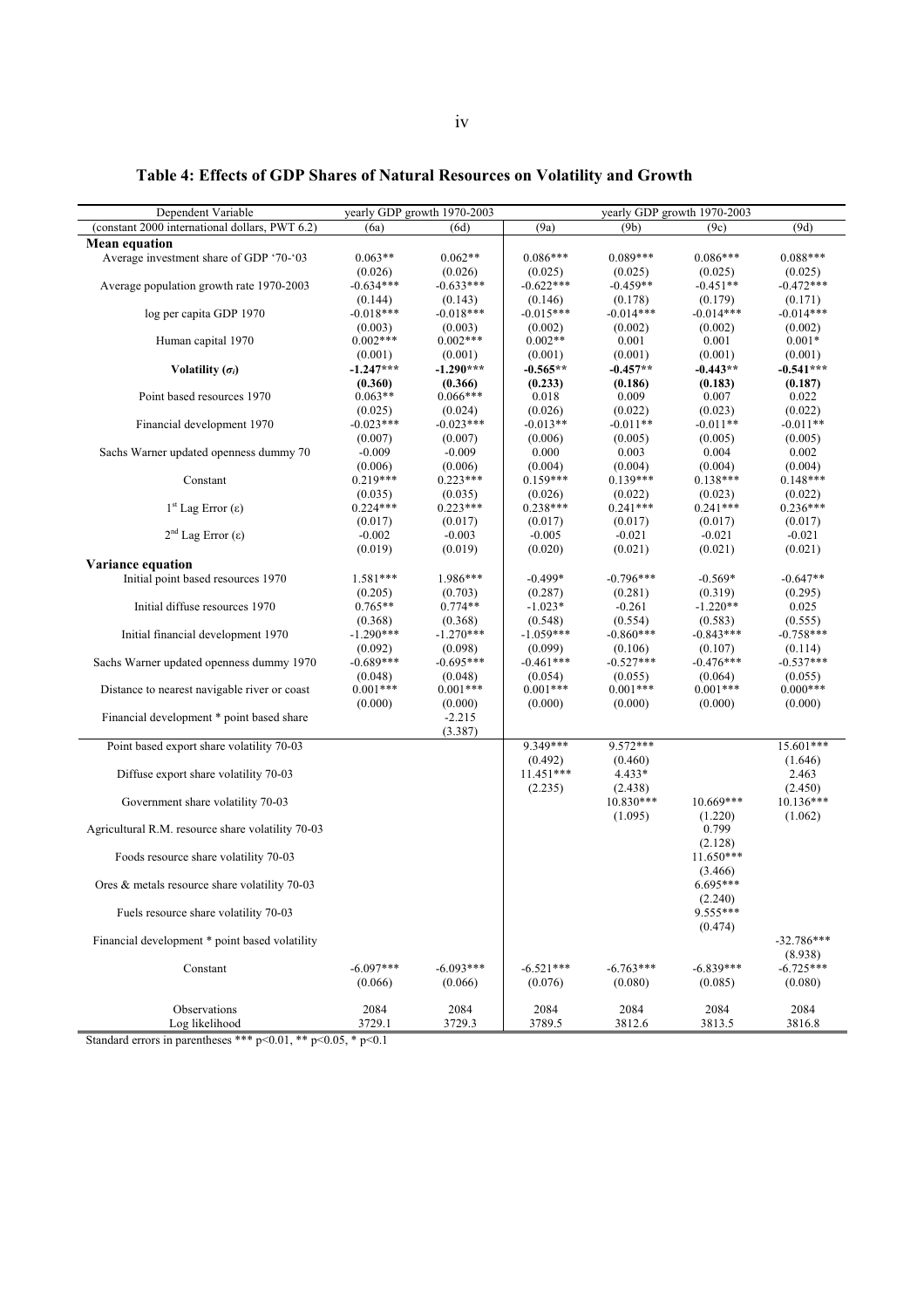**Table 5: Ethnic Tensions, Economic Restrictions and the Resource Curse** 

| <b>Ethnic tensions</b>                        | (10a)                 | (10b)            | <b>Economic Restrictions</b>                 | (11a)                  | (11b)                  |
|-----------------------------------------------|-----------------------|------------------|----------------------------------------------|------------------------|------------------------|
| <b>Mean equation</b>                          |                       |                  | <b>Mean equation</b>                         |                        |                        |
| Average investment share of GDP 70-03         | $0.070**$             | $0.088***$       | Average investment share of GDP 70-03        | $0.106***$             | $0.114***$             |
|                                               | (0.029)               | (0.027)          |                                              | (0.026)                | (0.024)                |
| Average population growth rate 1970-2003      | $-0.633***$           | $-0.445**$       | Average population growth rate 1970-2003     | $-0.719***$            | $-0.671***$            |
|                                               | (0.212)               | (0.215)          |                                              | (0.192)                | (0.226)                |
| log per capita GDP 1970                       | $-0.018***$           | $-0.014***$      | log per capita GDP 1970                      | $-0.015***$            | $-0.014***$            |
|                                               | (0.003)               | (0.003)          |                                              | (0.003)                | (0.003)                |
| Human capital 1970                            | $0.002**$             | 0.001            | Human capital 1970                           | $0.002**$              | 0.001                  |
|                                               | (0.001)               | (0.001)          |                                              | (0.001)                | (0.001)                |
| Volatility $(\sigma_i)$                       | $-0.806***$           | $-0.382*$        | Volatility $(\sigma_i)$                      | $-0.514***$            | $-0.294$ <sup>†</sup>  |
|                                               | (0.305)               | (0.204)          |                                              | (0.184)                | (0.180)                |
| Initial point-source resources 70             | $-0.060$              | $-0.072$         | Initial point-source resources 70            | $0.071**$              | 0.035                  |
|                                               | (0.055)               | (0.058)          |                                              | (0.031)                | (0.029)                |
| Financial development 1970                    | $-0.023$              | $-0.011$         | Initial diffuse resources 70                 | 0.010                  | 0.003                  |
|                                               | (0.032)               | (0.028)          |                                              | (0.030)                | (0.027)                |
| Sachs Warner updated openness dummy 70        | $-0.015**$            | $-0.008$         | Financial development 1970                   | $-0.014**$             | $-0.008$               |
|                                               | (0.007)               | (0.005)          |                                              | (0.006)                | (0.006)                |
| Initial point-source resources * openness 70  | $-0.007$              | $-0.001$         | Current Account Restrictions (yes=1)         | 0.005                  | 0.004                  |
| Initial point-source resources * Fin. Dev. 70 | (0.006)<br>0.125      | (0.005)          | Capital Account restrictions (yes=1)         | (0.003)<br>$-0.008**$  | (0.003)<br>$-0.006*$   |
|                                               | (0.098)               | 0.139<br>(0.087) |                                              |                        |                        |
| <b>Ethnic Polarization</b>                    | 0.355                 | 0.334            | Constant                                     | (0.004)<br>$0.156***$  | (0.004)<br>$0.134***$  |
|                                               | (0.251)               | (0.249)          |                                              | (0.028)                | (0.027)                |
| Constant                                      | $0.193***$            | $0.143***$       | $1st$ Lag Error $(\epsilon)$                 | $0.228***$             | $0.225***$             |
|                                               | (0.034)               | (0.026)          |                                              | (0.019)                | (0.018)                |
| $1st$ Lag Error (ε)                           | $0.220***$            | $0.236***$       | $2nd$ Lag Error $(\epsilon)$                 | $-0.009$               |                        |
|                                               | (0.017)               | (0.017)          |                                              | (0.020)                |                        |
| $2nd$ Lag Error $(\epsilon)$                  | $-0.007$              | $-0.025$         | Variance equation                            |                        |                        |
|                                               | (0.020)               | (0.021)          | Initial point based resources 70             | 5.656***               | $0.751*$               |
|                                               |                       |                  |                                              | (0.341)                | (0.385)                |
|                                               |                       |                  | Initial diffuse resources 70                 | 1.929***               | $-0.869$               |
| <b>Variance equation</b>                      |                       |                  |                                              | (0.498)                | (0.644)                |
| Initial point based resources 70              | $-5.749***$           | $-0.990***$      | Initial financial development 1970           | $-1.725***$            | $-0.948***$            |
|                                               | (1.540)               | (0.297)          |                                              | (0.140)                | (0.173)                |
| Initial diffuse resources 70                  | $0.791*$              | $-0.338$         | Distance to nearest navigable river or coast | $0.001***$             | $0.000***$             |
|                                               | (0.425)               | (0.590)          |                                              | (0.000)                | (0.000)                |
| Initial financial development 1970            | $-1.128***$           | $-0.832***$      | Ethnic Polarization                          |                        | $0.416***$             |
|                                               | (0.111)               | (0.114)          |                                              |                        | (0.124)                |
| Sachs Warner updated openness dummy 70        | $-0.623***$           | $-0.520***$      | Multiple Exchange Practices (yes=1)          | $-0.730***$            | $-0.378***$            |
|                                               | (0.053)               | (0.061)          |                                              | (0.060)                | (0.065)                |
| Distance to nearest navigable river or coast  | $0.001***$            | $0.001***$       | Current Account Restrictions (yes=1)         | $0.449***$             | $0.428***$             |
| <b>Ethnic Polarization</b>                    | (0.000)<br>$0.386***$ | (0.000)<br>0.128 | Capital Account restrictions (yes=1)         | (0.070)<br>$-0.479***$ | (0.069)<br>$-0.560***$ |
|                                               | (0.080)               | (0.086)          |                                              | (0.130)                | (0.110)                |
| Point-source resources 70 * Eth. Pol.         | 9.572***              |                  | Surrender of Export receipts (yes=1)         | $0.359***$             | $0.511***$             |
|                                               | (2.051)               |                  |                                              | (0.116)                | (0.105)                |
| Point-source export share volatility 70-03    |                       | $9.660***$       | Cur. Acc. Restrictions * Point Resources 70  | 4.642***               |                        |
|                                               |                       | (0.487)          |                                              | (0.939)                |                        |
| Diffuse export share volatility 70-03         |                       | 4.648*           | Cap. Acc. Restrictions * Point Resources 70  | $-1.995***$            |                        |
|                                               |                       | (2.500)          |                                              | (0.462)                |                        |
| Government share volatility 70-03             |                       | $10.430***$      | Point-source export share volatility 70-03   |                        | 9.499***               |
|                                               |                       | (1.200)          |                                              |                        | (0.536)                |
| Constant                                      | $-6.393***$           | $-6.820***$      | Diffuse export share volatility 70-03        |                        | 13.171***              |
|                                               | (0.082)               | (0.086)          |                                              |                        | (2.862)                |
|                                               |                       |                  | Government share volatility 70-03            |                        | $6.670***$             |
|                                               |                       |                  |                                              |                        | (1.304)                |
|                                               |                       |                  | Constant                                     | $-6.557***$            | $-7.327***$            |
|                                               |                       |                  |                                              | (0.113)                | (0.139)                |
| Observations                                  | 2084<br>3749.5        | 2084             | Observations                                 | 2015                   | 2015                   |
| Log likelihood                                |                       | 3817.3           | Log likelihood                               | 3603.9                 | 3679.6                 |

Standard errors in parentheses \*\*\* p<0.01, \*\* p<0.05, \* p<0.1

 $\dagger$  P-value = 0.102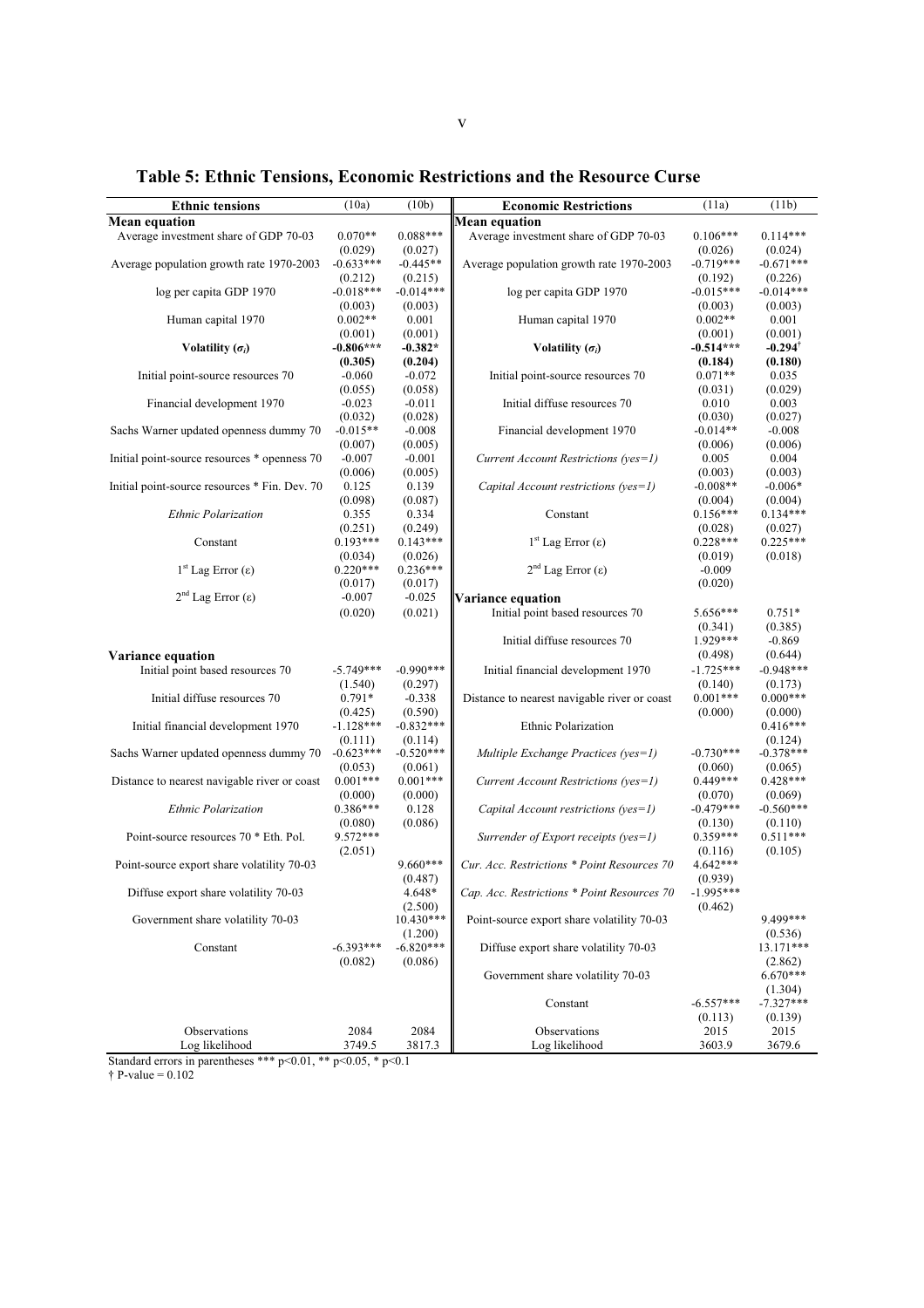## **Table 6: Panel-ARCH Estimates of Volatility and the Natural Resource Curse**

| Dependent Variable                             |                          | yearly GDP growth 1970-2003                 | yearly GDP growth 1990- | 2003                                                 |                                                      |                 |
|------------------------------------------------|--------------------------|---------------------------------------------|-------------------------|------------------------------------------------------|------------------------------------------------------|-----------------|
| (constant 2000 international dollars, PWT 6.2) | (12a)<br>(12b)<br>Within |                                             | (13a)                   | (13b)<br>Within                                      | (14a)                                                | (14b)<br>Within |
|                                                |                          | independent variables are<br>5-yearly means |                         | independent variables are<br>5-yearly initial values | independent variables are<br>5-yearly initial values |                 |
| <b>Mean equation</b>                           |                          |                                             |                         |                                                      |                                                      |                 |
| Investment share of GDP                        | $0.103***$               | $0.113***$                                  | $0.099***$              | $0.114***$                                           | $0.070***$                                           | $0.153***$      |
|                                                | (0.016)                  | (0.023)                                     | (0.016)                 | (0.022)                                              | (0.021)                                              | (0.047)         |
| Population growth rate                         | $-0.562***$              | $-0.352**$                                  | $-0.733***$             | $-0.317*$                                            | $-0.498**$                                           | $-0.755**$      |
|                                                | (0.124)                  | (0.167)                                     | (0.124)                 | (0.189)                                              | (0.211)                                              | (0.318)         |
| log per capita GDP                             | $-0.014***$              | $-0.017***$                                 | $-0.019***$             | $-0.038***$                                          | $-0.012***$                                          | $-0.108***$     |
|                                                | (0.002)                  | (0.005)                                     | (0.002)                 | (0.004)                                              | (0.004)                                              | (0.011)         |
| Human capital                                  | $0.001**$                | $-0.000$                                    | $0.002***$              | 0.001                                                | $0.002*$                                             | 0.000           |
|                                                | (0.001)                  | (0.002)                                     | (0.001)                 | (0.002)                                              | (0.001)                                              | (0.004)         |
| Volatility $(\sigma_{it})$                     | $-0.779**$               | $-0.072$                                    | $-1.162**$              | $-0.051$                                             | $-1.294$                                             | 0.235           |
|                                                | (0.365)                  | (0.365)                                     | (0.494)                 | (0.389)                                              | (0.877)                                              | (0.575)         |
| Point-source resource share                    | 0.057                    | $-0.040$                                    | 0.090                   | $-0.039*$                                            | 0.097                                                | 0.121           |
|                                                | (0.058)                  | (0.027)                                     | (0.068)                 | (0.023)                                              | (0.120)                                              | (0.088)         |
| Diffuse resource share                         | 0.042                    | 0.017                                       | $0.055*$                | $-0.044$                                             | 0.042                                                | $-0.027$        |
|                                                | (0.028)                  | (0.040)                                     | (0.030)                 | (0.032)                                              | (0.059)                                              | (0.058)         |
| Financial development                          | $-0.011**$               | $-0.005$                                    | $-0.012**$              | $-0.004$                                             | $-0.018**$                                           | 0.001           |
|                                                | (0.005)                  | (0.009)                                     | (0.006)                 | (0.009)                                              | (0.009)                                              | (0.010)         |
| Sachs Warner updated openness dummy            | $-0.003$                 | $0.011*$                                    | $-0.008$                | 0.006                                                | $-0.016$                                             | 0.004           |
|                                                | (0.006)                  | (0.006)                                     | (0.007)                 | (0.005)                                              | (0.011)                                              | (0.006)         |
| Point-source resources*Financial development.  | 0.031                    | $-0.033$                                    | 0.031                   | 0.003                                                | 0.070                                                | $-0.040$        |
|                                                | (0.080)                  | (0.049)                                     | (0.081)                 | (0.041)                                              | (0.115)                                              | (0.105)         |
| Constant                                       | $0.163***$               | 0.010                                       | $0.223***$              | 0.002                                                | $0.158***$                                           | $-0.027$        |
|                                                | (0.029)                  | (0.020)                                     | (0.032)                 | (0.021)                                              | (0.047)                                              | (0.026)         |
| $1st$ Lag Error $(\epsilon)$                   | $0.227***$               | $0.147***$                                  | $0.238***$              | $0.161***$                                           | $0.260***$                                           | $-0.185***$     |
|                                                | (0.016)                  | (0.015)                                     | (0.017)                 | (0.016)                                              | (0.027)                                              | (0.032)         |
| $2nd$ Lag Error $(\varepsilon)$                | $0.076***$               | 0.017                                       | $0.055***$              | $-0.001$                                             | 0.034                                                | 0.012           |
|                                                | (0.017)                  | (0.018)                                     | (0.019)                 | (0.020)                                              | (0.031)                                              | (0.024)         |
| Variance equation                              |                          |                                             |                         |                                                      |                                                      |                 |
| Point-source resource share                    | $4.005***$               | 0.223                                       | $3.716***$              | $-0.159$                                             | 4.278***                                             | $-2.846***$     |
|                                                | (0.185)                  | (0.213)                                     | (0.169)                 | (0.176)                                              | (0.229)                                              | (0.979)         |
| Diffuse resource share                         | $2.642***$               | $-2.301***$                                 | $2.266***$              | $-1.532**$                                           | $3.071***$                                           | $-3.278*$       |
|                                                | (0.361)                  | (0.700)                                     | (0.385)                 | (0.676)                                              | (0.684)                                              | (1.725)         |
| Financial development                          | $-0.862***$              | $-1.519***$                                 | $-0.895***$             | $-1.485***$                                          | $-0.876***$                                          | $-1.271***$     |
|                                                | (0.064)                  | (0.039)                                     | (0.065)                 | (0.041)                                              | (0.080)                                              | (0.056)         |
| Sachs Warner updated openness dummy            | $-0.647***$              | $-0.347***$                                 | $-0.611***$             | $-0.250***$                                          | $-0.609***$                                          | 0.148           |
|                                                | (0.048)                  | (0.057)                                     | (0.053)                 | (0.055)                                              | (0.090)                                              | (0.161)         |
| Distance to nearest navigable river or coast   | $0.000***$               | $\overline{a}$                              | $0.000***$              | $\overline{\phantom{a}}$                             | $-0.000$                                             |                 |
|                                                | (0.000)                  |                                             | (0.000)                 |                                                      | (0.000)                                              |                 |
| Constant                                       | $-6.258***$              | $-5.701***$                                 | $-6.235***$             | $-5.763***$                                          | $-6.246***$                                          | $-6.075***$     |
|                                                | (0.061)                  | (0.023)                                     | (0.066)                 | (0.024)                                              | (0.109)                                              | (0.032)         |
| Observations                                   | 2585                     | 2715                                        | 2346                    | 2476                                                 | 1005                                                 | 1075            |
| Log likelihood                                 | 4712.3                   | 4826.1                                      | 4357.4                  | 4503.7                                               | 1991.0                                               | 2137.1          |
| $\alpha$ $\alpha$ $\alpha$ $\beta$ $\beta$     |                          |                                             |                         |                                                      |                                                      |                 |

Standard errors in parentheses \*\*\* p<0.01, \*\* p<0.05, \* p<0.1 Mean equations contain year dummies. Variables in columns 2, 4 and 6 are demeaned by country. Distance to nearest navigable river or coast is an observed fixed effect.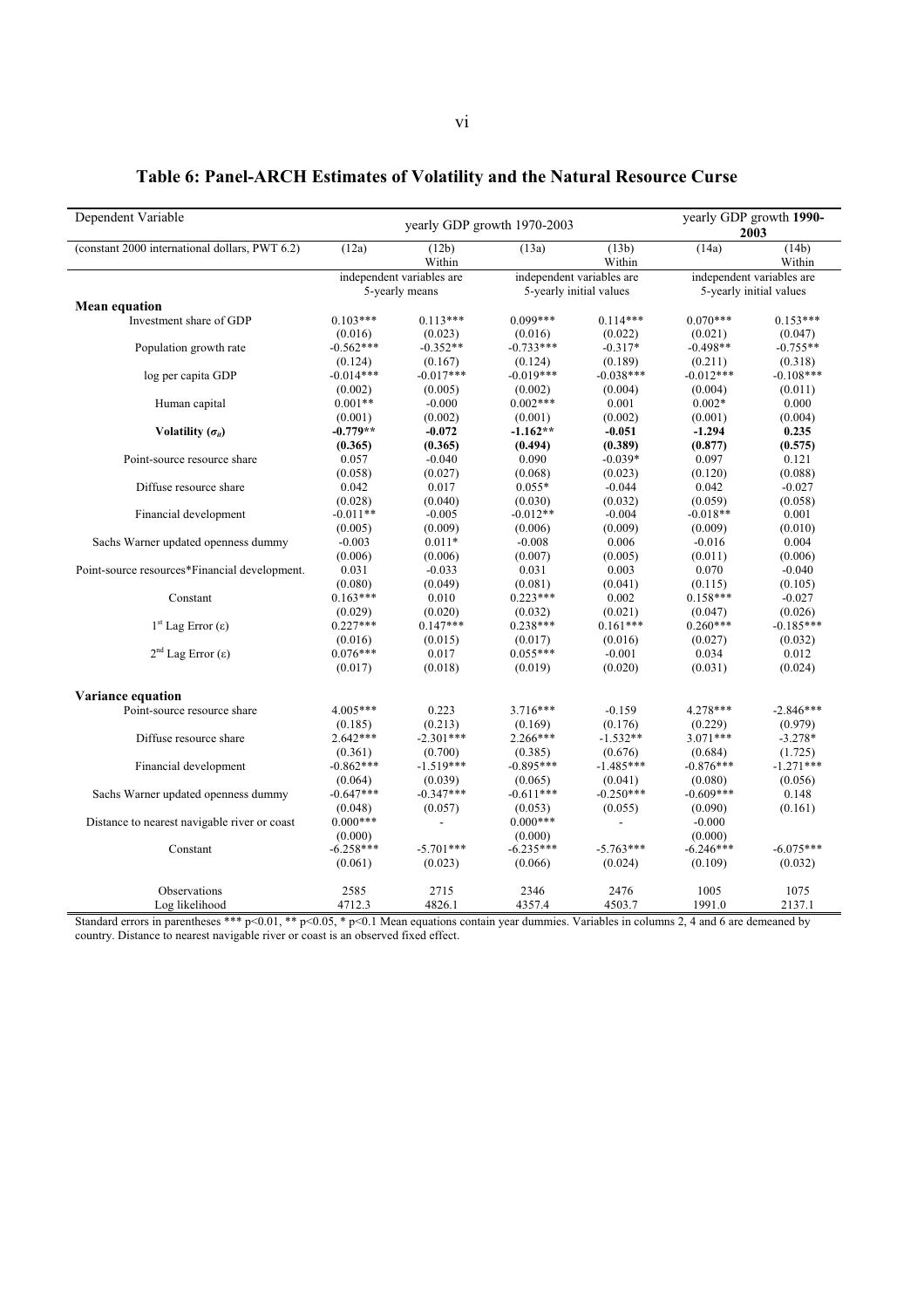| <b>Resource-Rich Africa versus the Asian Tigers</b> |              | sample<br>mean | Asian<br>Tigers | Resource-<br>rich Africa | Difference | on volatility | on yearly<br>GDP/capita<br>growth rate |
|-----------------------------------------------------|--------------|----------------|-----------------|--------------------------|------------|---------------|----------------------------------------|
| GDP per capita growth                               |              | 1.49%          | 4.04%           | 0.25%                    | $-3.79%$   |               |                                        |
| <b>Mean equation</b>                                |              |                |                 |                          |            |               |                                        |
| Average investment share of GDP 1970-2003           | $0.063**$    | 17.26%         | 24.45%          | 14.96%                   | $-9.50%$   |               | 0.59%                                  |
| Average population growth rate 1970-2003            | $-0.634$ *** | 1.72%          | 1.86%           | 2.75%                    | 0.89%      |               | 0.56%                                  |
| Initial log per capita GDP 1970                     | $-0.018$ *** | 8.362          | 7.747           | 7.129                    | $-0.619$   |               | $-1.12%$                               |
| Initial human capital 1970                          | $0.002$ ***  | 4.140          | 4.049           | 1.476                    | $-2.574$   |               | 0.58%                                  |
| Volatility $(\sigma_i)$                             | $-1.247***$  | 4.04%          | $3.43\%$        | 6.02%                    | 2.59%      |               | 3.23%                                  |
| Initial point-source resources 1970                 | $0.063**$    | 4.35%          | 4.32%           | 13.13%                   | 8.80%      |               | $-0.55%$                               |
| Initial financial development 1970                  | $-0.023$ *** | 29.07%         | 26.89%          | 14.43%                   | $-12.47%$  |               | $-0.29%$                               |
| Variance equation                                   |              |                |                 |                          |            |               |                                        |
| Initial point-source resources 1970                 | $1.581***$   | 4.35%          | $4.32\%$        | 13.13%                   | 8.80%      | $-0.40%$      | 0.50%                                  |
| Initial diffuse resources 1970                      | $0.765**$    | 7.27%          | 11.08%          | 10.52%                   | $-0.56%$   | 0.01%         | $-0.02%$                               |
| Initial financial development 1970                  | $-1.290$ *** | 29.07%         | 26.89%          | 14.43%                   | $-12.47%$  | $-0.47%$      | 0.58%                                  |
| Sachs Warner updated openness dummy 70              | $-0.689$ *** | 0.374          | 0.746           |                          | $-0.746$   | $-1.37\%$     | 1.70%                                  |
| Distance to nearest navigable river or coast        | $0.001$ ***  | 277.763        | 90.902          | 552.571                  | 461.669    | $-0.87%$      | 1.09%                                  |
| <b>Estimated volatility</b>                         |              | 4.04%          | 3.43%           | 6.02%                    | 2.59%      |               |                                        |
| Countries                                           |              | 62             |                 |                          |            |               |                                        |

### **Table 7: Counterfactual Experiments for Resource-Rich and Landlocked Africa**

Note: Resource-rich African counties are: Algeria, Congo, Rep., Ghana, Malawi, Togo, Zambia. Asian Tigers are: South Korea, Malaysia, Philippines and Thailand.

| Landlocked Africa versus the Asian Tigers    |              | sample<br>mean | Asian<br>Tigers | Landlocked<br>Africa | Difference | on volatility | on yearly<br>GDP/capita<br>growth rate |
|----------------------------------------------|--------------|----------------|-----------------|----------------------|------------|---------------|----------------------------------------|
| GDP per capita growth                        |              | 1.49%          | 4.04%           | 0.22%                | $-3.82%$   |               |                                        |
| <b>Mean equation</b>                         |              |                |                 |                      |            |               |                                        |
| Average investment share of GDP 1970-2003    | $0.063**$    | 17.26%         | 24.45%          | 12.13%               | $-12.32%$  |               | 0.77%                                  |
| Average population growth rate 1970-2003     | $-0.634$ *** | 1.72%          | 1.86%           | 2.57%                | 0.71%      |               | 0.45%                                  |
| Initial log per capita GDP 1970              | $-0.018$ *** | 8.362          | 7.747           | 6.744                | $-1.004$   |               | $-1.82%$                               |
| Initial human capital 1970                   | $0.002$ ***  | 4.140          | 4.049           | 0.874                | $-3.176$   |               | 0.72%                                  |
| Volatility $(\sigma_i)$                      | $-1.247$ *** | 4.04%          | $3.43\%$        | 6.88%                | 3.45%      |               | 4.30%                                  |
| Initial point-source resources 1970          | $0.063**$    | 4.35%          | $4.32\%$        | 10.97%               | 6.65%      |               | $-0.42%$                               |
| Initial financial development 1970           | $-0.023$ *** | 29.07%         | 26.89%          | 12.05%               | $-14.84%$  |               | $-0.34%$                               |
| <b>Variance equation</b>                     |              |                |                 |                      |            |               |                                        |
| Initial point-source resources 1970          | $1.581***$   | 4.35%          | $4.32\%$        | 10.97%               | 6.65%      | $-0.35%$      | 0.44%                                  |
| Initial diffuse resources 1970               | $0.765**$    | 7.27%          | 11.08%          | 7.99%                | $-3.09%$   | $0.08\%$      | $-0.10%$                               |
| Initial financial development 1970           | $-1.290$ *** | 29.07%         | 26.89%          | 12.05%               | $-14.84%$  | $-0.63\%$     | 0.78%                                  |
| Sachs Warner updated openness dummy 70       | $-0.689$ *** | 0.374          | 0.746           |                      | $-0.746$   | $-1.56%$      | 1.95%                                  |
| Distance to nearest navigable river or coast | $0.001$ ***  | 277.763        | 90.902          | 979.419              | 888.516    | $-1.79%$      | 2.24%                                  |
| <b>Estimated volatility</b>                  |              | 4.04%          | $3.43\%$        | 6.88%                | 3.45%      |               |                                        |
| Countries                                    |              | 62             | 4               |                      |            |               |                                        |

Note: Landlocked Africa are: Central African Republic, Malawi, Mali, Niger, Zambia. Asian Tigers are: South Korea, Malaysia, Philippines and Thailand.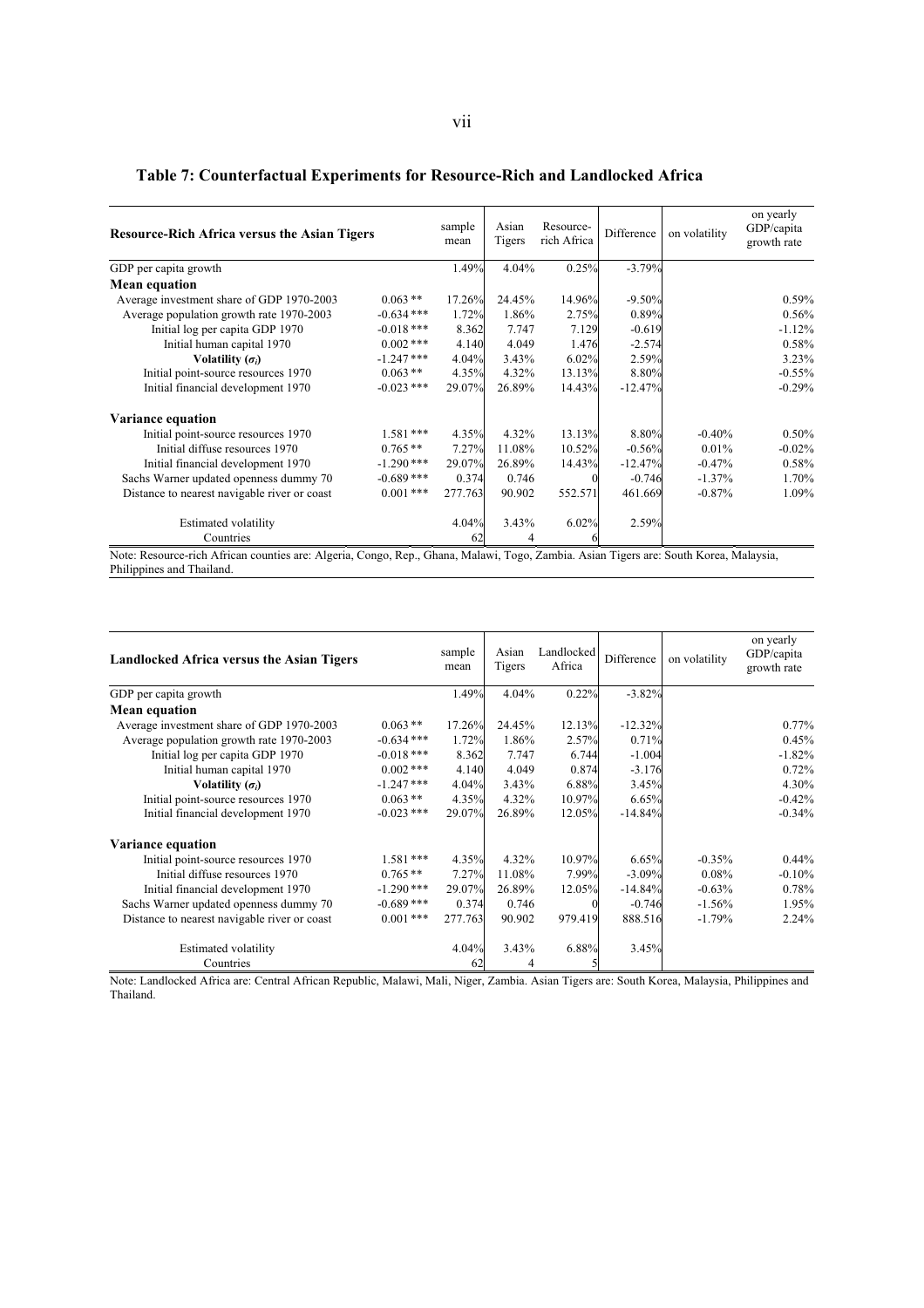

**Figure 1: Volatile Countries Have Lower Annual Growth in GDP per Capita** 

**Figure 2: Resource-Rich Economies Are More Volatile** 

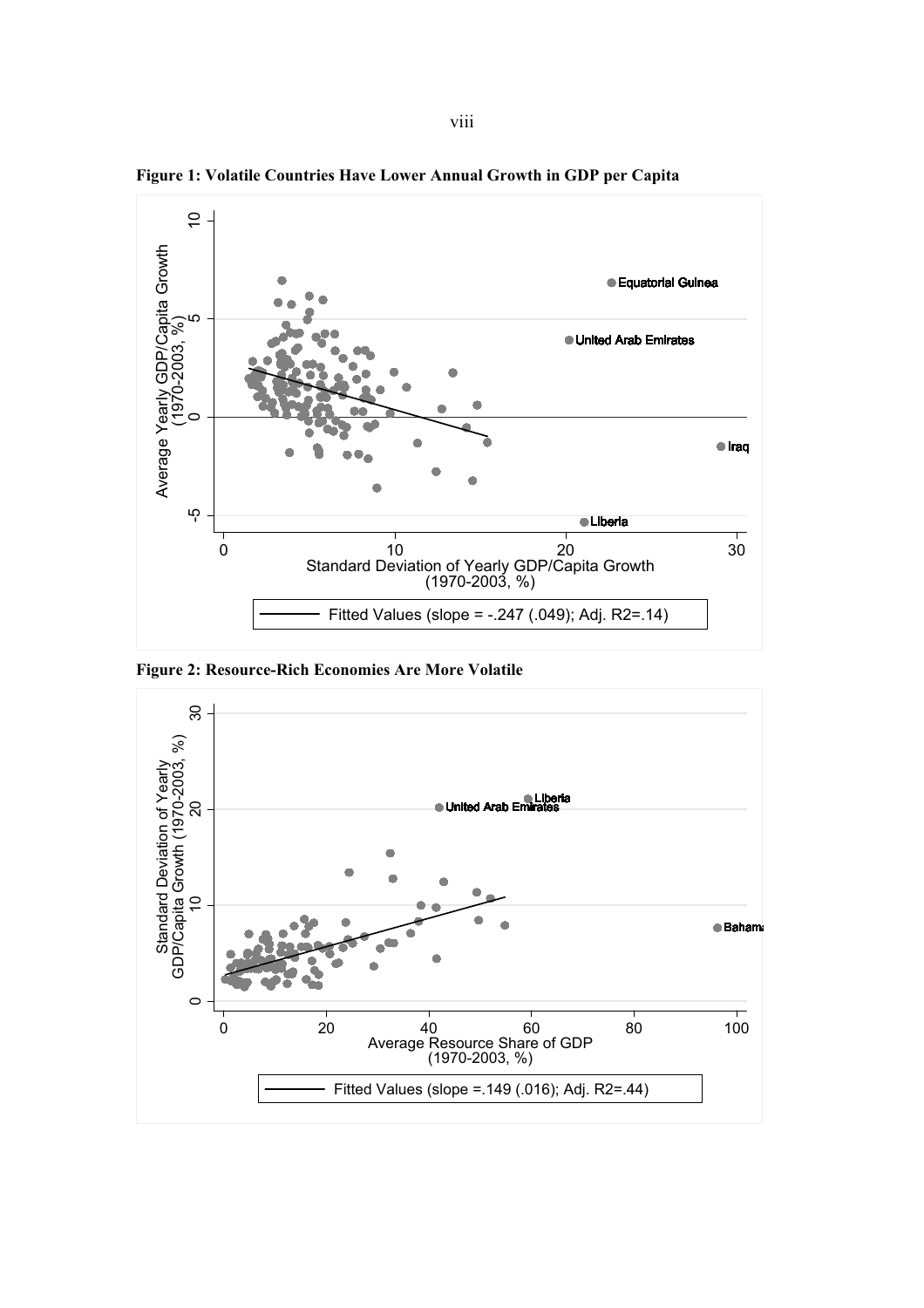

**Figure 3: Cumulative density function of volatility of commodity prices** 

**Figure 4: Declining Natural Resource Dependence in the Global Economy**